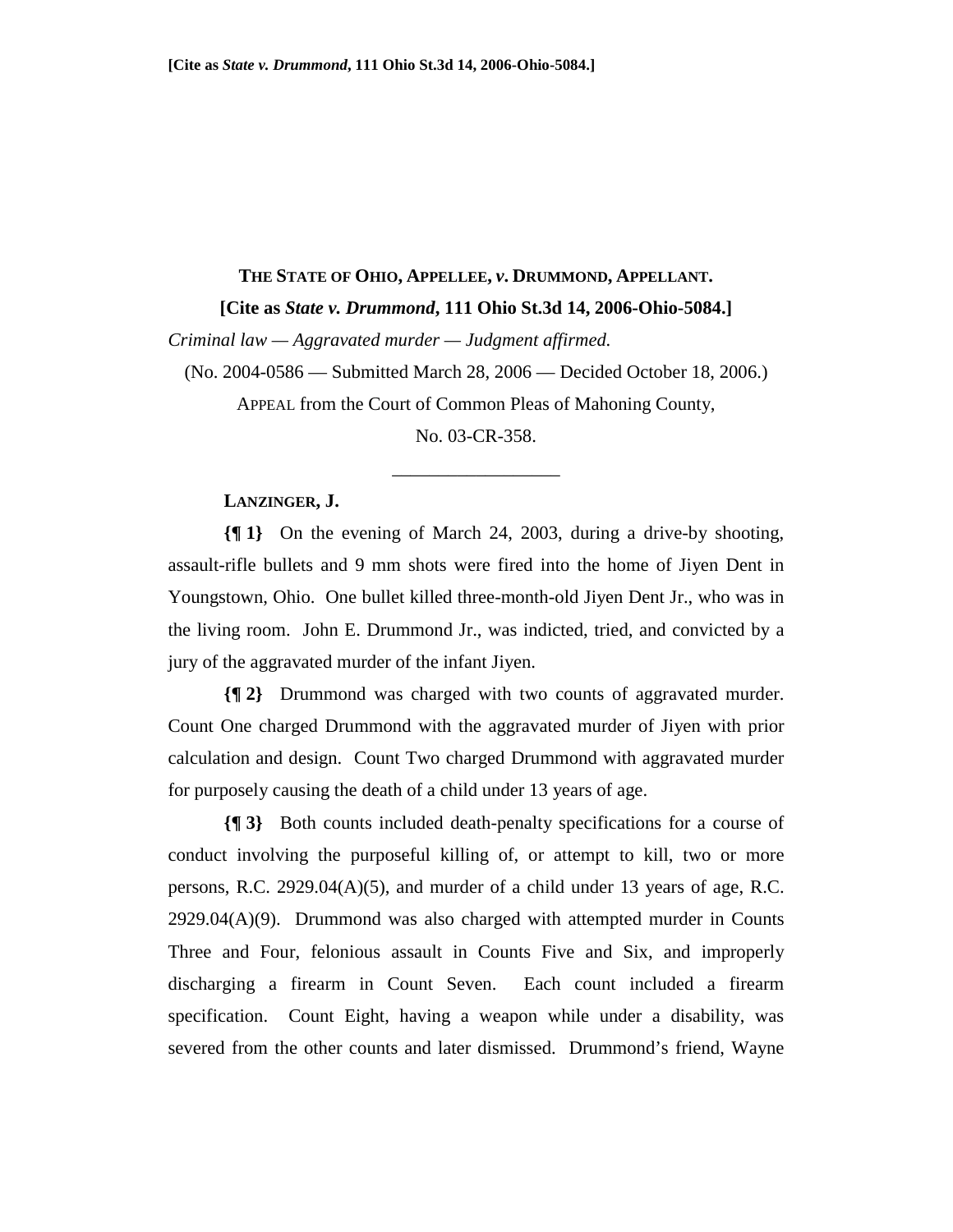Gilliam, was indicted, tried, and convicted in a separate case and was sentenced to 54 years to life in prison. The court of appeals affirmed the judgment of the trial court. *State v. Gilliam*, Mahoning App. No. 03-MA-176, 2005-Ohio-2791.

**{¶ 4}** Drummond now appeals his convictions and sentence of death.

## *State's Evidence at Trial*

**{¶ 5}** The state presented several witnesses who testified at Drummond's trial that Drummond and Brett Schroeder were members of the Lincoln Knolls Crips gang and considered themselves "original gangsters," or "OGs." Schroeder died from gunshot wounds in May 1998 in a death ruled a homicide. The perpetrator was convicted and is serving time in prison.

**{¶ 6}** The Dent family, Jiyen Dent Sr., Latoya Butler, his girlfriend, and their son, Jiyen Dent Jr., had moved into a home at 74 Rutledge Drive in Youngstown around March 20, 1998. Dent did not know Drummond, Gilliam, or Schroeder.

**{¶ 7}** In the early evening of the shooting, a few days after Dent moved in, ten to 20 people gathered for a party outside the home of Gail Miller on Duncan Avenue in Youngstown to drink and listen to music. Sometime that evening, Drummond and Gilliam arrived.

**{¶ 8}** During the party, James "Cricket" Rozenblad overheard Drummond, Gilliam, and Andre Bryant talking about a "guy moving in in [their] neighborhood [who] could have had something to do with the death of Brett Schroeder." Yaraldean Thomas also saw Drummond and Gilliam whispering to one another and heard Drummond say "It's on" after they finished talking.

**{¶ 9}** Drummond left the party and returned a short time later with an assault rifle. He and Gilliam then got into Gilliam's burgundy Chevrolet Monte Carlo and drove down Duncan Lane toward Rutledge Drive. Approximately five to 15 minutes later, 11 shots were fired from an assault rifle into the Dent home. Within a few seconds, a 9 mm round was fired into the Dent home, and five 9 mm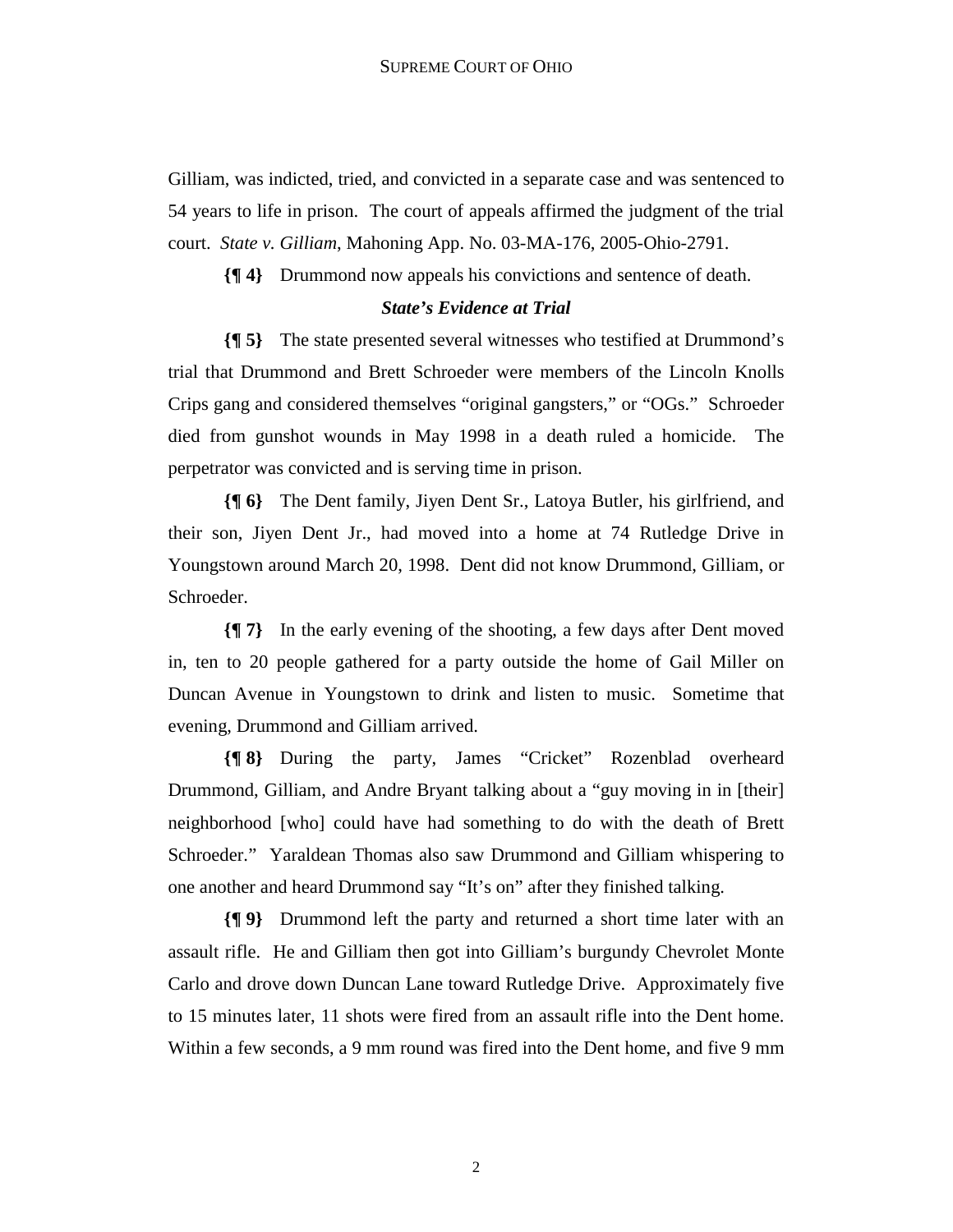rounds were fired into the home of Diane Patrick, the Dents' next-door neighbor, who lived at 76 Rutledge Drive.

**{¶ 10}** At around 11:25 p.m. that evening, Dent was in the living room watching a movie, Butler was in the kitchen, and Jiyen was in a baby swing in the living room. While watching TV, Dent heard gunshots and saw "bullets start coming through the windows and the walls." He then picked up the baby and ran down the hallway towards the bathroom. Dent fell in the hallway and noticed that Jiyen had been shot in the head. After making sure that his girlfriend was safe, Dent called 911.

**{¶ 11}** That same night, Rebecca Perez, who lived nearby on Rutledge Drive, heard two series of shots when taking her trash outside. She saw shots coming from the corner of Duncan Lane and Rutledge Drive and noticed "a shadow up the street." Shortly thereafter, Perez saw a maroon car pull out of the driveway next to 65 Rutledge Drive, where Drummond lived. The car then drove without any headlights on past the Perez home. Approximately half an hour to 45 minutes later, Perez noticed that the maroon car had returned to the driveway next to Drummond's home. At trial, Perez identified Gilliam's Monte Carlo as the car she had seen that night.

**{¶ 12}** Leonard Schroeder, the brother of Brett Schroeder, who had been killed nearly five years before, lived near Rutledge Drive. On the evening of March 24, Leonard heard a series of gunshots. Shortly afterwards, Drummond and Gilliam arrived at Leonard's home in Gilliam's car. Leonard asked Drummond about the shots, and Drummond said that he "didn't know who it is. It was probably Cricket and Wany." Gilliam said only that "some fools are shooting over there."

**{¶ 13}** Arriving police and paramedics found that Jiyen had been killed. Investigators secured the scene and began their investigation. Officer Kerry Wigley walked down Rutledge Drive, looking for shell casings, and noticed two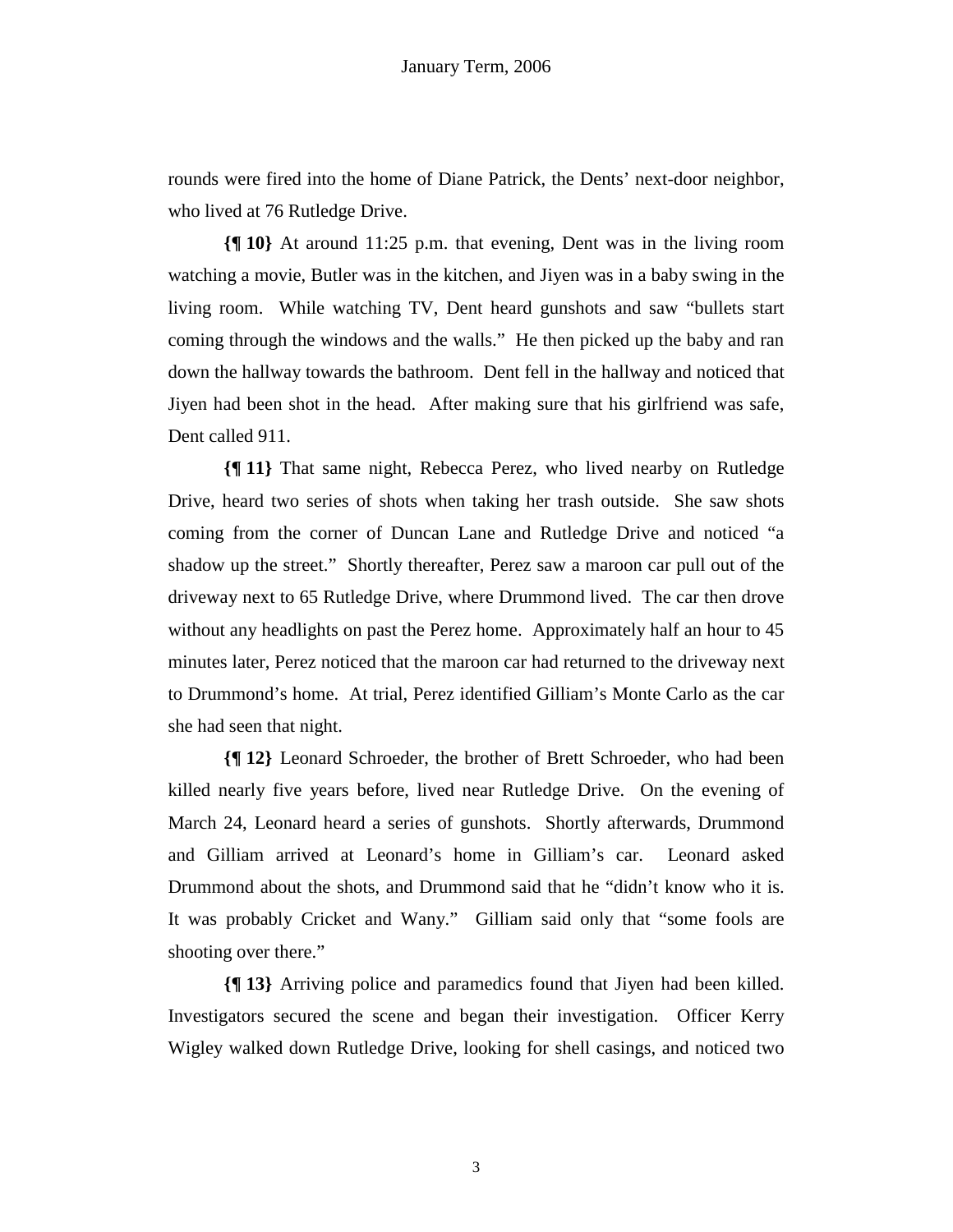men in the dark, leaning against a car parked in a driveway. Wigley intercepted the two men, asked for their identification, and identified them as Drummond and Gilliam.

**{¶ 14}** During the investigation, Patrolman David Wilson found ten cartridge casings from assault-rifle ammunition lying between two houses that were across the street and several houses away from the Dent home on Rutledge Drive. The police also found six 9 mm shell casings at the corner of Rutledge Drive and Duncan Lane.

**{¶ 15}** Investigators found that someone had fired 11 bullets from an assault rifle into the Dent home. Three bullets had hit the house near the front door, three others had hit elsewhere on the front of the house, and five bullets had hit the west side of the house where the bedrooms were located. A 9 mm bullet hole was also found on the east side of the Dent home.

**{¶ 16}** Ed Carlini, an Ohio Bureau of Criminal Investigation ("BCI") agent, examined the trajectory of the bullets entering the Dent home. Carlini determined that the shots had originated from a location on Rutledge Drive where ten shell casings were found. He also determined that the 9 mm shot that hit the Dent home originated from east of the house.

**{¶ 17}** Carlini and Officer Anthony Marzullo, a crime lab technician, examined bullet holes inside the Dent home. There were five bullet holes inside the southwest bedroom and three bullet holes inside the northwest bedroom. One bullet entered the living room, fragmented, and was found in the far living-room wall. A 9 mm slug was found in the kitchen wall. Marzullo recovered other bullet fragments and copper-jacketed slugs inside the house. He also recovered bullet fragments and bits of blue plastic that had been removed from the victim during the autopsy.

**{¶ 18}** Andrew Chappell, a ballistics expert, compared the ten 7.62 x 39 mm assault-rifle cartridge casings and concluded that they could have been fired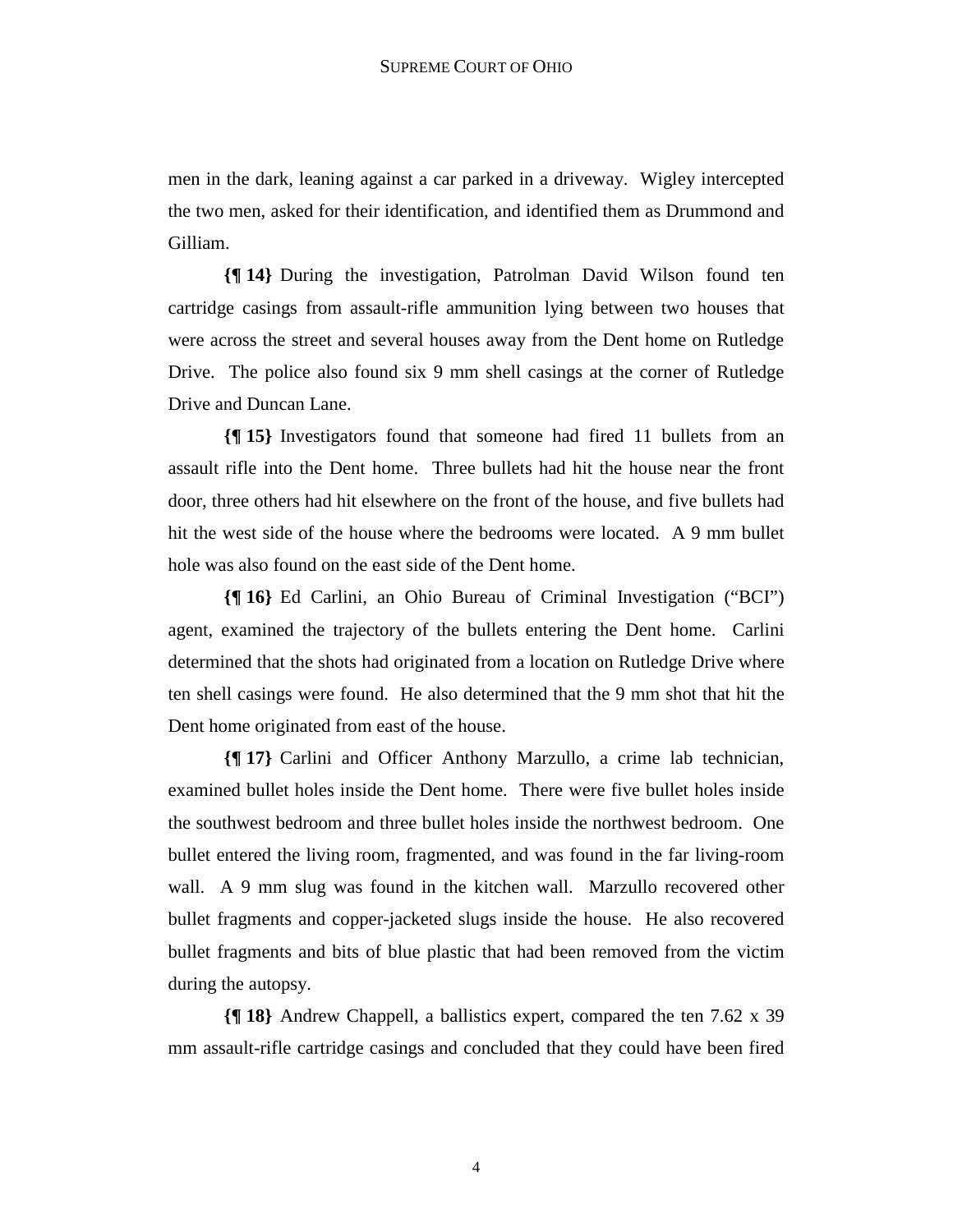from the same firearm. He stated that an assault rifle such as an AK-47 semiautomatic rifle would have fired this ammunition. Chappell examined the six 9 mm cartridge casings and concluded that each of the casings had been fired from the same firearm. Chappell also examined the slugs and bullet fragments obtained from the Dent home and identified one 9 mm Luger bullet, a 7.62 mm bullet, a 7.62 mm bullet jacket fragment, a piece of metal, and a couple of lead fragments. He determined that the 7.62 bullet and the 7.62 bullet jacket fragment were fired from the same weapon, but he was unable to make any comparisons with the lead fragment and the blue plastic recovered from the victim at the autopsy.

**{¶ 19}** As the murder investigation progressed, Drummond and Gilliam were identified as suspects. On March 27, 2003, the police searched Drummond's Rutledge Drive residence and arrested him. When he was arrested, Drummond told police "that he had nothing to do with the shooting of the baby. He was on Duncan Lane that night and heard gunshots and he walked to Rutledge to see what had happened." During the search, the police seized a drum containing 75 rounds of 7.62 x 39 mm ammunition, three boxes containing 46 rounds of  $7.62 \times 39$  mm ammunition, a single round of  $7.62 \times 39$  mm ammunition, an empty AK magazine, a Taurus 9 mm handgun with no barrel, a bulletproof vest, and several rounds of 9 mm, .45 caliber, and .357 caliber ammunition.

**{¶ 20}** During the search of Drummond's residence, police also seized an album of gang photographs of the Lincoln Knolls Crips. Drummond appears in many photographs. The album also contained a number of photographs and tributes to Brett Schroeder and other members of the gang who had been killed. One page of the album shows two photographs of Drummond with a cake that says, "RIP Brett." Another photograph shows tattoos of guns, tombstones, and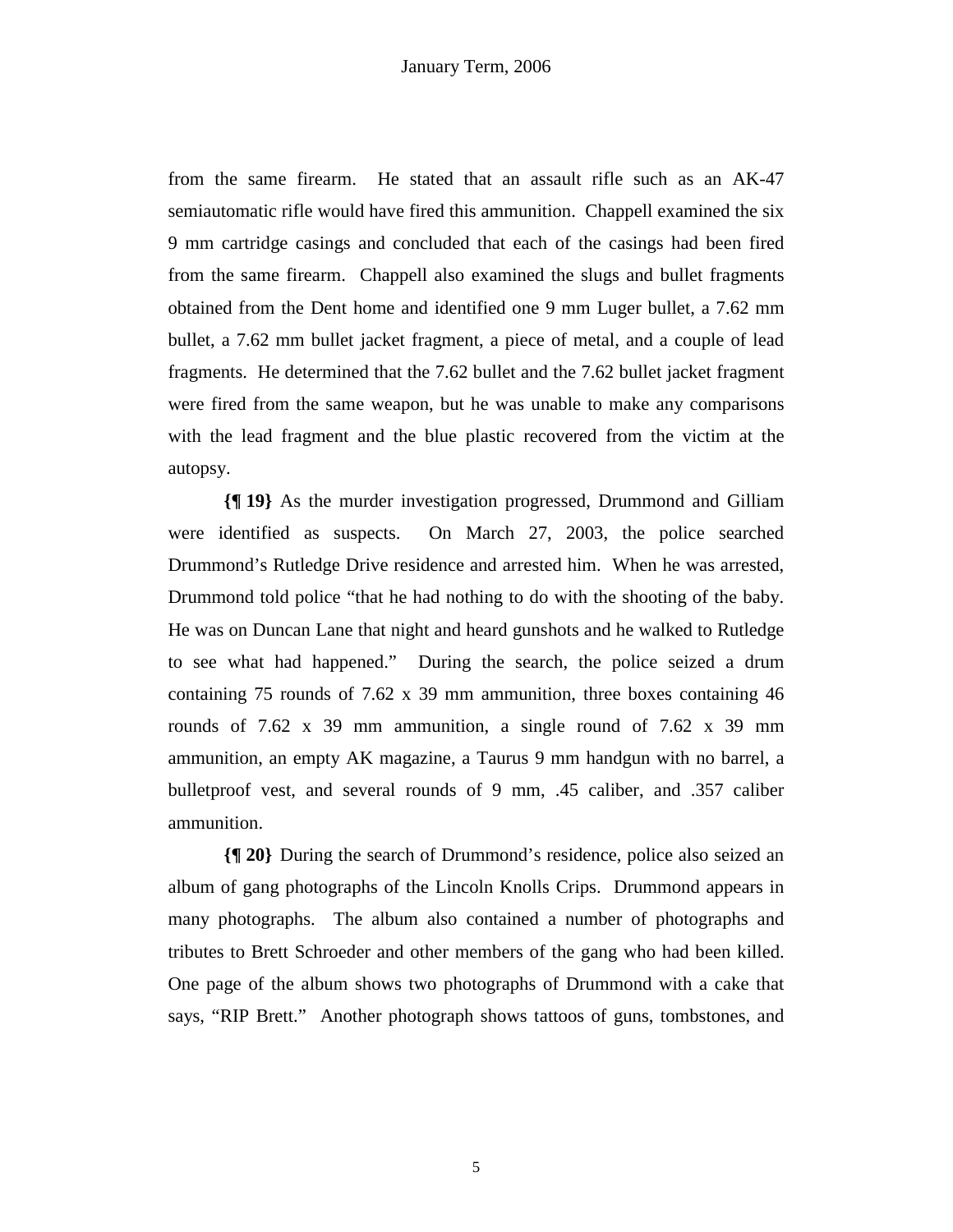other symbols on Drummond's back. The tombstone tattoo contains Schroeder's name and names of Drummond's other dead friends.

**{¶ 21}** Dr. Dorothy Dean, Deputy Coroner for Franklin County, conducted the autopsy of three-month-old Jiyen. Dean testified that Jiyen died from a gunshot wound to the head. The entry wound was on the back of Jiyen's head, and the exit wound was just below the left eye.

**{¶ 22}** Between March and August 2003, Chauncey Walker and Drummond were incarcerated in the same cellblock at the Mahoning County jail. Drummond talked to Walker about his case almost "[e]very single day." Walker testified, "[A]s soon as he'd come out of his cell, he'd come directly to my cell \* \* \* [and] he'd be talking to me about that case." As to what happened on March 24, Drummond told Walker that he "was sitting in his sister['s] driveway and Wayne pulled up, and  $* * *$  he asked Wayne to take him to go get a gun somewhere.  $* * *$  So Wayne gave him a ride to go get the gun.  $* * * [W]$ hen Wayne backed up in the driveway after he  $* * *$  got the gun, the dude, Jiyen, supposed to have stayed  $***$  a couple houses up from his sister or right around the corner, \* \* \* [and] he said he got out the car and fired some shots at the house and then he got back in the car and pulled off." Drummond told Walker that "he intended to hurt whoever the bullet hit," but "he didn't intend to kill no baby."

**{¶ 23}** Nathaniel Morris was another inmate in the same cellblock with Drummond and Walker. During May 2003, Morris overheard Drummond tell Walker that "he didn't meant [sic] to kill the baby; he was trying to get at somebody else \* \* \*." On more than one occasion, Morris overheard Drummond asking Walker, "[Y]ou think I'm going to get convicted on this, you think they have anything on me, stuff like that."

### *Defense Case*

**{¶ 24}** Drummond called five witnesses. William Harris, an inmate at the Mahoning County jail, was incarcerated in a cell adjacent to Walker's. He said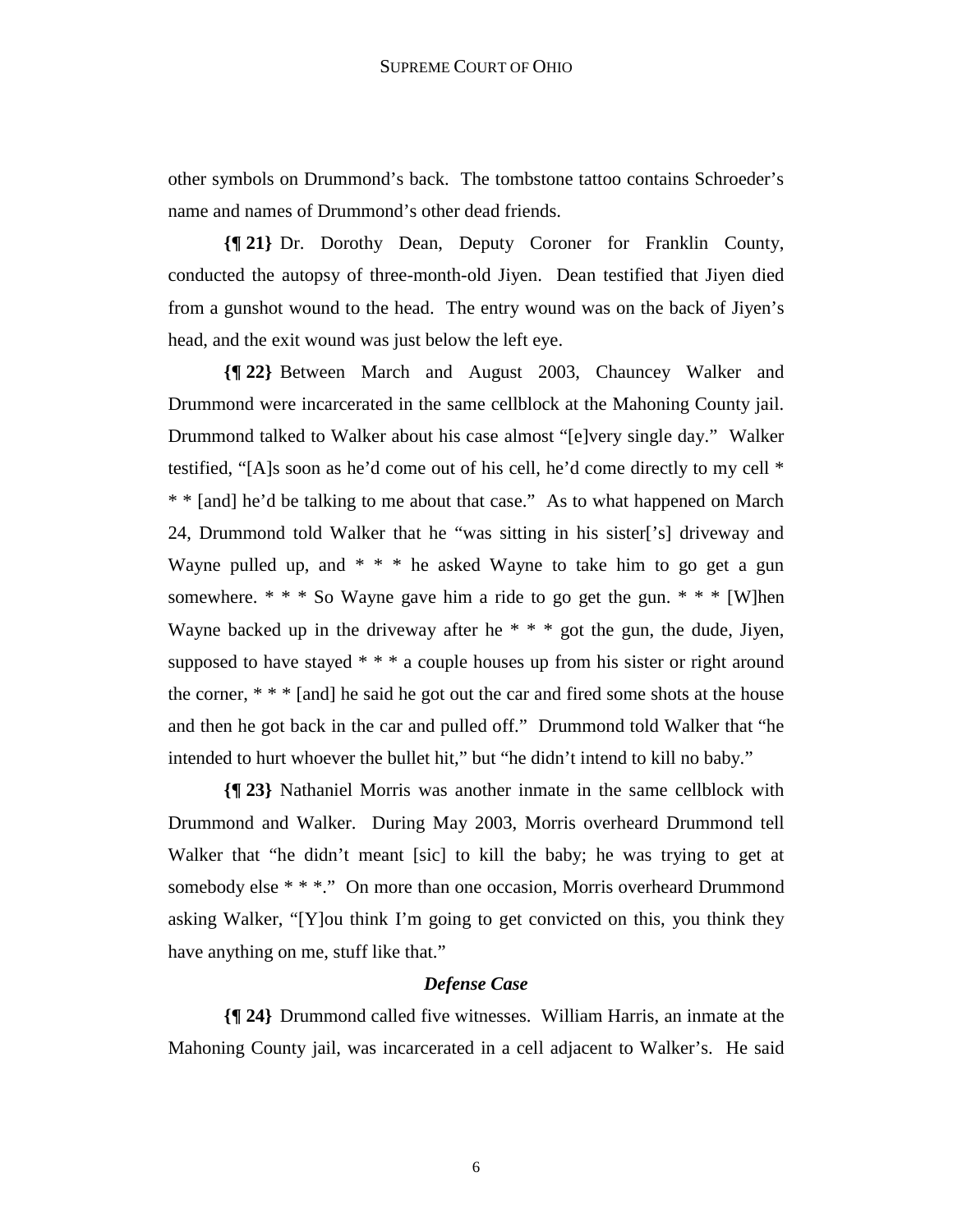that in March 2003, Walker told Harris that "he knew how [Walker] could get outta of jail. [Walker] would have to go over and talk to the prosecutor and say that John [Drummond] admitted to his part in the case." Harris also said that Walker's cell was some distance from Drummond's cell and that Drummond and Walker "couldn't talk unless they yelled across the range." On another occasion, Harris saw Walker enter Drummond's cell after he "told the deputy he was gonna get a magazine, and he come out with [Drummond's] discovery pack [i.e., court papers]."

**{¶ 25}** Elisa Rodriguez, who lived next door to Drummond on Rutledge Drive, testified that on the evening of March 24, she was at home with her eightyear-old son. Rodriguez observed Gilliam's car parked in front of her house. While in her back bedroom, she heard voices, looked into the back yard, and saw Gilliam and a "tall, skinny guy." She saw them walk towards the front of her home and then heard shooting. Rodriguez and her son went to the living room, looked out the front window, and saw Gilliam standing in her neighbor's front yard shooting a "big gun" at a house across the street. Rodriguez said that after the shooting stopped, Gilliam got into his car alone and fled the scene. Rodriguez then saw Jawany, who was a "tall, skinny black man" from the neighborhood, running down Rutledge Drive shooting a gun. She next said that she heard Jawany firing his last gunshot in front of the Dent home and saw him flee down an alleyway between two houses. Rodriguez testified that she did not see Drummond in the area when the gunshots were fired.

**{¶ 26}** Rodriguez's son, Jimmy Figuera, testified that on that evening, he heard gunshots while at home with his mother. He looked out the front window and saw "Wayne shootin" a "big" gun. He then saw "Wany comin' down the street shootin' from Duncan." Jimmy did not see Drummond, whom he referred to as "Uncle J," when the shootings took place.

### *Trial Result*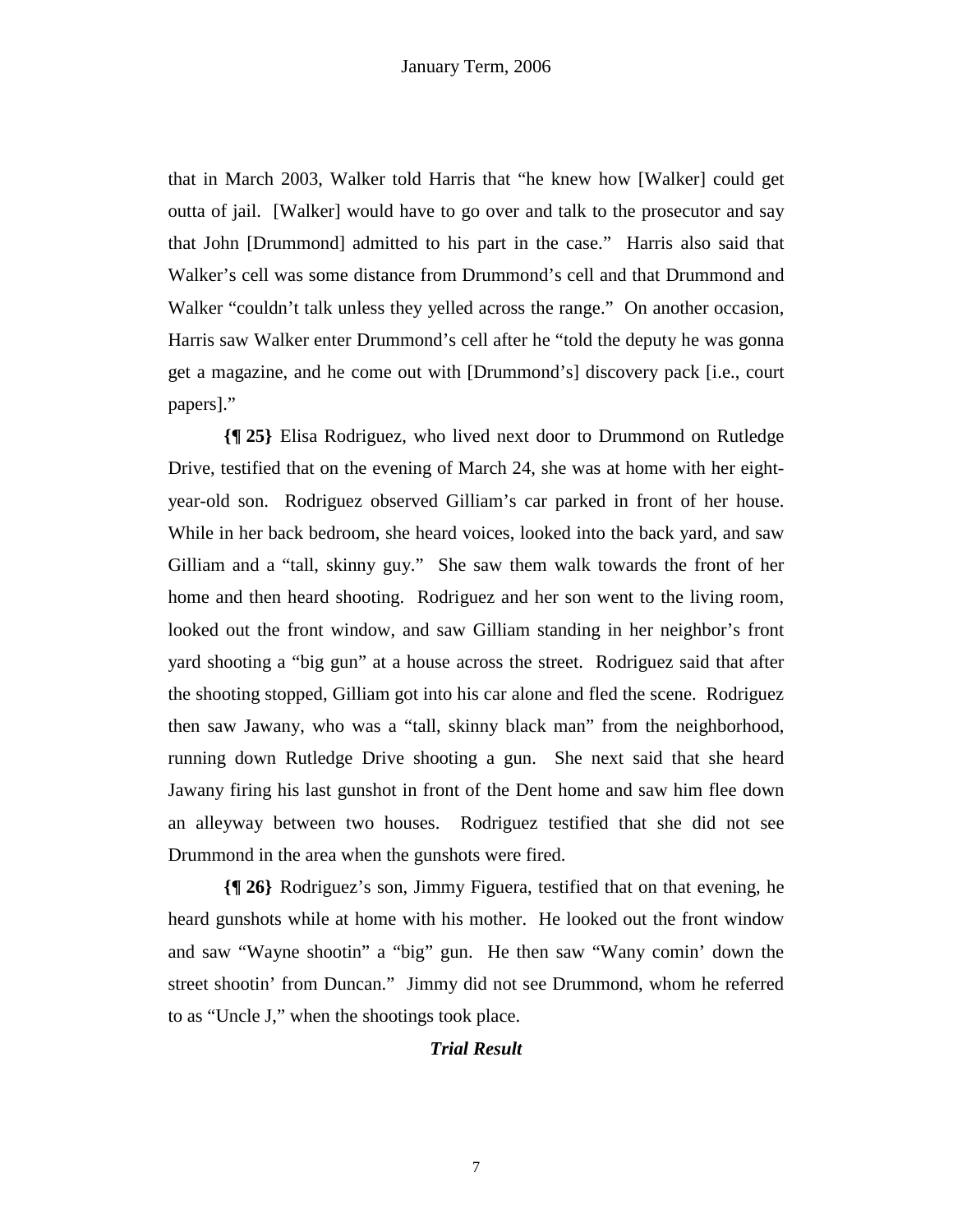**{¶ 27}** The jury found Drummond guilty as charged, and Drummond was sentenced to death. Drummond now appeals to this court as a matter of right.

### *Pretrial and Trial Issues*

**{¶ 28}** Pursuant to our order on November 4, 2005, the parties submitted supplemental briefs on the issue of whether Drummond was deprived of his Sixth Amendment right to a public trial.

Facts of Public-Trial Issue

**{¶ 29}** Following a luncheon recess on February 4, 2004, the trial court announced:

**{¶ 30}** "Ladies and gentlemen that are here to watch the trial, the Court is going to clear the courtroom for the remainder of the afternoon. You are invited back tomorrow morning at 9 o'clock in the morning. Okay? Deputies, clear the courtroom. And leave the building, not only to leave the courtroom but leave the building."

**{¶ 31}** Afterwards, the trial court explained why it cleared the courtroom:

**{¶ 32}** "The Court: It's come to the attention of the Court that some of the jurors — or witnesses feel threatened by some of the spectators in the court. The Court's making a decision that until we get through the next couple of witnesses I'm going to clear the courtroom. That includes the victim's family, the defendant's family and all other spectators. The Court had two incidents yesterday involving one of the spectators where he showed total disrespect to the Court in chambers and gave the deputies a very hard time. I didn't hold him in contempt of court, but just after that then another individual — there was a physical altercation between that individual who also came to watch the trial. His name's Damian Williams. \* \* \*

**{¶ 33}** "\* \* \*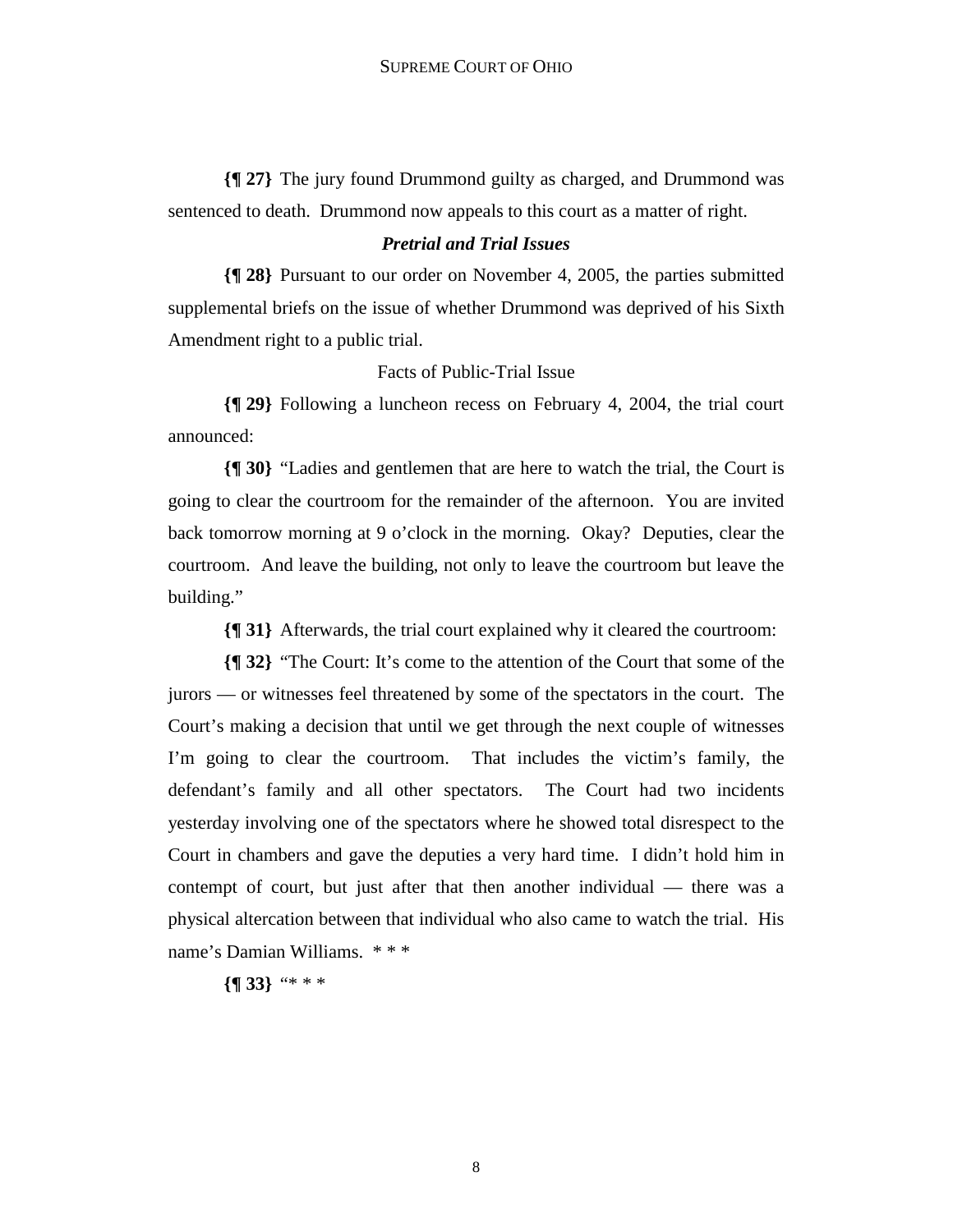**{¶ 34}** "The Court: Who ultimately got charged with assault on a peace officer. So over the objection of the defendant I'm clearing the courtroom just for today only. Mr. Gentile?

**{¶ 35}** "[Defense Counsel] Mr. Gentile: \* \* \* We would object to the Court's ruling. The defendant is entitled to a public trial under the United States Constitution. I don't disagree that there has been some sort of misconduct here that has been brought to my attention. However, that has not been attributable to the defendant, to Mr. Drummond, and we, therefore, don't think that he should be punished in terms of not having the support, people — his family, that in the nature of this case, a capital case, that he would require making.

**{¶ 36}** "The Court: Just to perfect the record, I do believe that the one individual who was not charged with contempt of court yesterday, Michael Peace, is in fact John Drummond's brother.

**{¶ 37}** "[Prosecuting Attorney] Mr. Franken: No.

**{¶ 38}** "The Court: No?

**{¶ 39}** "Mr. Franken: Michael Peace says he's family. Others have said he isn't. He told Deputy Schmuck that he was family to Drummond. He's not a brother though.

**{¶ 40}** "The Court: Right. And we go back to when we were seating the jury and John Drummond approached a potential juror's husband in the jail, so. There's been a string of things.

**{¶ 41}** "\* \* \*

**{¶ 42}** "The Court: \* \* \* We would all agree that the media is permitted in so at least we have a record by a disinterested outside source."

**{¶ 43}** In an entry dated February 5, the trial court stated, "Due to the behavior of some of the Courtroom spectators and the fear of retaliation expressed by various witnesses, the Court, upon motion of the State, ordered all spectators removed from the Court for the duration of February 4, 2004 beginning at 1:30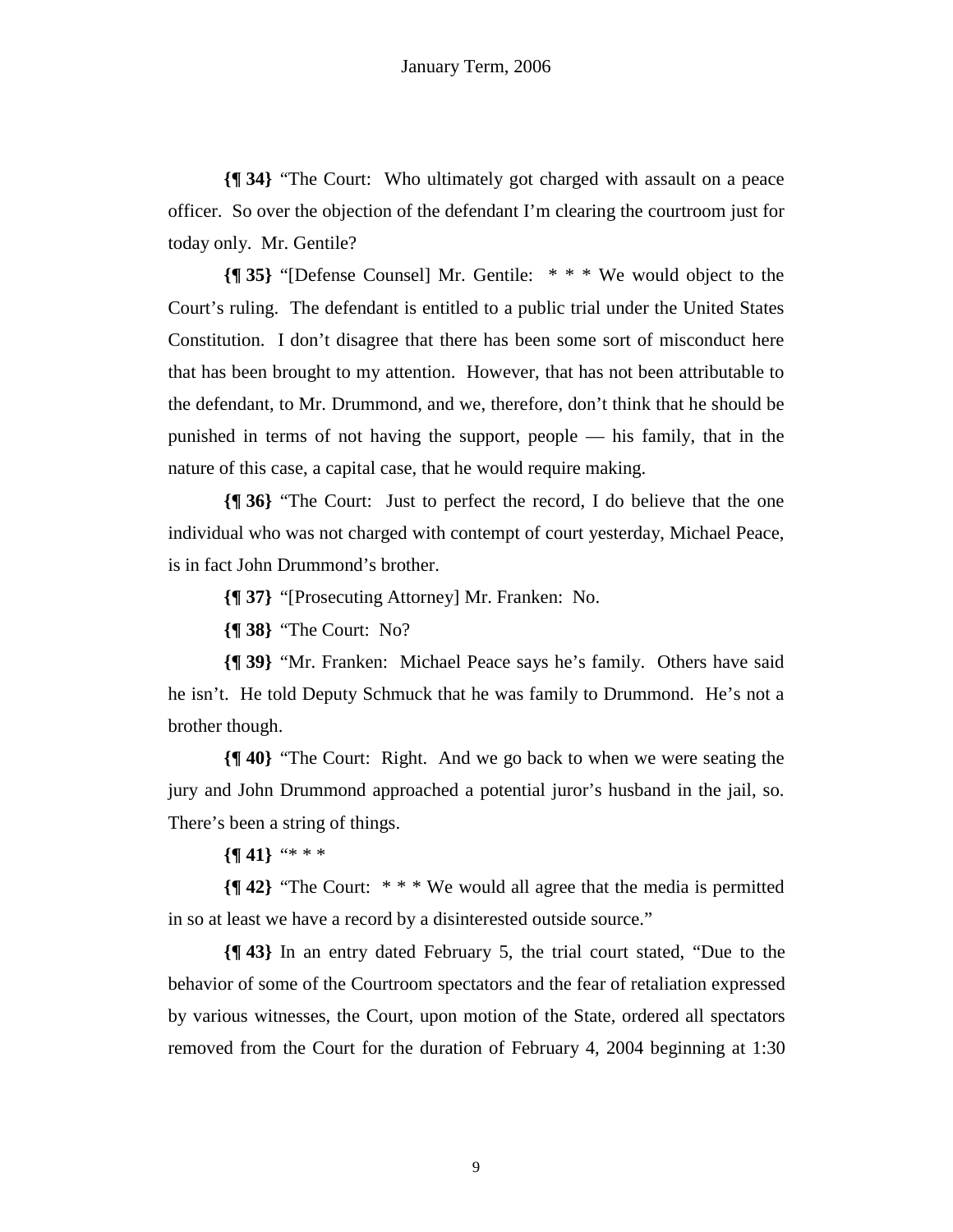p.m. This over the objection of the Defendant. The media will be permitted access."

**{¶ 44}** The cross-examination of James "Cricket" Rozenblad and the testimony of two other prosecution witnesses, Nathaniel Morris and Yaraldean Thomas, occurred while the courtroom was closed.

**{¶ 45}** Before Leonard Schroeder's testimony the next day, the trial court announced:

**{¶ 46}** "The Court: \* \* \* We're going to continue on with the testimony. And at this time I'm going to clear the courtroom until another witness is called. So for the people that are spectators in the courtroom, you may remain in the courthouse but you probably will not be permitted back in till about quarter till 3:00 or so."

**{¶ 47}** In an entry that day, the trial court stated, "Due to the safety concerns expressed by witness Leonard Schroeder Jr., the Court ordered the Courtroom closed (February 5, 2004) to all except the media during his testimony only. This without objection from either party."

**{¶ 48}** Schroeder then testified while the courtroom was partially closed. The spectators were allowed to return to the courtroom following his testimony, and the trial resumed without any further closure.

Discussion of Public-Trial Issue

**{¶ 49}** The right to a public trial is a fundamental constitutional guarantee under the Sixth Amendment to the United States Constitution and Section 10, Article I of the Ohio Constitution. See *State v. Lane* (1979), 60 Ohio St.2d 112, 119, 14 O.O.3d 342, 397 N.E.2d 1338. This guarantee is a "cornerstone of our democracy which should not be circumvented unless there are extreme overriding circumstances." Id.

**{¶ 50}** The violation of the right to a public trial is considered structural error and not subject to harmless-error analysis. *Waller v. Georgia* (1984), 467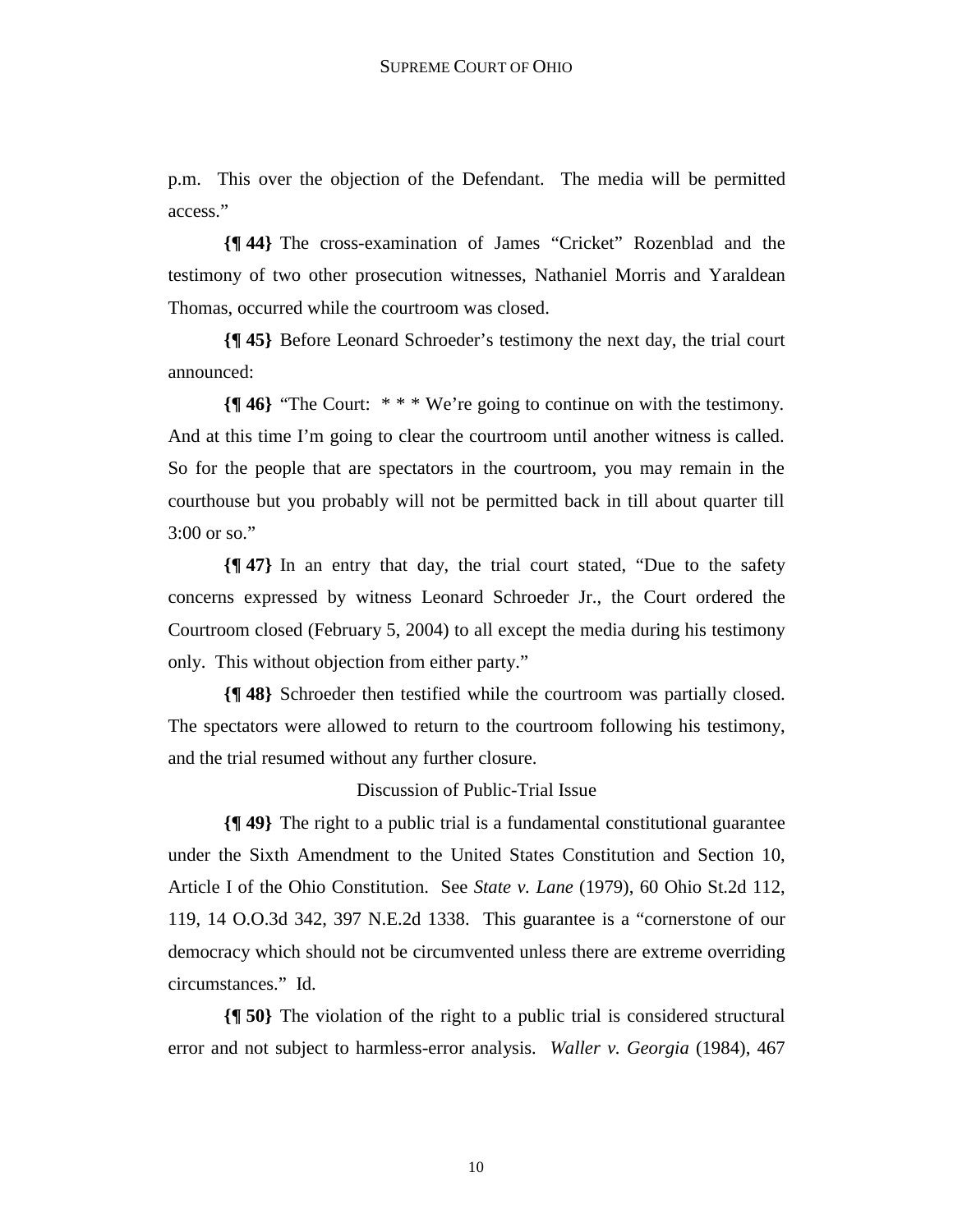U.S. 39, 49-50, 104 S.Ct. 2210, 81 L.Ed.2d 31, fn. 9; *Johnson v. United States* (1997), 520 U.S. 461, 468-469, 117 S.Ct. 1544, 137 L.Ed.2d 718. A structural error is a "defect affecting the framework within which the trial proceeds, rather than simply an error in the trial process itself." *Arizona v. Fulminante* (1991), 499 U.S. 279, 310, 111 S.Ct. 1246, 113 L.Ed.2d 302.

**{¶ 51}** The right to a public trial is not absolute, and in some instances must yield to other interests, such as those essential to the administration of justice. A trial judge has authority to exercise control over the proceedings and the discretion to impose control over the proceedings. Nonetheless, the abridgement of a defendant's right to a public trial may occur only when necessary, and any closure must be narrowly drawn and applied sparingly. See *State ex rel. The Repository, Div. of Thompson Newspapers, Inc. v. Unger* (1986), 28 Ohio St.3d 418, 421, 28 OBR 472, 504 N.E.2d 37; *Lane*, 60 Ohio St.2d at 121, 14 O.O.3d 342, 397 N.E.2d 1338; *State v. Clifford* (1999), 135 Ohio App.3d 207, 213, 733 N.E.2d 621.

**{¶ 52}** In *Waller*, in the context of a suppression hearing, the United States Supreme Court set forth the following four-pronged test that courts must use to determine whether closure of a courtroom is necessary: "the party seeking to close the hearing must advance an overriding interest that is likely to be prejudiced, the closure must be no broader than necessary to protect that interest, the trial court must consider reasonable alternatives to closing the proceeding, and it must make findings adequate to support the closure." *Waller*, 467 U.S. at 48, 104 S.Ct. 2210, 81 L.Ed.2d 31.

**{¶ 53}** *Waller* dealt with the suppression hearing during which all persons other than witnesses, court personnel, the parties, and their lawyers were excluded for the entire duration. Id*.* at 42, 104 S.Ct. 2210, 81 L.Ed.2d 31. This case differs, as it deals with partial closure of a trial. The trial court excluded members of the public and the defendant's family, but did so only for the length of a single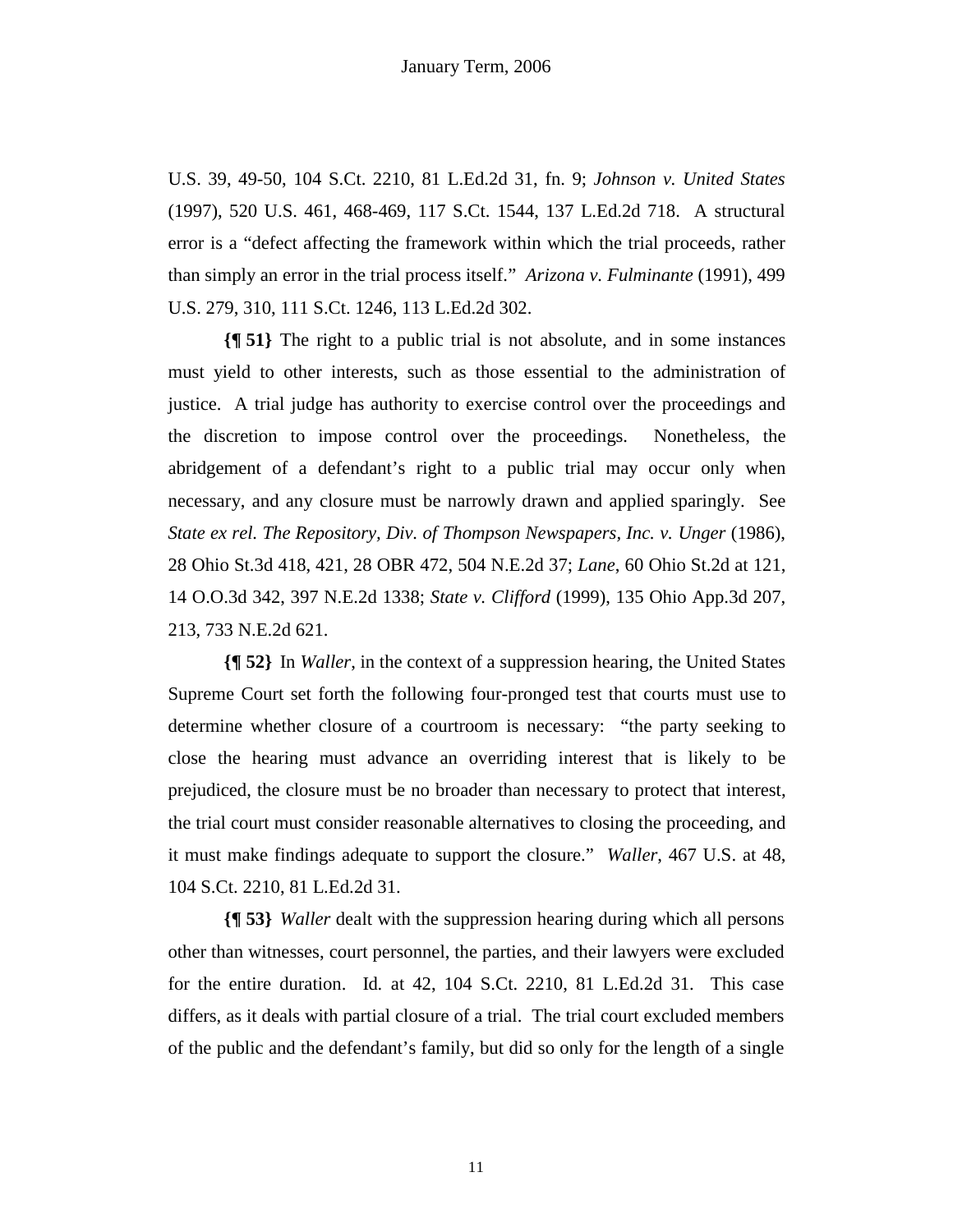cross-examination and two other witnesses' testimony. The trial court permitted media representatives to remain in the courtroom throughout the testimony of these witnesses. Federal courts have concluded that when a trial judge orders a partial, as opposed to a total, closure of a court proceeding, a "substantial reason" rather than *Waller's* "overriding interest" will justify the closure. See *Woods v. Kuhlmann* (C.A.2, 1992), 977 F.2d 74, 76; *United States v. Sherlock* (C.A.9, 1989), 962 F.2d 1349, 1357; *Nieto v. Sullivan* (C.A.10, 1989), 879 F.2d 743, 753; *Douglas v. Wainwright* (C.A.11, 1984), 739 F.2d 531, 533.

**{¶ 54}** The trial court's closure order on February 4, 2004, satisfied the *Waller* criteria. First, the trial court's interest in maintaining courtroom security and protecting witness safety supported the trial court's limited closure of the courtroom. There had been a physical altercation between a spectator and courtroom deputies, and a second incident occurred in the judge's chambers. The trial court also stated that "the fear of retaliation expressed by various witnesses" was a basis for its action. In this regard, we acknowledge the dangerous nature of gang violence and the genuine need to protect witnesses testifying against gang members from the deadly threat of retaliation. Cf. *Brown v. Kuhlmann* (C.A.2, 1998), 142 F.3d 529, 537-538 (concern for undercover officer's safety in testifying against drug dealers justified partial closure where closure was brief and testimony given during the closure was merely corroborative). Thus, the trial court had a "substantial reason" to order the partial closure of the courtroom.

**{¶ 55}** Second, the closure was no broader than necessary. The courtroom was closed only while Rozenblad was cross-examined and while Morris and Thomas testified. Spectators were readmitted afterwards. Also, the trial judge provided expressly that the media could remain in the courtroom during the testimony of all these witnesses. The media presence helped safeguard Drummond's right to a public trial. Indeed, the witnesses' awareness of the media minimizes the risk that they would alter their testimony when the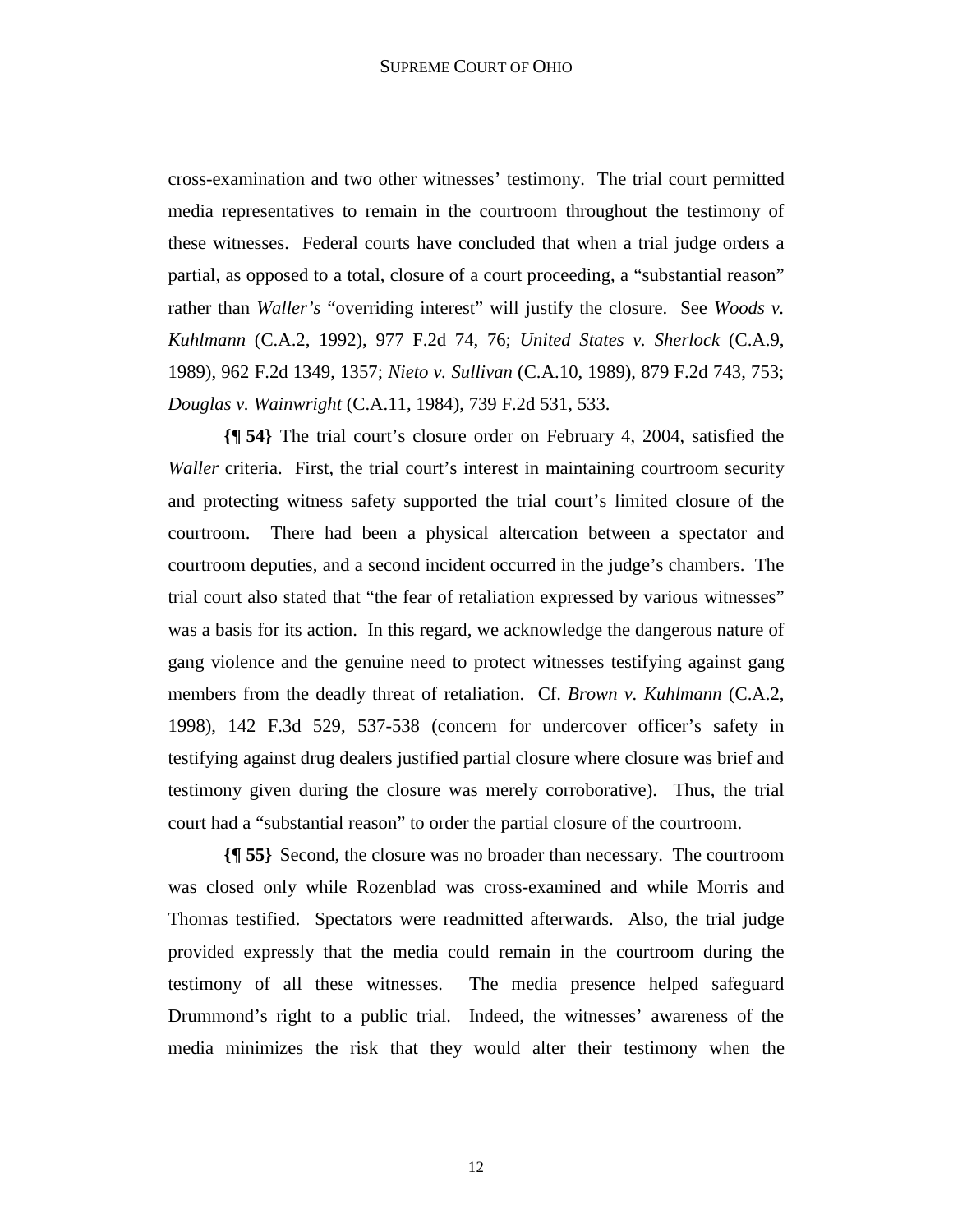proceeding was partially closed. Moreover, the transcript of the trial became a public record. In sum, we find none of the secrecy prohibited by the Sixth Amendment. See *United States v. Sherlock*, 962 F.2d at 1358.

**{¶ 56}** Drummond contends that the closure was overly broad because his family was excluded from the courtroom along with the general public during the testimony of these three witnesses. The Supreme Court has noted a special concern for allowing a defendant's family members to attend a trial. See *In re Oliver* (1948), 333 U.S. 257, 272, 68 S.Ct. 499, 92 L.Ed. 682 ("an accused is at the very least entitled to have his friends, relatives and counsel present, no matter with what offense he may be charged"); see, also, *Vidal v Williams* (C.A.2, 1994), 31 F.3d 67, 69. Although we do not condone the removal of family members from the courtroom, in this case, we hold that the trial court's decision in excluding them for a limited time, after considering the defendant's rights and the need to protect witnesses, did not violate Drummond's right to a public trial. See *Sherlock*, 962 F.2d at 1357.

**{¶ 57}** With respect to the third *Waller* factor, the record does not show that the trial court considered alternatives to closure. However, the partial closure of the courtroom only during the cross-examination of Rozenblad and the testimony of Morris and Thomas is narrower than full closure for the entire trial. See *Brown*, 142 F.3d at 538.

**{¶ 58}** As to the final *Waller* factor of adequate findings, the trial court stated that there had been a physical altercation between spectators and courtroom deputies. The trial court also mentioned that another incident had occurred in the judge's chambers and that witnesses had expressed fear of retaliation by testifying in open court. The trial court also identified Damian Williams and Michael Peace as involved in the earlier disturbances. Although the trial court should have made additional findings to clarify the reasons for closing the court, the strength of the judge's actual findings must be evaluated in reference to the limited scope of the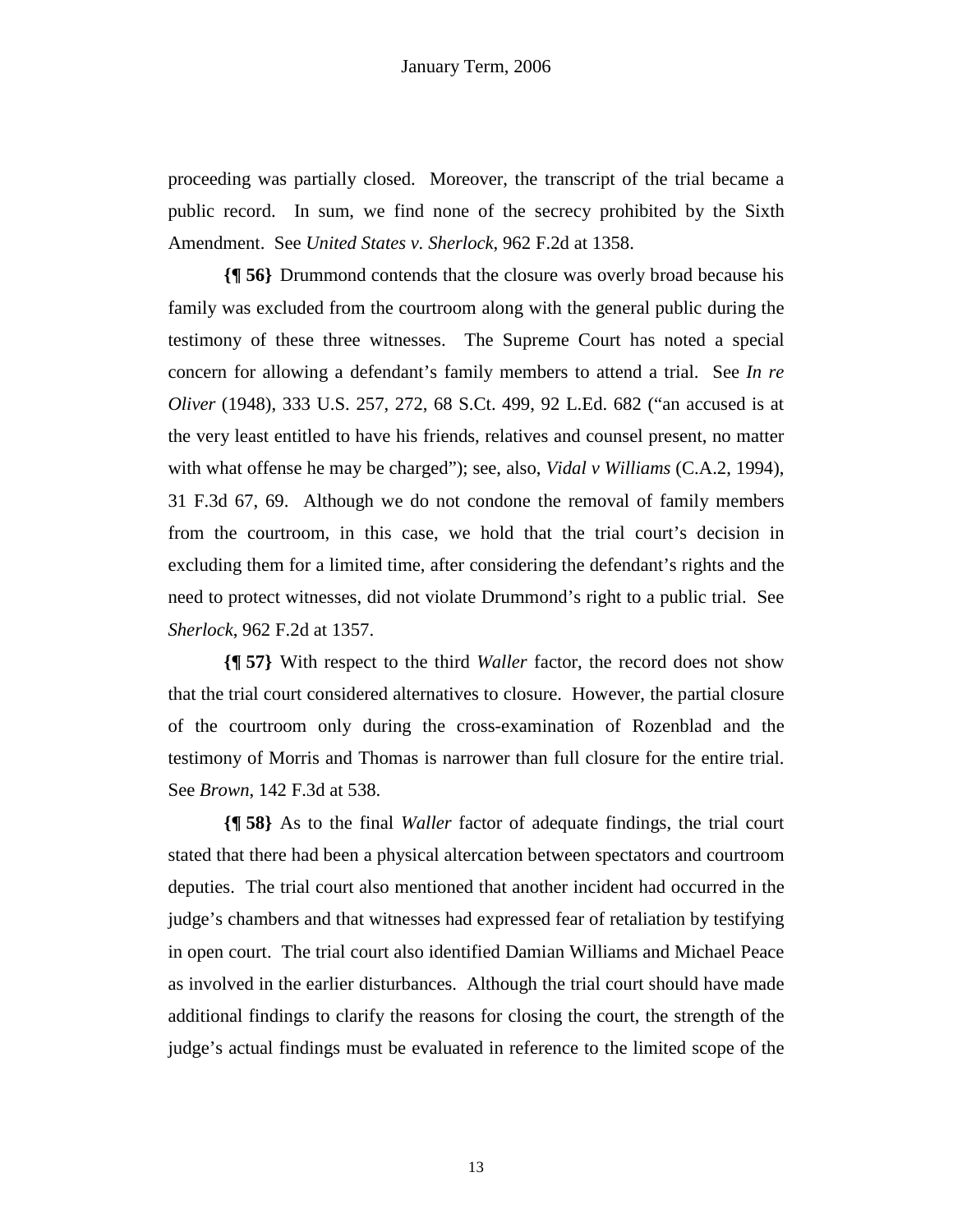closure. By that standard, we conclude that the trial court's findings were adequate. See *Brown,* 142 F.3d at 538; *Woods,* 977 F.2d at 77-78 (the fourth *Waller* factor was satisfied, despite the lack of specific findings of fact, where the "information gleaned" from the record was "sufficient to support the partial, temporary closure of petitioner's trial"). There was a "substantial reason" for the partial closure, partial closure of the courtroom was narrowly drawn and limited in scope, and the trial court made sufficient findings in support of its order. Under these circumstances, where there is an interest in maintaining courtroom order and security, the trial court did not abuse its discretion in ordering the limited closure of the courtroom. Accordingly, we hold that the trial court did not violate Drummond's constitutional right to a public trial by closing the trial on the afternoon of February 4, 2004.

**{¶ 59}** Regarding closure on February 5, 2004, the defense did not object to the trial court's action. Defense counsel were present during the entire proceedings and were fully aware of the exclusion of the spectators from the courtroom. Thus, counsel's failure to object to the closing of the courtroom constitutes a waiver of the right to a public trial during Schroeder's testimony. See *Peretz v. United States* (1991), 501 U.S. 923, 936, 111 S.Ct. 2661, 115 L.Ed.2d 808, citing *Levine v. United States* (1960), 362 U.S. 610, 619, 80 S.Ct. 1038, 4 L.Ed.2d 989.

**{¶ 60}** Based on the foregoing, we conclude that Drummond's Sixth Amendment right to a public trial was not violated by the partial closure of his trial on February 4 and February 5, 2004.

**{¶ 61}** *Jury view*. In proposition of law VII, Drummond argues that the trial court abused its discretion in permitting opening statements prior to a jury view. He also argues that the jury view was conducted improperly because the jurors were separated into groups when viewing the crime scene.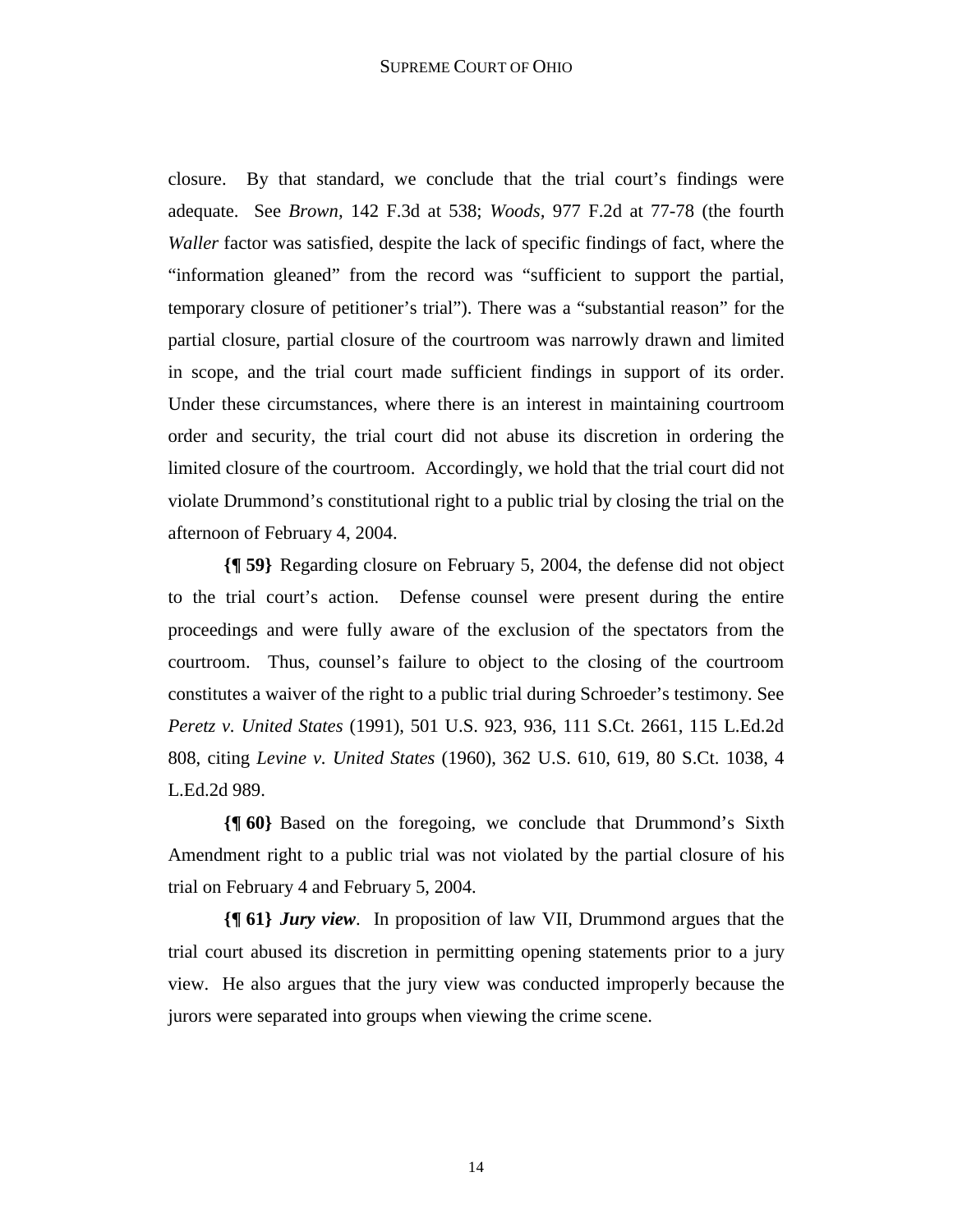**{¶ 62}** R.C. 2945.16 provides, "When it is proper for the jurors to have a view of the place at which a material fact occurred, the trial court may order them to be conducted in a body, under the charge of the sheriff or other officer, to such place, which shall be shown to them by a person designated by the court." Furthermore, the "trial court is vested with a broad discretion in such matters, and its judgment will not be disturbed absent an abuse of discretion." *State v. Zuern* (1987), 32 Ohio St.3d 56, 58, 512 N.E.2d 585.

**{¶ 63}** In this case, the parties agreed that opening statements would be made before the jury view. Thus, Drummond invited any error that occurred and cannot complain. *State v. Seiber* (1990), 56 Ohio St.3d 4, 17, 564 N.E.2d 408; *State v. Murphy* (2001), 91 Ohio St.3d 516, 535, 747 N.E.2d 765. Moreover, trial counsel objected to neither the prosecutor's references to the jury view during his opening statement nor the separation of the jurors into groups at the scene. Thus, Drummond waived all but plain error. *State v. Long* (1978), 53 Ohio St.2d 91, 7 O.O.3d 178, 372 N.E.2d 804, paragraph three of the syllabus.

**{¶ 64}** We find no plain error. R.C. 2945.16 does not prohibit jury views after opening statements have been presented. The trial court properly exercised its discretion by allowing opening statements before the jury view because the parties agreed to do so. See *State v. Watson* (1991), 61 Ohio St.3d 1, 10-11, 572 N.E.2d 97 (no abuse of discretion by allowing the jury to view the scene a second time, *after* it had already begun deliberations).

**{¶ 65}** Drummond has also not demonstrated how the presentation of opening statements before the jury view prejudiced him. The trial court instructed the jury that opening statements were not evidence, but a "concise and orderly description of each side's claim and defense and the evidence they expect to be produced in support of those claims and defenses." Similarly, the trial court advised the jurors that the "only purpose of [the jury view] is to help [them] understand the evidence as it is presented in the courtroom."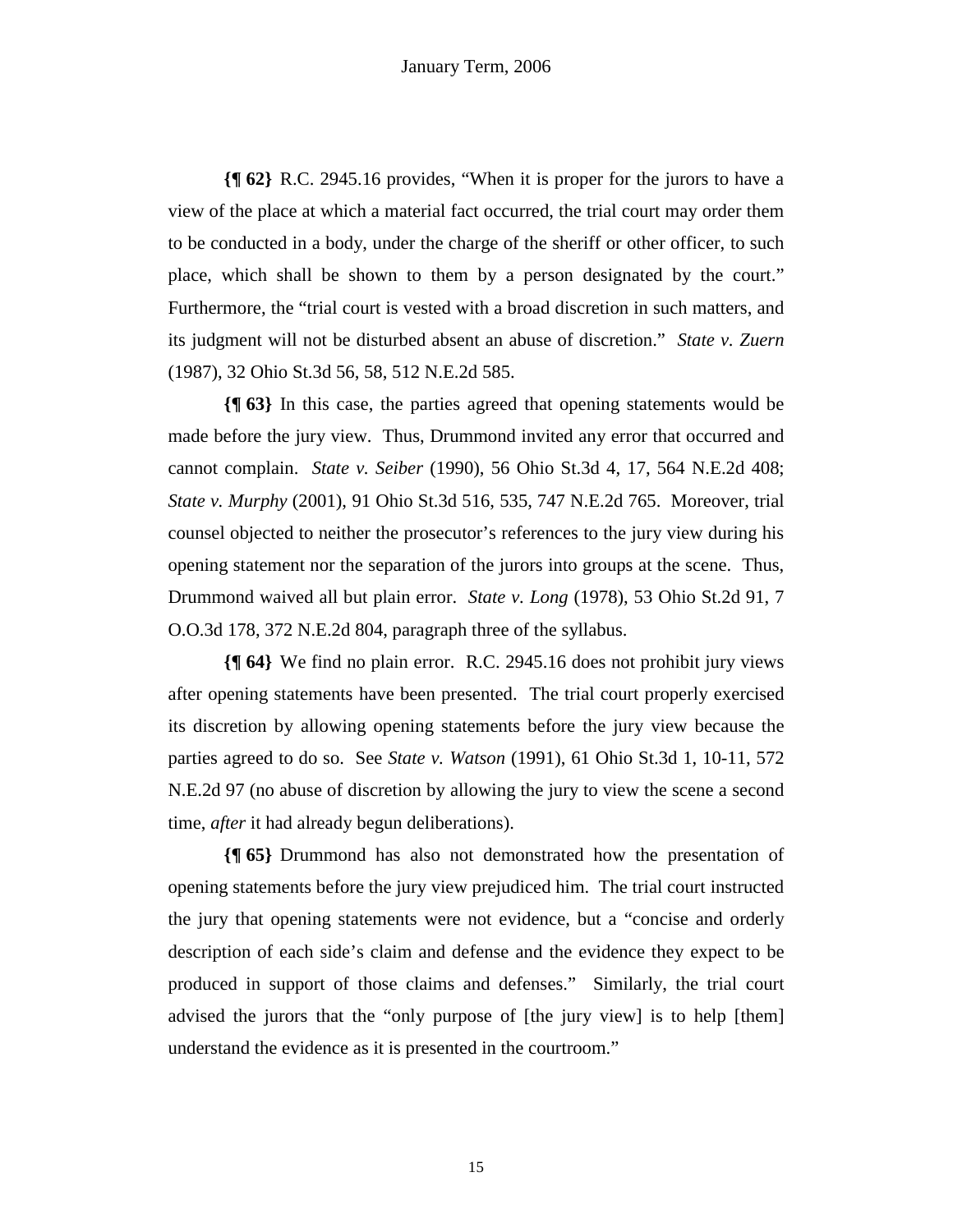**{¶ 66}** No plain error occurred when the jurors were divided into groups during the jury view. Before leaving for the jury view, the trial court advised the jurors: "Because of the conditions and the size of the home, probably only four to six jurors will leave the bus at one time. So you'll be told accordingly to go in and look around. You may not ask any questions. Bernice will be pointing things out to you that the attorneys have asked her to do."

**{¶ 67}** Drummond interprets the R.C. 2945.16 phrase that the "the trial court may order them to be conducted in a body" to require that the jurors not be separated at the crime scene. However, separate viewing was the only means of getting all the jurors inside the Dent home to view the crime scene. Drummond does not claim that the separate groups were shown different parts of the house or given briefings once inside. Thus, Drummond has failed to demonstrate error. Cf. *State v. Collins* (Jan. 5, 2001), Greene App. No. 2000 CA 8, 2001 WL 9924, \*3 (two separate vehicles taking jurors to jury view did not result in prejudicial error).

**{¶ 68}** Based on the foregoing, we reject proposition VII.

**{¶ 69}** *"Other acts" evidence*. In proposition of law I, Drummond argues that the trial court erred by admitting evidence of his gang-related activity. Drummond also argues that the trial court erred by admitting ammunition and a bulletproof vest seized from his residence that were not clearly linked to the offenses charged.

**{¶ 70} 1. Gang-related evidence**. During a search of Drummond's bedroom, the police seized a photo album of Drummond's gang-related activity with the Lincoln Knolls Crips. Album photos and other loose photos in the book showed Drummond making gang-related hand gestures. The pictures revealed gang-related tattoos on his back. Drummond's tattoos included a tombstone with the name of deceased gang members, including Brett Schroeder. The photo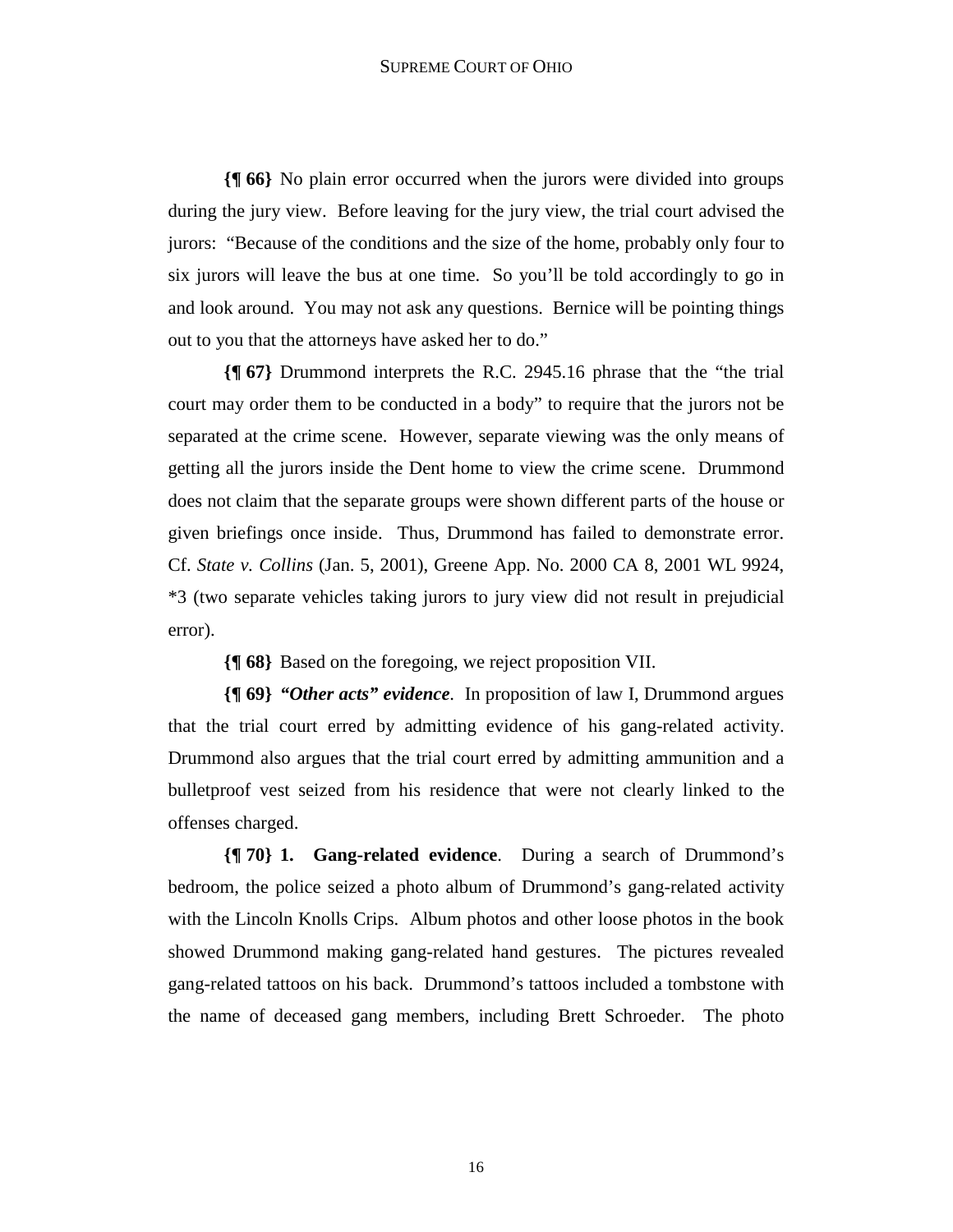album also contained obituary notices and tributes to deceased gang members, including Brett Schroeder.

**{¶ 71}** Detective Sergeant Michael Lambert, a Youngstown police gangunit detective, described the photo album as a "gang book" and testified what the police learned from such materials. Over defense objection, the trial court admitted the photo album.

**{¶ 72}** Other prosecution witnesses discussed Drummond's gang-related activities as a member of the Lincoln Knolls Crips. William and Wanda Greer live near the location of the shooting. Wanda testified that Drummond and other members of the Lincoln Knolls Crips would hang around their street. William testified that the outline of a tombstone with the initials RIP was carved on a tree in front of their home as a tribute to "Brett." The defense, however, failed to object to this testimony and waived all but plain error. *State v. Childs* (1968), 14 Ohio St.2d 56, 43 O.O.2d 119, 236 N.E.2d 545, paragraph three of the syllabus.

**{¶ 73}** Rozenblad testified over defense objection that Drummond and Brett Schroeder were members of the Lincoln Knolls Crips. The defense did not object to the testimony of Yaraldean Thomas, who also identified Drummond and Schroeder as members of the Lincoln Knolls Crips and stated that they considered themselves "OGs." The failure to object to Thomas's testimony waives all but plain error. Id*.*

**{¶ 74}** Under Evid.R. 404(B), "[e]vidence of other crimes, wrongs, or acts is not admissible to prove" a defendant's character in order to show criminal propensity. "It may, however, be admissible \* \* \* [to show] motive, opportunity, intent, preparation, plan, knowledge, identity, or absence of mistake or accident." Furthermore, "[t]he admission or exclusion of relevant evidence rests within the sound discretion of the trial court." *State v. Sage* (1987), 31 Ohio St.3d 173, 31 OBR 375, 510 N.E.2d 343, paragraph two of the syllabus.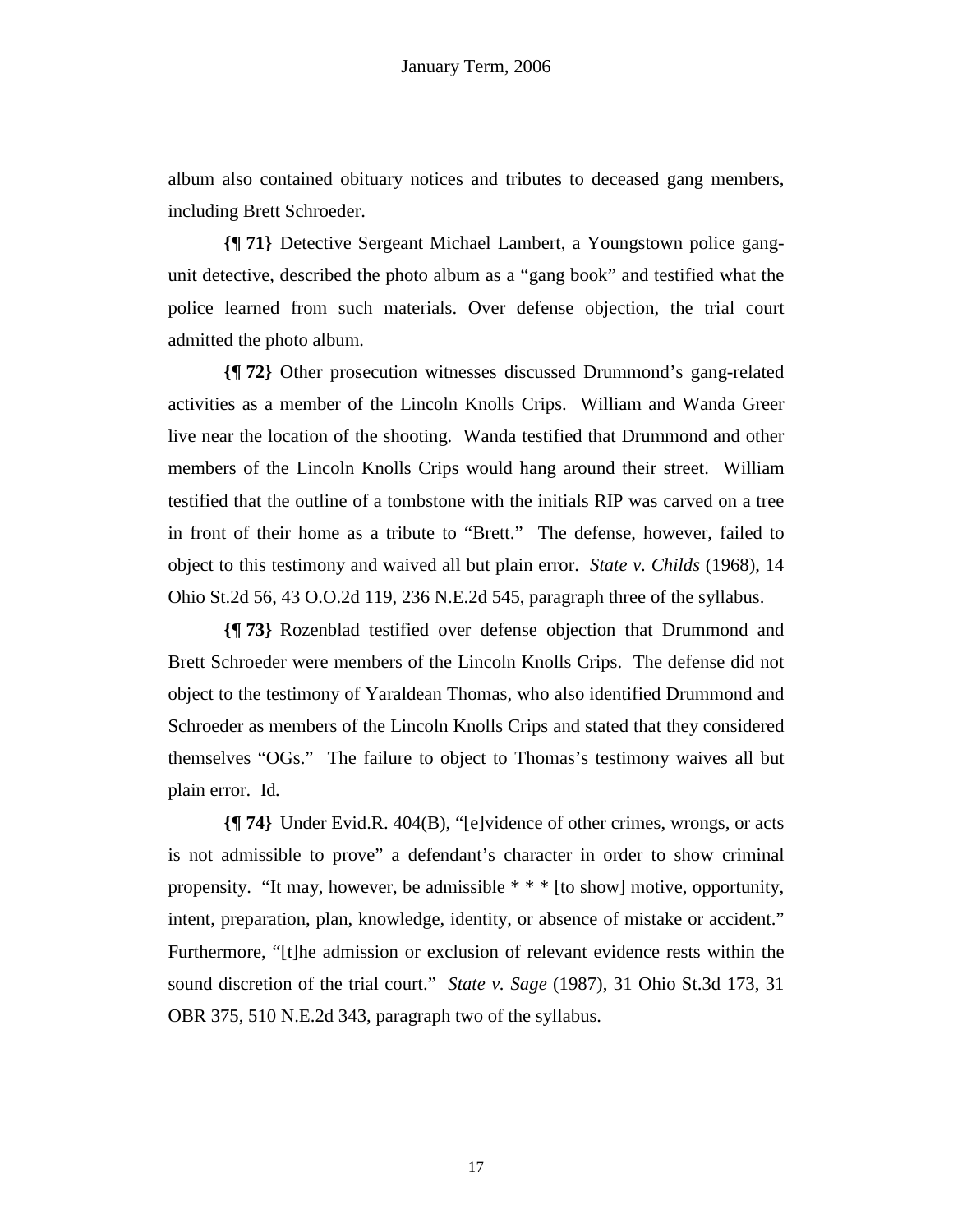**{¶ 75}** The state's theory of this case was that Drummond, a member of the Lincoln Knolls Crips, fired shots into the Dent home to retaliate for the murder of Schroeder, a fellow gang member. Evidence relating to Drummond's and Schroeder's gang involvement therefore was admissible to prove Drummond's motive for firing shots into the Dent home. See *United States v. Santiago* (C.A.9, 1995), 46 F.3d 885, 889; *State v. Lewis* (Dec. 26, 1991), Cuyahoga App. No. 59465, 1991 WL 281001, \*6. Drummond's tattoo with Schroeder's name inside a tombstone, the tombstone carved on the tree in Schroeder's memory, and Drummond's photo album with obituary notices and tributes to Schroeder were relevant to prove motive.

**{¶ 76}** Drummond's photo album and testimony from other witnesses provided evidence of the Lincoln Knolls Crips culture, symbols, hand gestures, and traditions. This evidence provided the context, motive, and set-up of the crime and was admissible "to make the actions of the participants understandable to the jurors." *State v. Skatzes*, 104 Ohio St.3d 195, 2004-Ohio-6391, 819 N.E.2d 215, ¶ 113; see, also, *State v. Robb* (2000), 88 Ohio St.3d 59, 69, 723 N.E.2d 1019. Background information about the Lincoln Knolls Crips showed the jury how the belief that Dent was somehow responsible for Schroeder's death explained why Drummond shot into the home of a person he had never met. *United States v. Mills* (C.A.11, 1983), 704 F.2d 1553, 1559; *State v. Carillo* (Oct. 13, 2000), Clark App. No. 00CA0025, 2000 WL 1513912, \*3.

**{¶ 77}** Drummond argues that gang testimony was not admissible because Dent testified during cross-examination that he did not know Schroeder or Drummond and did not know why shots would be fired at his house. Other testimony, however, indicated that retaliation for Schroeder's murder motivated Drummond to fire shots into the Dent home. Rozenblad testified that he had overheard Drummond and Gilliam talking about "a guy moving in in [their] neighborhood [who] could have had something to do with the death of Brett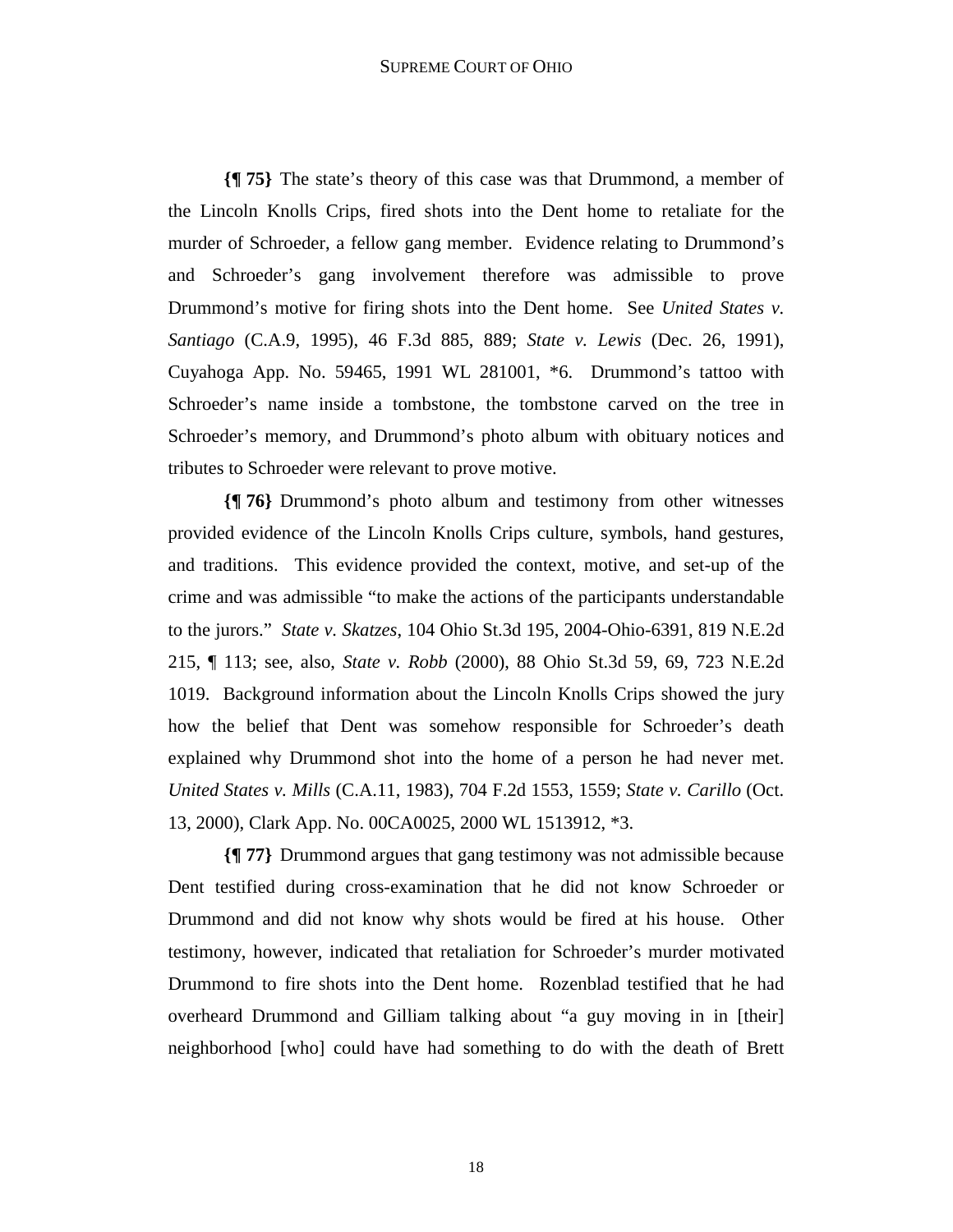Schroeder." Thomas heard Drummond say "It's on" after Drummond and Gilliam had finished their discussion. Finally, within a few minutes after this discussion, Drummond drove to Rutledge Drive and fired shots into the Dent home.

**{¶ 78}** Drummond also argues that the trial court erred by failing to give cautionary instructions on the photo album and the other gang-related testimony until final instructions. However, " 'the trial judge need not at that early stage completely instruct the jury.' " *State v. Stallings* (2000), 89 Ohio St.3d 280, 285, 731 N.E.2d 159, quoting *State v. Mason* (1998), 82 Ohio St.3d 144, 164, 694 N.E.2d 932. During final instructions, the trial court did instruct the jury:

**{¶ 79}** "During the course of the trial, evidence was received about the commission of other acts other than the offenses with which the defendant is charged in this trial. That evidence was received only for a limited purpose. It was not received, and you may not consider it to prove the character of the defendant in order that it show that he acted in conformity or in accordance with the character.

**{¶ 80}** "If you find the evidence of the other acts is true and that the defendant committed it, you may consider that evidence only for the purpose of deciding whether it proves the absence of mistake or the defendant's intent or purpose to commit the offense charged in this trial."

**{¶ 81}** In light of these instructions and the probative value of the photo album and the other gang-related testimony, we hold that the trial court committed no plain error in admitting the gang-related testimony of the Greers and Thomas. Nor did the trial court abuse its discretion in permitting Rozenblad's testimony and admitting the photo album.

**{¶ 82} 2. Admissibility of Drummond's ammunition and bulletproof vest**. During a search of Drummond's residence, the police seized a drum containing 75 rounds of 7.62 x 39 mm ammunition, three boxes containing 46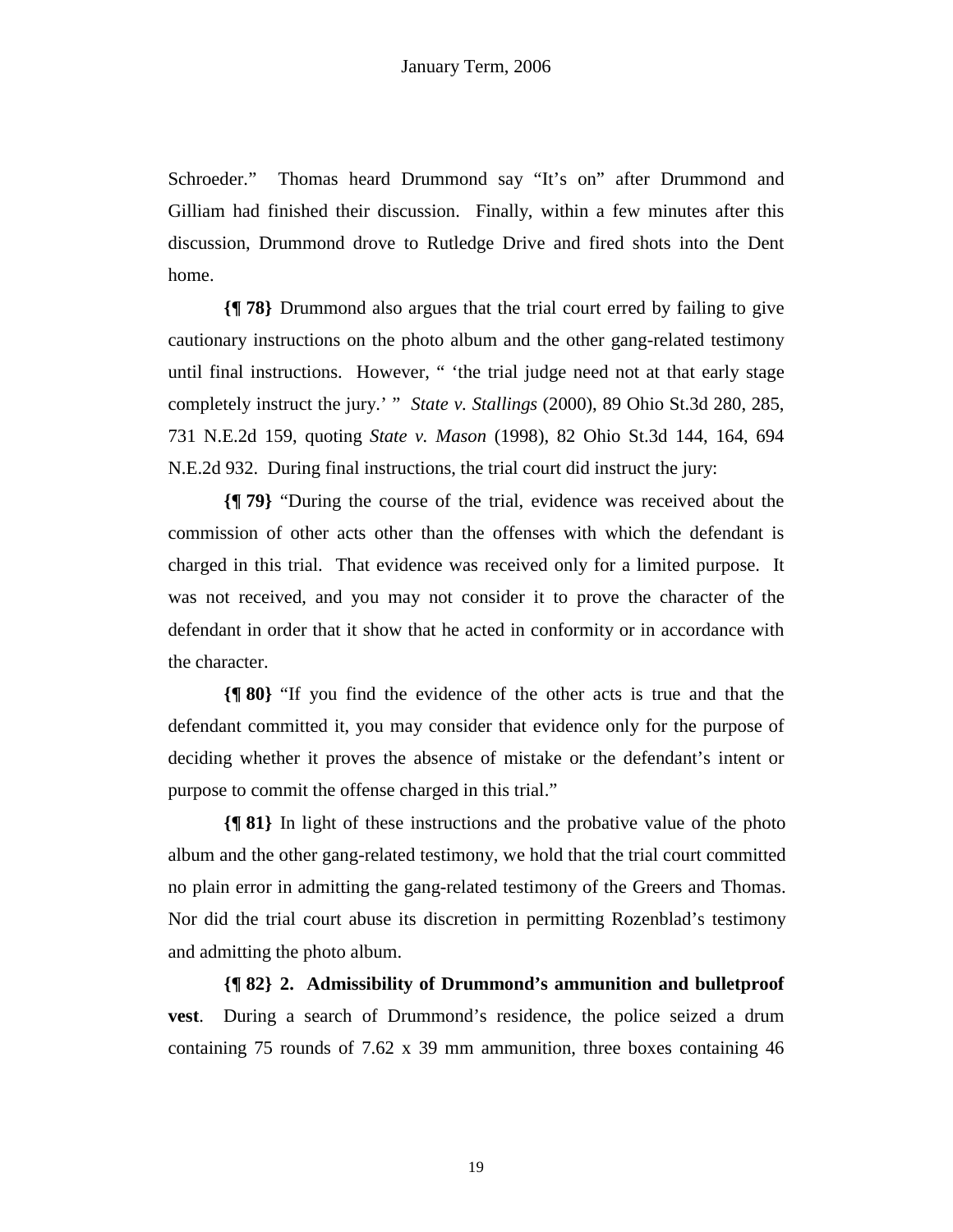rounds of 7.62 x 39 mm ammunition, a single round of 7.62 x 39 mm ammunition, and an empty AK magazine. Police also seized a Taurus 9 mm handgun with no barrel, a bulletproof vest, and several rounds of 9 mm,  $.45$ caliber, and .357 caliber ammunition. Drummond argues that this evidence was not relevant because the state failed to link this ammunition to the shell casings found near the crime scene.

**{¶ 83}** The admission of Drummond's ammunition rested upon a question of relevance. Evid.R. 401 provides: " 'Relevant evidence' means evidence having any tendency to make the existence of any fact that is of consequence to the determination of the action more probable or less probable than it would be without the evidence." The admission or exclusion of relevant evidence rests within the sound discretion of the trial court. See *Sage*, 31 Ohio St.3d 173, 31 OBR 375, 510 N.E.2d 343, paragraph two of the syllabus.

**{¶ 84}** The trial court did not abuse its discretion in admitting the ammunition and the 9 mm handgun seized from Drummond's residence. Drummond's possession of numerous rounds of ammunition shortly after the murder tended to prove that he had timely access to the means to commit the murder. In addition, Drummond's possession of 7.62 x 39 mm rounds of ammunition tended to prove that he had access to a weapon of the type used to kill Jiyen. See *State v. Hartman* (2001), 93 Ohio St.3d 274, 281, 754 N.E.2d 1150 (defendant's set of knives admissible as showing his easy access to a possible murder weapon and his familiarity with using knives). Further, Drummond's possession of a 9 mm handgun and 9 mm ammunition was relevant because a 9 mm weapon was fired at the Dent home on the evening of March 24. The bulletproof vest was of questionable relevance, but its admission did not result in prejudicial error in view of other evidence establishing Drummond's guilt.

**{¶ 85}** Based on the foregoing, we reject proposition I.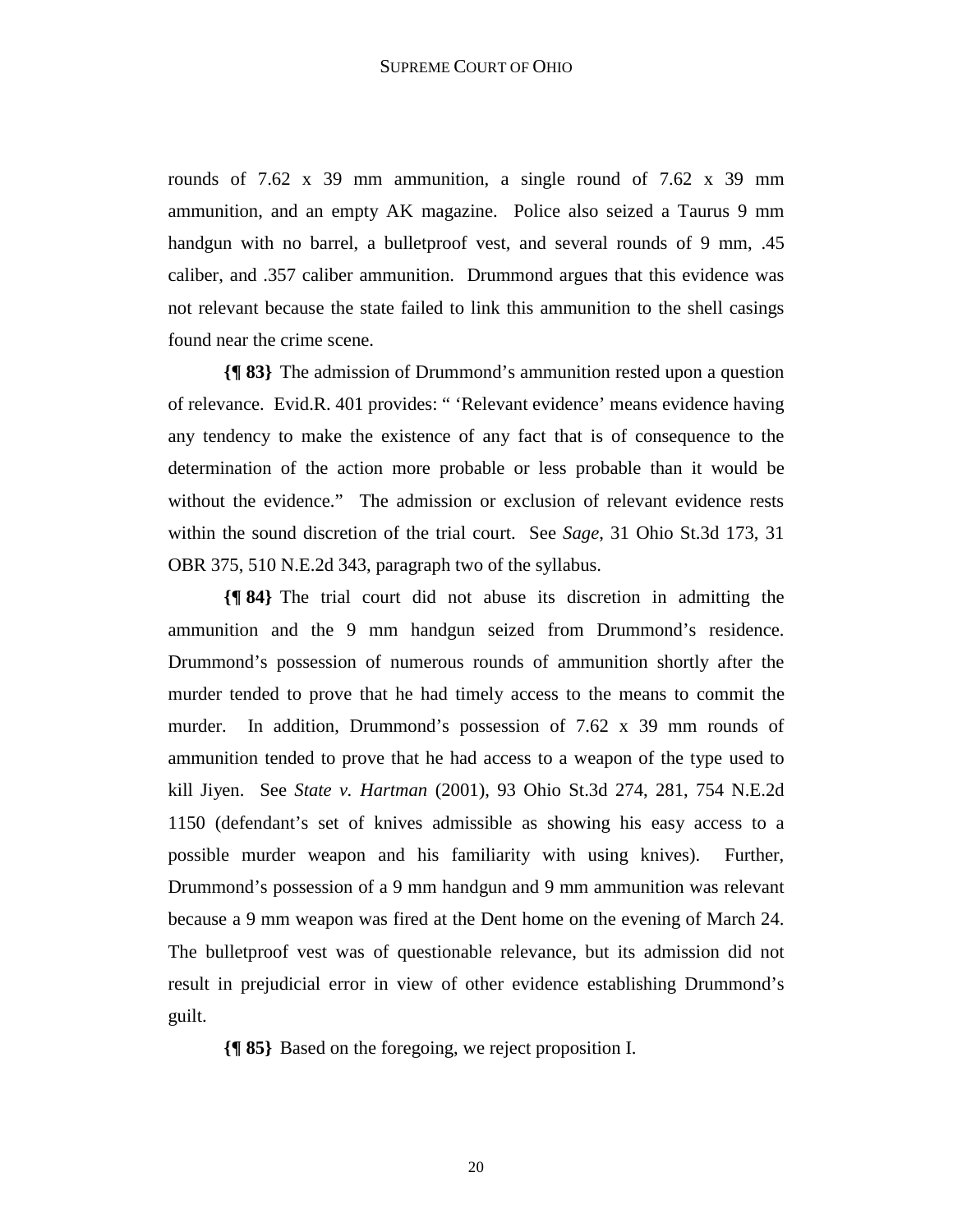**{¶ 86}** *Impeachment*. In proposition of law II, Drummond claims that the trial court erred by refusing to permit his counsel to cross-examine Rozenblad, Morris, and Thomas about criminal charges pending against each of them.

**{¶ 87} Rozenblad**. Trial counsel moved to cross-examine Rozenblad about pending drug charges to show his potential bias. The prosecutor then informed the court that "[t]here's an open case" and that Rozenblad had not been indicted. The trial court ruled that Rozenblad could not be cross-examined "about pending charges in municipal court."

**{¶ 88}** During a later defense proffer, Rozenblad testified that he had been charged with trafficking in marijuana and had waived a preliminary hearing. Rozenblad also stated that he had not made any deals with the state in exchange for his testimony and did not expect to receive a benefit on his charges if he testified against Drummond.

**{¶ 89} Morris**. Trial counsel sought to cross-examine Morris about pending charges for the offense of escape to show "his bias or motive [for] pleasing the state." According to a defense proffer, Morris pleaded guilty to charges of cocaine possession. Morris was then "put in a work release program and walked away from that place. He was then charged with escape." When Morris was stopped for traffic charges in Mahoning County, he was "booked  $**$ \* into the county jail on the drug cases and on the escape charge."

**{¶ 90}** During the hearing, trial counsel provided the court with additional information about the disposition of the escape charge:

**{¶ 91}** "Mr. Gentile: \* \* \* He was \* \* \* charged with escape.

**{¶ 92}** "The Court: But never convicted?

**{¶ 93}** "Mr. Gentile: Was not convicted. When he came back –

**{¶ 94}** "The Court: — to Columbus –

**{¶ 95}** "Mr. Gentile: — it was dismissed."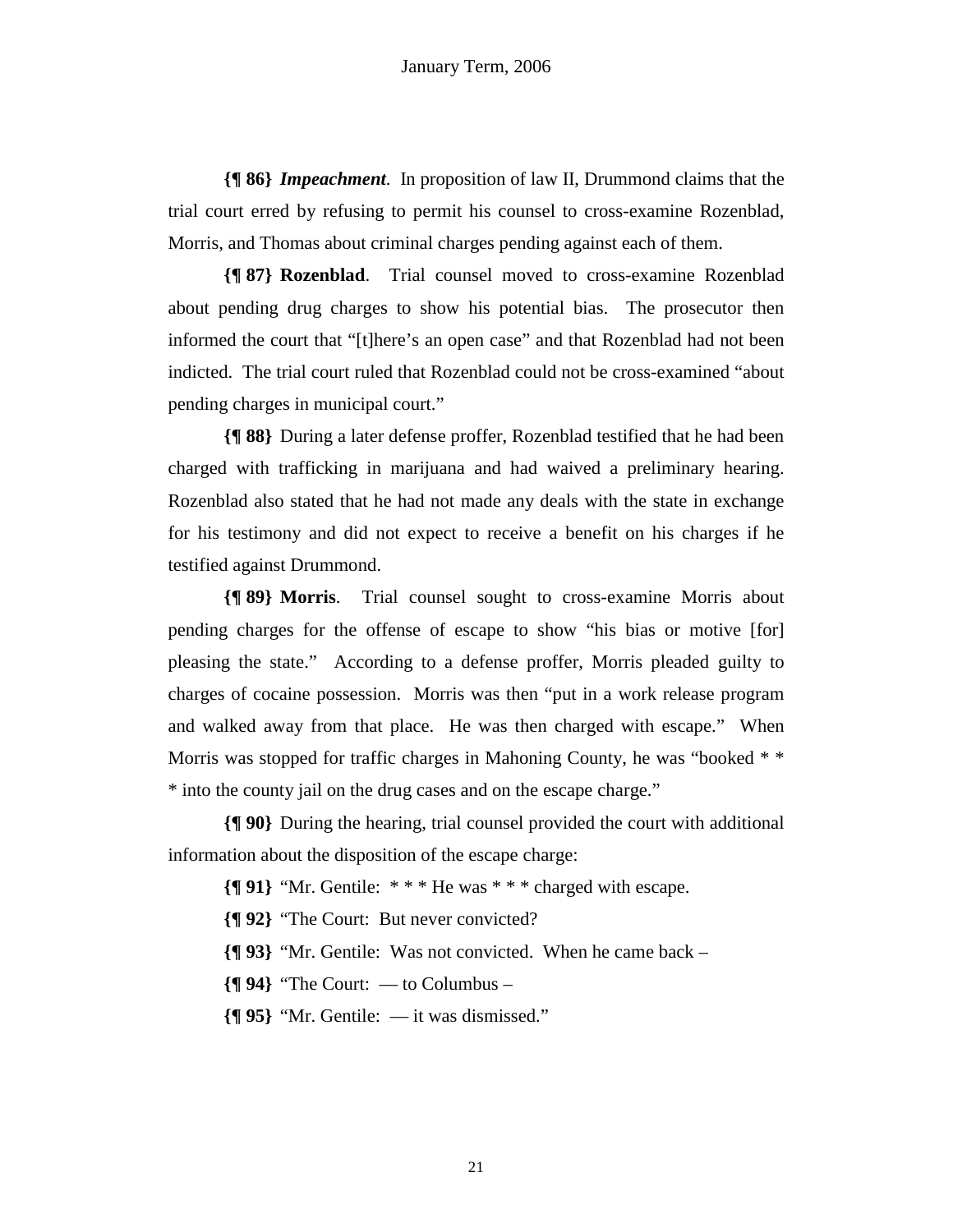**{¶ 96}** The trial court ruled that the defense could not cross-examine Morris about the escape because "there's no conviction."

**{¶ 97} Thomas**. Trial counsel moved to cross-examine Thomas on pending drug charges to show his potential bias. Charges were pending against Thomas for a 1992 offense for possession of cocaine. The prosecutor informed the court that the charges "will be dismissed eventually" because the case is old, and the evidence may no longer exist to support prosecution. The prosecutor also stated that no deals about the disposition of the drug charges had been made with Thomas. However, the trial counsel averred that three joint motions to continue the case had been filed. The trial court ruled that the defense could not question Thomas about the 1992 drug charges.

**{¶ 98}** During a defense proffer, Michael Rich, Thomas's attorney, stated that Thomas was indicted on drug charges in 1992, but was never served with the indictment and never appeared for his arraignment. In 2003, Thomas was arrested when he was questioned about gang activity and the state discovered that he was wanted on the 1992 drug charges. Rich stated that the prosecutor indicated to him indirectly that "based on the length of the case, how old the case was, lack of evidence, that [Thomas's] case would get dismissed." However, Rich thought that the state "wanted to keep some control over" Thomas until he testified.

**{¶ 99}** Drummond first argues that the trial court's rulings prohibiting cross-examination of Rozenblad, Morris, and Thomas on their pending charges violated Evid.R. 608(B).

**{¶ 100}** Evid.R. 608(B) provides, "Specific instances of the conduct of a witness, for the purpose of attacking or supporting the witness's character for truthfulness, other than conviction of a crime as provided in Evid.R. 609, may not be proved by extrinsic evidence. They may, however, in the discretion of the court, if *clearly probative of truthfulness or untruthfulness*, be inquired into on cross-examination of the witness (1) concerning the witness's character for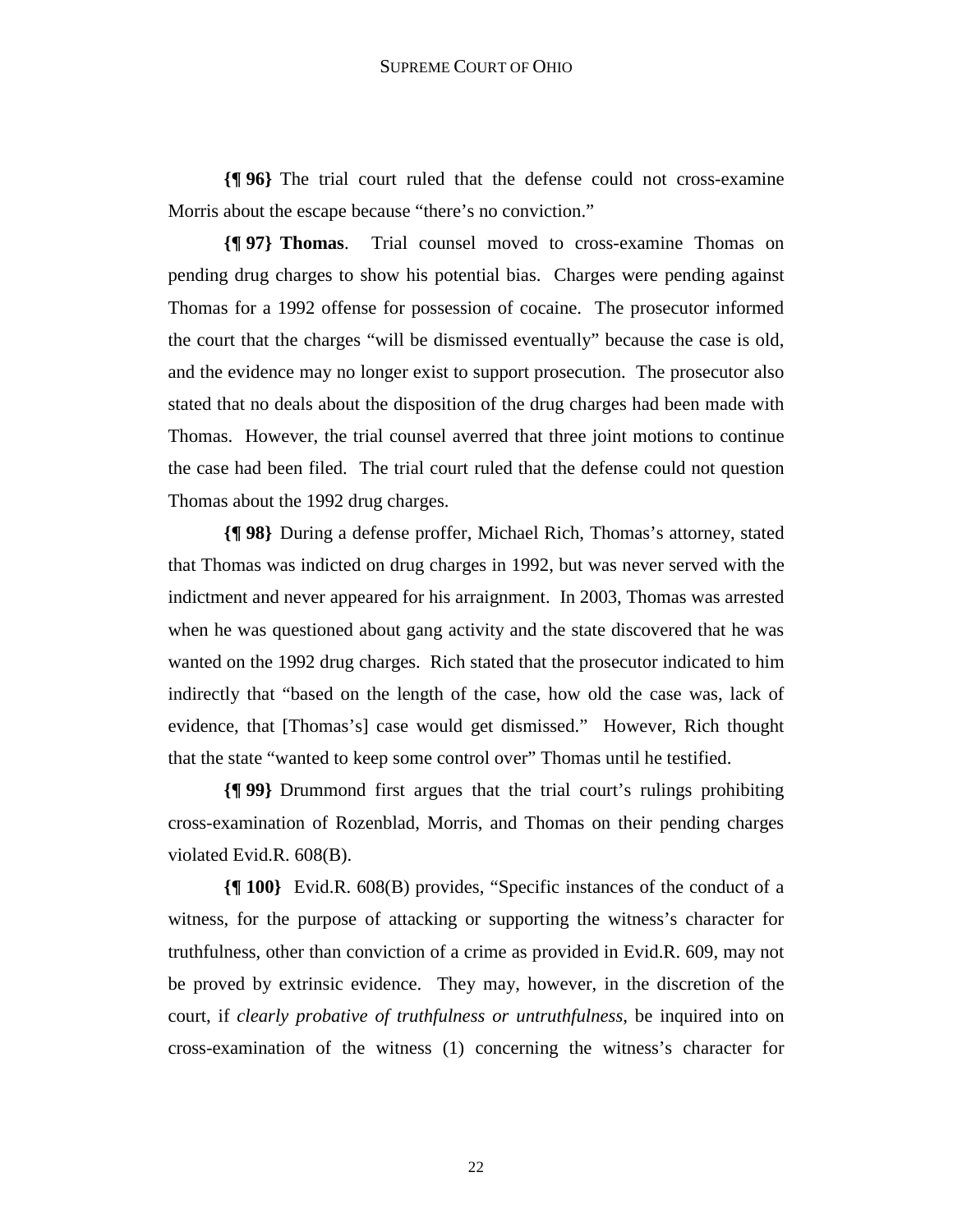truthfulness or untruthfulness  $* * *$ ." (Emphasis added.) The decision to admit evidence of earlier misconduct of a witness for impeachment under Evid.R. 608(B) is "within the sound discretion of the trial court." *State v. Boggs* (1992), 63 Ohio St.3d 418, 424, 588 N.E.2d 813.

**{¶ 101}** The trial court did not abuse its discretion under Evid.R. 608(B) by rejecting cross-examination of the three witnesses about their pending charges. Rozenblad's marijuana trafficking and Thomas's cocaine possession were not "clearly probative" of their character for truthfulness or untruthfulness. See *State v. Norwood* (Mar. 22, 2002), Lake App. No. 2000-L-146, 2002 WL 445839, \*3 (cross-examination as to general drug use not clearly probative of truthfulness); see, also, Giannelli & Snyder, Evidence (2d Ed.2001) 447, Section 608.5.

**{¶ 102}** Similarly, Morris's escape from a work-release program was not "clearly probative of his character for truthfulness or untruthfulness." *Hamm v. State* (1990), 301 Ark. 154, 158, 782 S.W.2d 577 ("An escape is not probative of truthfulness or untruthfulness \* \* \* under \* \* \* Rule 608(b)"); cf. *State v. Greer* (1988), 39 Ohio St.3d 236, 243, 530 N.E.2d 382 ("a violation of parole constitutes a specific instance of failure to keep his word  $* * *$  [and] is almost always 'probative of truthfulness or untruthfulness' ").

**{¶ 103}** Second, Drummond argues that the trial court's ruling prohibiting cross-examination on the pending charges of the three witnesses violated Evid.R. 616(A), which provides: "Bias, prejudice, interest, or any motive to misrepresent may be shown to impeach the witness either by examination of the witness or by extrinsic evidence."

**{¶ 104}** The pendency of charges in another case or the witness's plea arrangement with the prosecutor is admissible to prove the bias of the witness. *State v. Brooks* (1996), 75 Ohio St.3d 148, 152, 661 N.E.2d 1030; *State v. Hector* (1969), 19 Ohio St.2d 167, 48 O.O.2d 199, 249 N.E.2d 912, paragraph five of the syllabus (predates evidentiary rules); see 1 McCormick, Evidence (5th Ed.1999)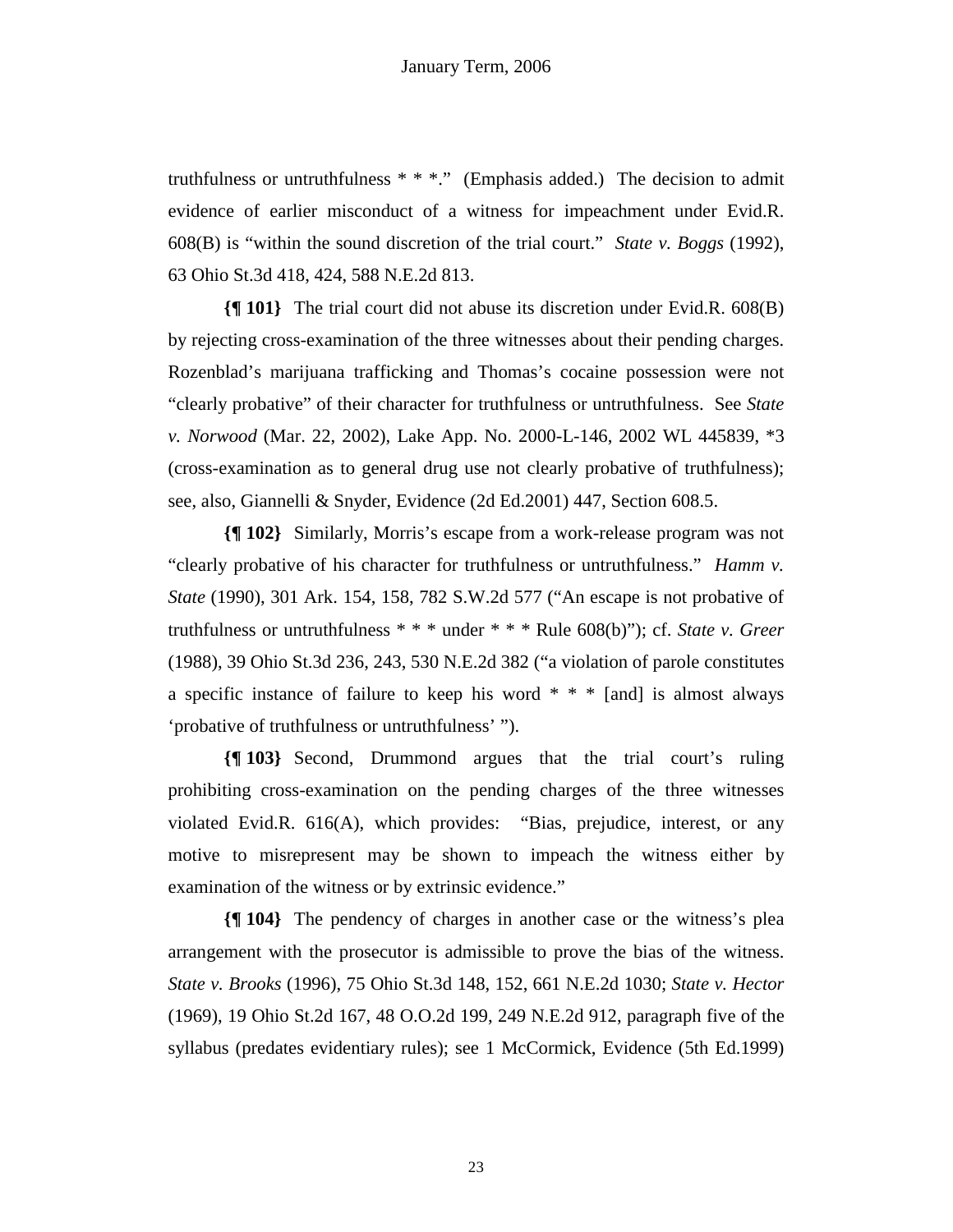147, Section 39 (bias includes evidence that "an indictment is pending against [the witness], the witness has not been charged with a crime, has been promised leniency,  $* * *$  [or] is awaiting sentence"); see, also, Giannelli & Snyder, Evidence (2d Ed.2001) 562, Section 616.3. In *Hector,* we recognized, "[T]he testimony of [a prosecution] witness is or may be influenced by the expectation or hope that, by aiding in the conviction of the defendant, he might be  $* * *$ rewarded by leniency in the disposition of his own case." 19 Ohio St.2d at 178, 48 O.O.2d 199, 249 N.E.2d 912.

**{¶ 105}** The trial court did not abuse its discretion by not permitting the defense to cross-examine Thomas about his pending drug charges. *State v. Webb* (Dec. 8, 1999), Summit App. No. 19318, 1999 WL 1215163, \*1 (the trial court exercises broad discretion in the admission and exclusion of evidence under Evid.R. 616). The defense had been informed before Drummond's trial that the charges against Thomas would eventually be dismissed because of the age of the charges and the lack of evidence. There was no evidence that Thomas was offered a plea bargain or any other inducement to testify. Thus, the pending drug charges were not relevant in proving his bias in testifying against Drummond. See *State v. Gavin* (1977), 51 Ohio App.2d 49, 54, 5 O.O.3d 168, 365 N.E.2d 1263 ("a stale charge is irrelevant to credibility because the element of pressure is not there").

**{¶ 106}** The trial court also did not abuse its discretion by not allowing the defense to cross-examine Morris about the escape charge because those charges had already been dismissed. Thus, cross-examination about the dismissed charges would not have shown bias.

**{¶ 107}** The trial court should have permitted the defense to crossexamine Rozenblad about his pending charges, however. Rozenblad had been charged with trafficking in marijuana, and an indictment was pending on the charges. Rozenblad said that no deals had been reached in exchange for his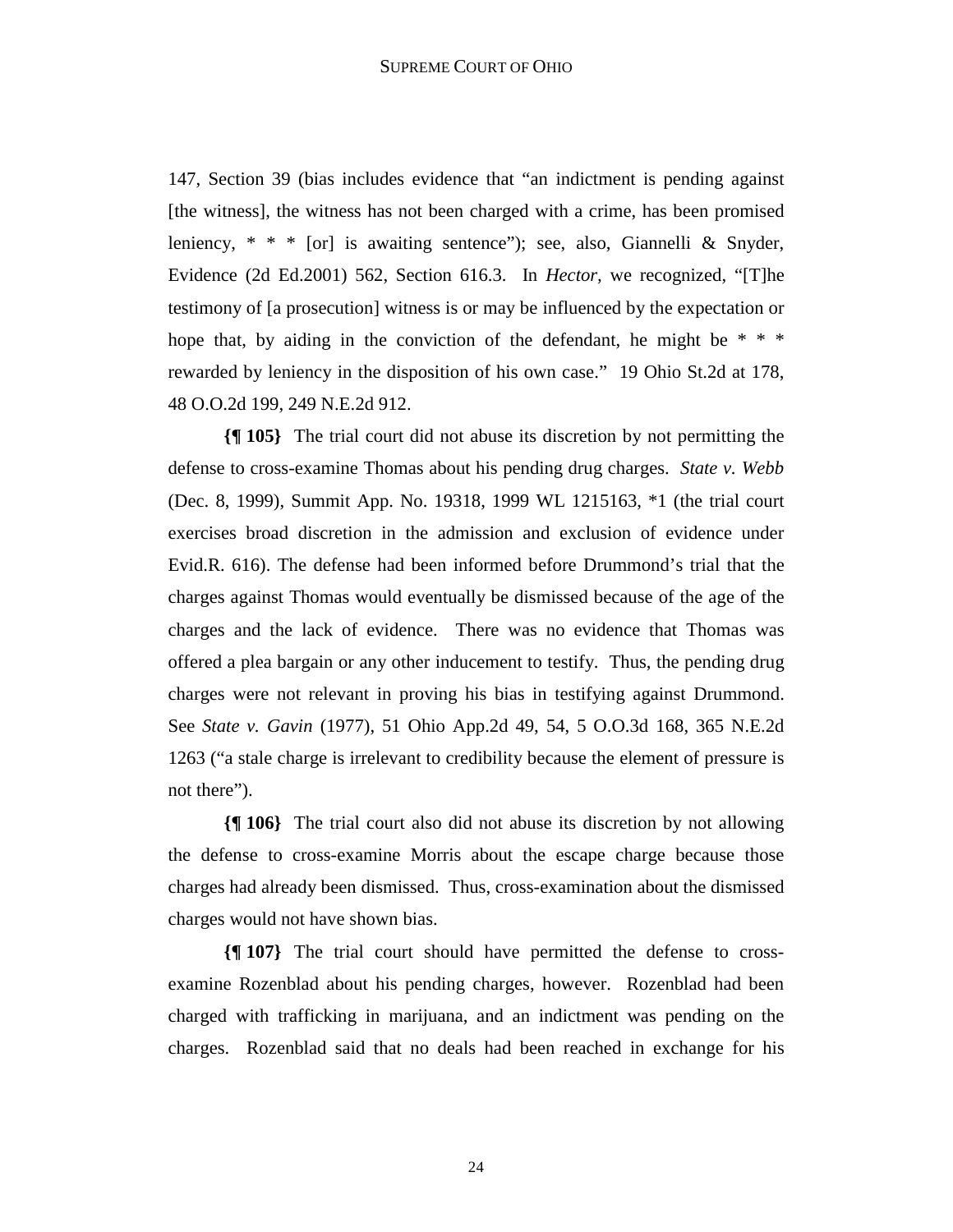testimony and that he did not expect to receive a benefit on the charges if he testified against Drummond. Nevertheless, if the defense had been permitted the opportunity to question Rozenblad about the pending charges, the jury could have tested his credibility. See *State v. Durant,* 159 Ohio App.3d 208, 2004-Ohio-6224, 823 N.E.2d 506, ¶ 34 ("Prejudice ensues from *a denial of the opportunity* to place the witness in his proper setting and put the weight of his testimony and his credibility to a test  $* * *$ ." ([Emphasis sic]).

**{¶ 108}** Nonetheless, we hold that any error in denying crossexamination of Rozenblad was harmless. The trial court allowed counsel to fully cross-examine Rozenblad about all aspects of his activities on the night of the murders. Rozenblad admitted that over a period of five hours on March 24, he had taken six Valium and had drunk six beers. He acknowledged during crossexamination that he did not get along with Drummond, although he had been friends with Brett Schroeder. Thus, the jury knew that Rozenblad's perceptions on the night of the murder were affected by his drug and alcohol use. The jury also knew of motivations that might have influenced his testimony. See *Brooks*, 75 Ohio St.3d at 152, 661 N.E.2d 1030 (Evid.R. 616 violation resulted in harmless error where other concrete examples of the witness's truthfulness, or lack thereof, and motivations that might have influenced his testimony were presented to the jury).

**{¶ 109}** Based on the foregoing, we overrule proposition II.

**{¶ 110}** *Evidentiary and procedural issues*. In proposition of law V, Drummond argues that the trial court erred by admitting expert testimony on gangs and evidence of gang activity. He also argues that the trial court erred by refusing to grant a mistrial after the state improperly elicited a prejudicial comment from a witness.

**{¶ 111} 1. Expert testimony on gang-related activities**. Detective Sergeant Michael Lambert testified that Drummond and Brett Schroeder were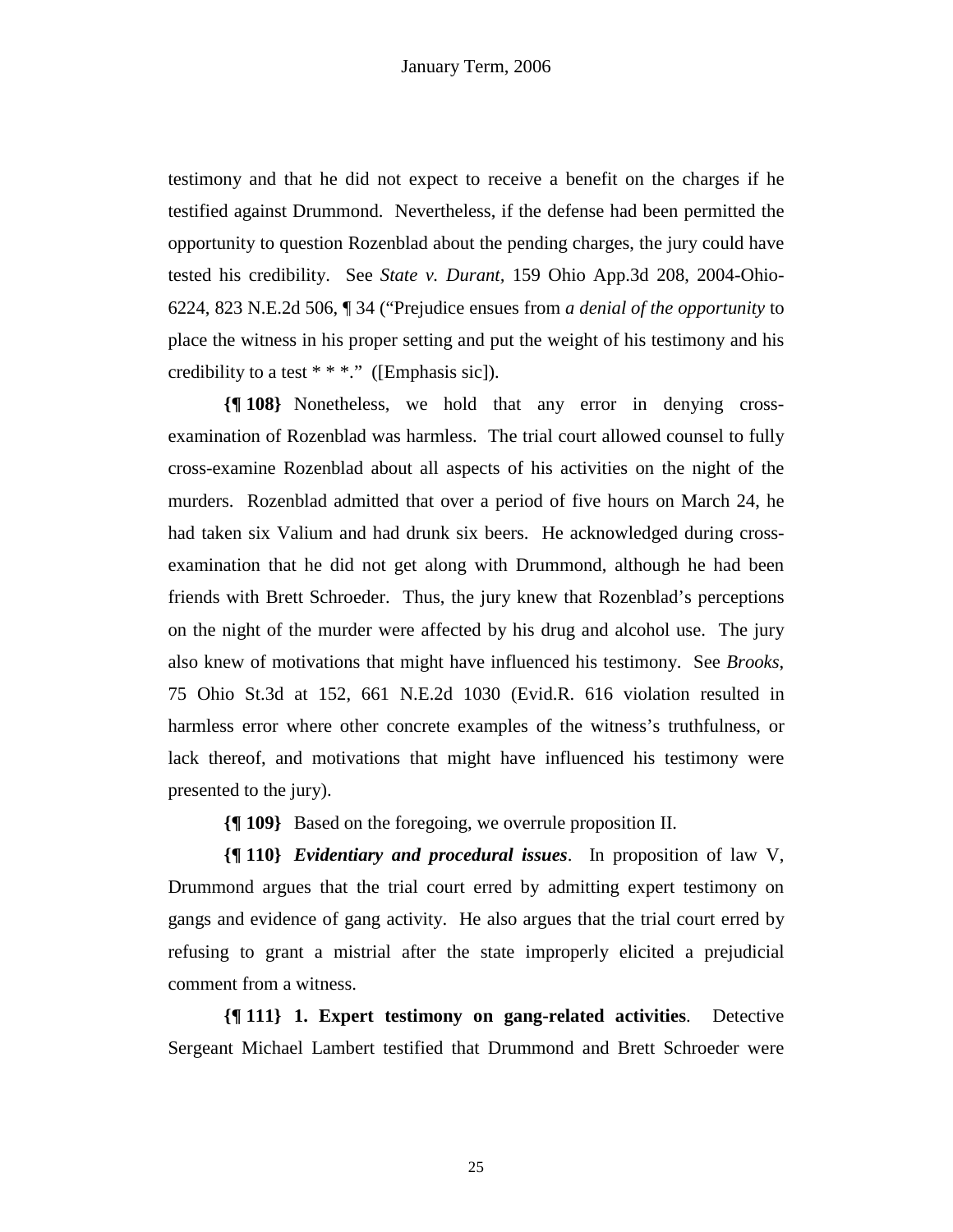members of the Lincoln Knolls Crips. He also described the photo album found during the search of Drummond's residence as a "gang book" because it included "pictures and any other significant events that affected the gang." Lambert identified photos in the album of Drummond, Schroeder, and other gang members. He described a photo showing tattoos on Drummond's back as showing "tombstones, guns, graffiti type stuff." Lambert also described gangrelated hand signals that Drummond was making in some of the photos. Finally, he stated that Drummond and Schroeder were called original gangsters because they were original members of the gang.

**{¶ 112}** Drummond asserts that expert testimony on gangs was irrelevant. We disagree. Gang affiliation can be relevant in cases in which the interrelationship between people is a central issue. *United States v. Thomas* (C.A.7, 1996), 86 F.3d 647, 652; *United States v. Sloan* (C.A.10, 1995), 65 F.3d 149, 151. As we discussed in proposition I, evidence relating to Drummond's and Schroeder's gang involvement was admissible to prove Drummond's motive for firing shots into the Dent home. The evidence of the Lincoln Knolls Crips culture, symbols, hand gestures, and traditions provided the jury with crucial background information in considering the evidence. See *State v. Skatzes*, 104 Ohio St.3d 195, 2004-Ohio-6391, 819 N.E.2d 215, ¶ 113.

**{¶ 113}** Drummond also argues that Lambert was not qualified as an expert witness and should not have been allowed to testify about gang-related activity. Under Evid.R. 702(B), an expert may be qualified by reason of his or her specialized knowledge, skill, experience, training, or education to give an opinion that will assist the jury in understanding the evidence and determining a fact at issue. Neither special education nor certification is necessary to confer expert status upon a witness. The individual offered as an expert need not have complete knowledge of the field in question, as long as the knowledge he or she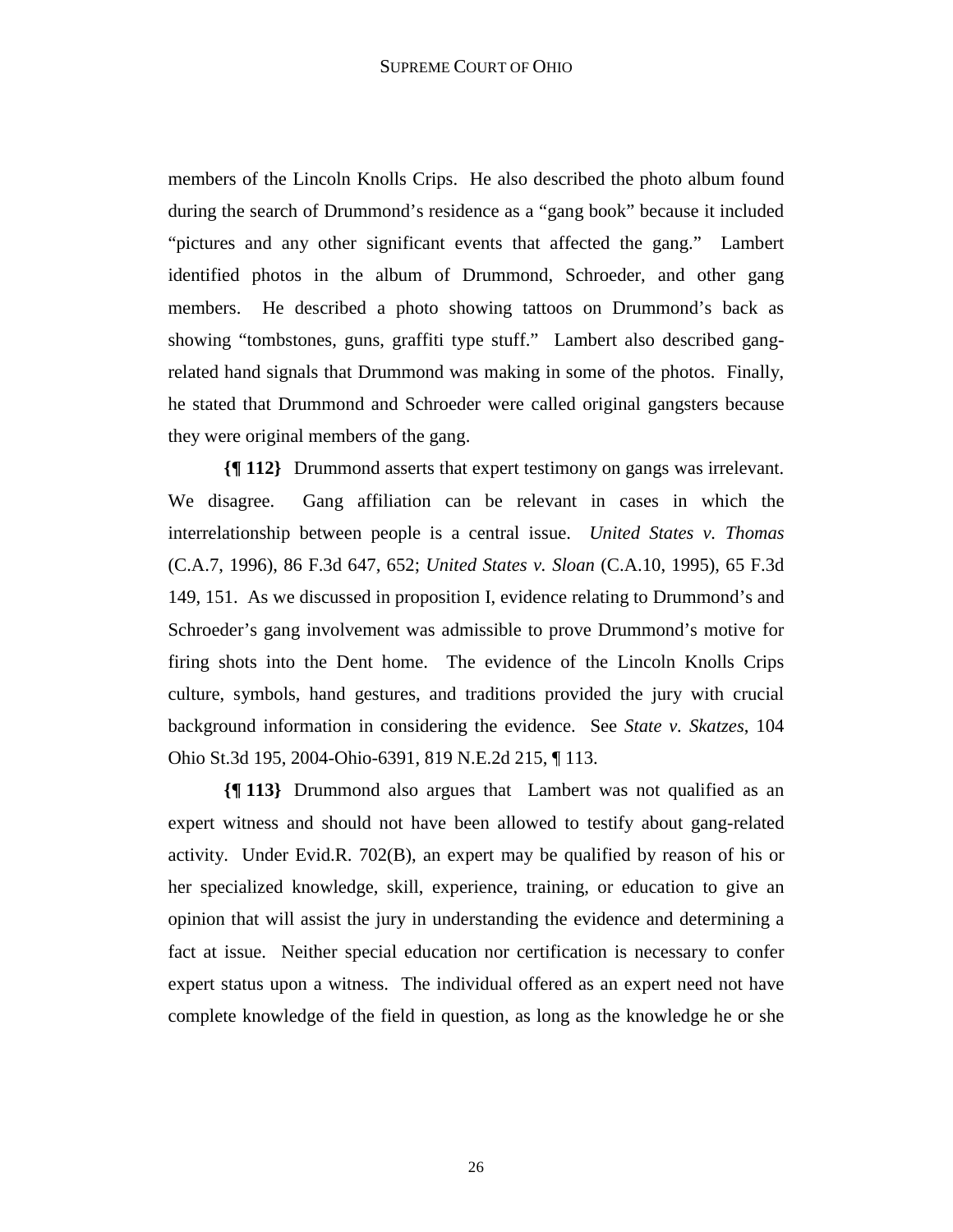possesses will aid the trier of fact in performing its fact-finding function. *State v. Baston* (1999), 85 Ohio St.3d 418, 423, 709 N.E.2d 128.

**{¶ 114}** Pursuant to Evid.R 104(A), the trial court determines whether an individual qualifies as an expert, and that determination will be overturned only for an abuse of discretion. *State v. Williams* (1983), 4 Ohio St.3d 53, 58, 4 OBR 144, 446 N.E.2d 444.

**{¶ 115}** While the state never formally tendered Lambert as an expert, defense counsel never challenged his qualifications to testify and thus waived all but plain error. Crim.R. 52(B); *Hartman*, 93 Ohio St.3d at 286, 754 N.E.2d 1150. Here, there was no plain error.

**{¶ 116}** Lambert had worked in the gang unit for the Youngstown Police Department since 1999 and at the time of his testimony was in charge of the unit. Lambert gained his knowledge and experience about Youngstown gangs through investigating gang activities in the Youngstown area. Lambert's testimony showed that he possessed specialized knowledge about gang symbols, cultures, and traditions beyond that of the trier of fact. See *State v. Jefferson* (Mar. 21, 2001), Summit App. No. 20156, 2001 WL 276343, \*5; *State v. Lewis* (Apr. 4, 1997), Greene App. No. 96 CA 12, 1997 WL 156596, \*6-7. Thus, Lambert was qualified to testify as an expert about gang-related matters.

**{¶ 117}** Finally, relying on *Daubert v. Merrell Dow Pharmaceuticals, Inc*. (1993), 509 U.S. 579, 113 S.Ct. 2786, 125 L.Ed.2d 469, Drummond claims that the trial court erred by failing to conduct a hearing on the reliability of Lambert's testimony. However, Drummond never challenged the relevance and reliability of Lambert's testimony and waived all but plain error. Crim.R. 52(B); *State v. Biros* (1997), 78 Ohio St.3d 426, 452, 678 N.E.2d 891.

**{¶ 118}** In *Daubert*, the United States Supreme Court held that under the Fed.R.Evid. 702, the trial judge has a special obligation to ensure that scientific testimony is not only relevant but reliable. *Daubert*, 509 U.S. at 589-590, 597,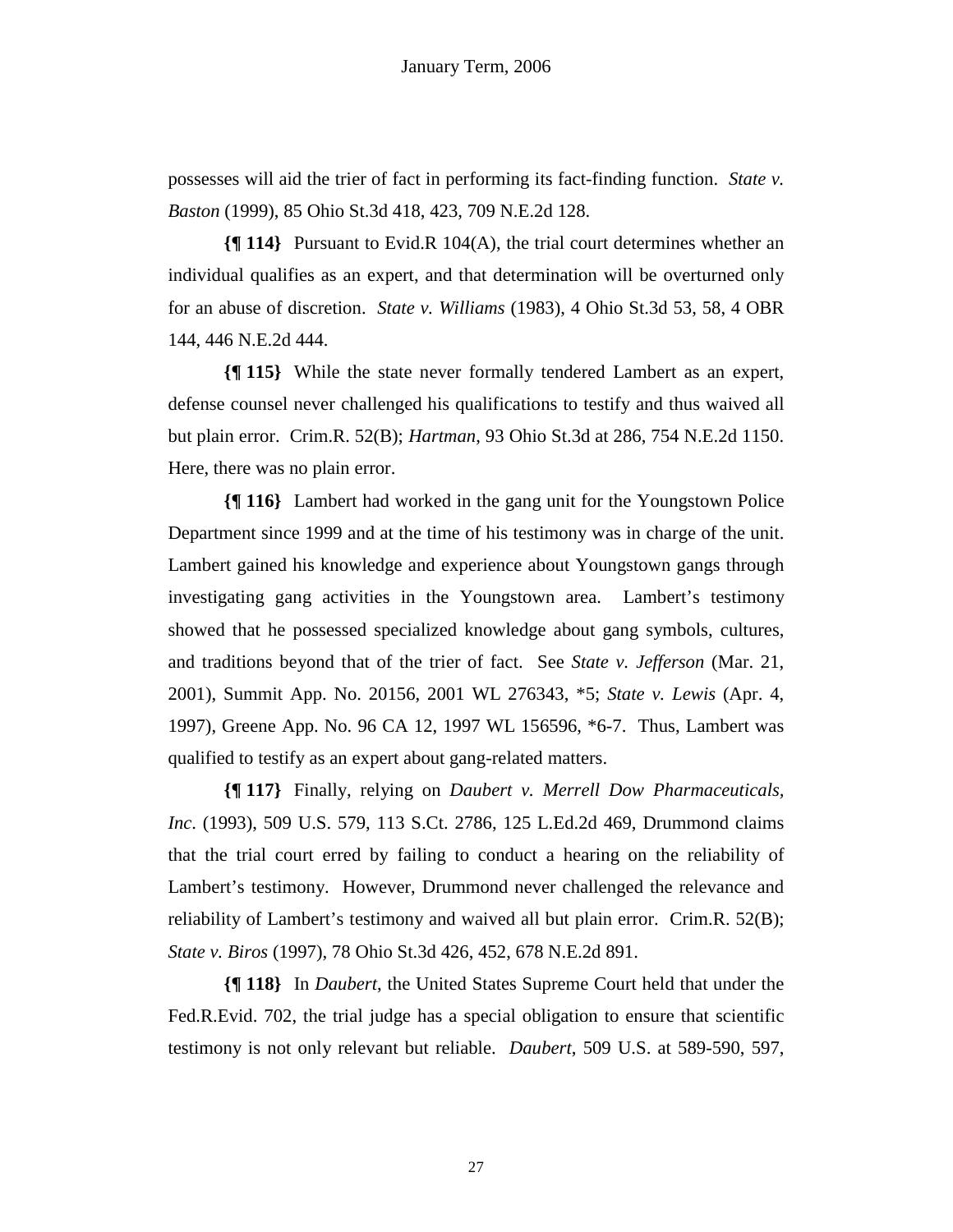113 S.Ct. 2786, 125 L.Ed.2d 469. In *Kumho Tire Co., Ltd. v. Carmichael* (1999), 526 US. 137, 147, 119 S.Ct. 1167, 143 L.Ed.2d 238, the United States Supreme Court extended this gate-keeping obligation to include all expert testimony  $-$  i.e., testimony based on technical and other specialized knowledge. The court added that in assessing reliability, the trial court may, at its discretion, consider the *Daubert* factors to the extent relevant. Id. at 148, 119 S.Ct. 1167, 143 L.Ed.2d 238.

**{¶ 119}** Without a defense objection, the trial court was not required to conduct a hearing to determine the relevance and reliability of Lambert's testimony on gangs. In a similar case involving testimony by a police gang expert, the Ninth Circuit Court of Appeals held that the *Daubert* factors (peer review, publication, potential error rate, etc.) do not apply to this kind of testimony. The court recognized that unlike scientific testimony, expert testimony about gangs depends heavily on the expert's knowledge and experience rather than on the expert's methodology and theory. *United States v. Hankey* (C.A.9, 2000), 203 F.3d 1160, 1169.

**{¶ 120}** Nothing in Lambert's testimony about gangs raises any reliability question. His testimony was based on his knowledge and experience with the Lincoln Knolls Crips and its members. Thus, the trial court committed no plain error by admitting Lambert's testimony.

**{¶ 121} 2. Gang-related evidence**. Drummond renews his argument that the trial court erred by admitting evidence of his gang-related activity. However, as we discussed in proposition I, the trial court committed neither plain error nor prejudicial error in admitting gang-related evidence against Drummond.

**{¶ 122} 3. Questioning of Dent**. Drummond argues that the trial court erred by failing to grant a mistrial after the state asked a highly prejudicial question of Dent, the victim's father. During redirect examination of Dent, the prosecutor asked: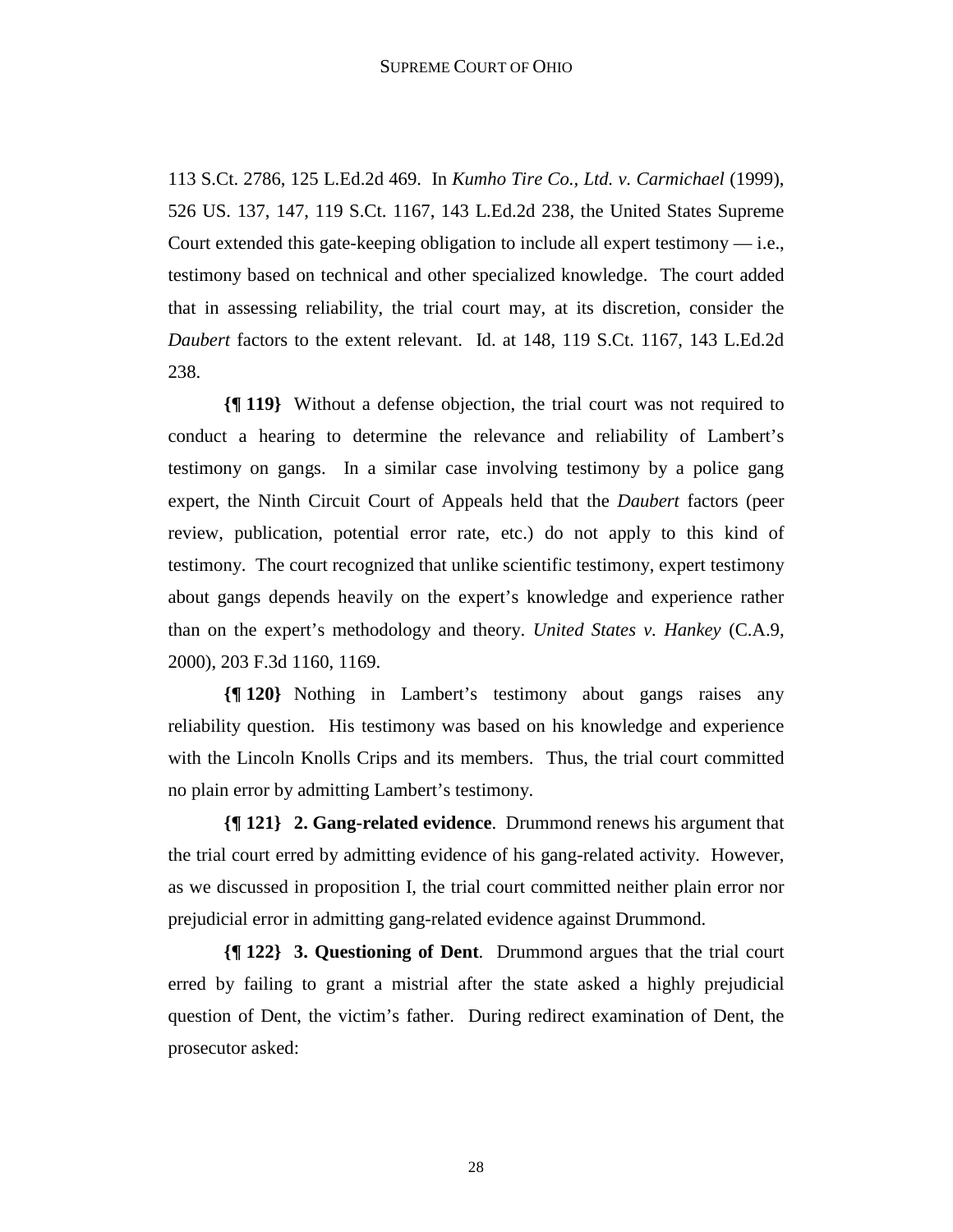**{¶ 123}** "Q: Mr. Gentile asked you a lot of questions. Do you think any of those questions that you were asked gives anyone permission to kill your son?

- **{¶ 124}** "A: No.
- **{¶ 125}** "Mr. Gentile: Objection, your Honor.
- **{¶ 126}** "The Court: Sustained.
- **{¶ 127}** "\* \* \*

**{¶ 128}** "The Court: The jurors are instructed to disregard the last question and answer."

**{¶ 129}** The defense counsel's motion for a mistrial because of the prosecutor's question was overruled. The trial court also instructed the jurors to disregard stricken evidence "as though [they] never heard" it during final jury instructions.

**{¶ 130}** The trial court did not err by refusing to grant a mistrial. While the prosecutor's question was improper, the trial court sustained the defense objection and immediately instructed the jury to disregard the testimony. Thus, the trial court's actions cured the effect of improper testimony. *State v. Heinish* (1990), 50 Ohio St.3d 231, 241, 553 N.E.2d 1026 ("Where a jury is cautioned and a correction is given to the jury, the effect of improper evidence may be cured").

**{¶ 131}** Moreover, "[m]istrials are necessary 'only when the ends of justice so require and a fair trial is no longer possible.' " *State v. Brinkley*, 105 Ohio St.3d 231, 2005-Ohio-1507, 824 N.E.2d 959, ¶ 105, quoting *State v. Garner* (1995), 74 Ohio St.3d 49, 59, 656 N.E.2d 623. Here, Dent's isolated comment did not deny Drummond a fair trial.

**{¶ 132}** Accordingly, we reject proposition V.

**{¶ 133}** *Due process claims.* In proposition of law VI, Drummond argues that he was denied due process and a fair trial because the trial court (1) failed to record all sidebar discussions, (2) permitted the state to ask witnesses leading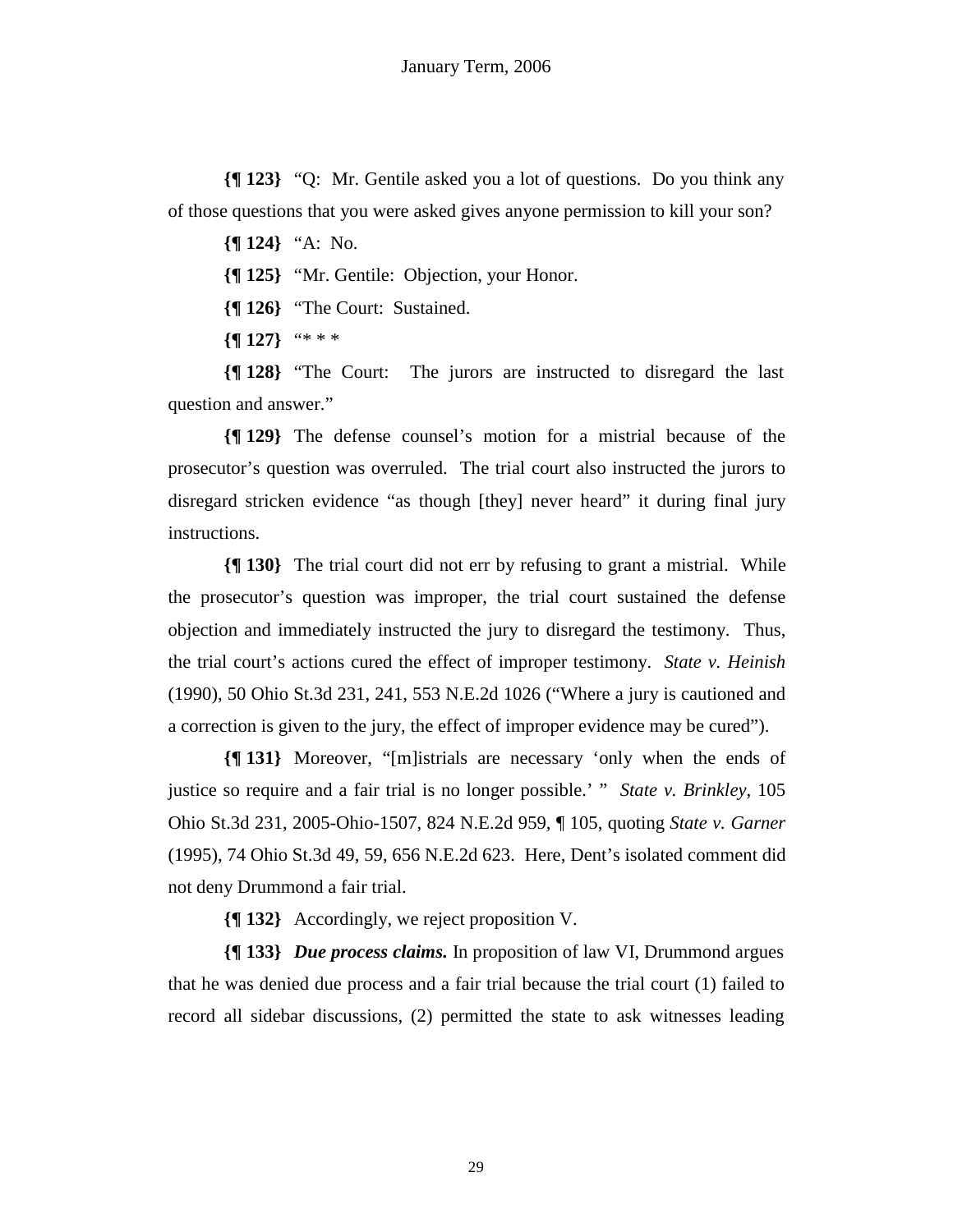questions during direct examination, (3) allowed Detective Lambert to provide hearsay testimony, and (4) improperly admitted a 911 tape.

**{¶ 134} 1. Unrecorded sidebar discussions**. The record, including voir dire and both phases of the trial, reflects more than 130 unrecorded sidebar discussions. Drummond failed to object or ask that these sidebar discussions be recorded and thereby waived the issue. *State v. Leonard*, 104 Ohio St.3d 54, 2004-Ohio-6235, 818 N.E.2d 229, ¶ 182; *State v. Nields* (2001), 93 Ohio St.3d 6, 26, 752 N.E.2d 859.

**{¶ 135}** "The requirement of a complete, full, and unabridged transcript in capital trials does not mean that the trial record must be perfect for purposes of appellate review." *State v. Palmer* (1997), 80 Ohio St.3d 543, 687 N.E.2d 685, syllabus. We will not reverse because of unrecorded proceedings when the defendant failed to object and fails to demonstrate material prejudice. Id. at 554, 687 N.E.2d 685.

**{¶ 136}** Nothing in the record substantiates Drummond's speculation that the unrecorded sidebar discussions dealt with substantial and important legal issues. Drummond has not shown, nor does the record reveal, that these conferences concerned matters vital to appellate review. See *Leonard*, 104 Ohio St.3d 54, 2004-Ohio-6235, 818 N.E.2d 229, ¶ 184; *Palmer*, 80 Ohio St.3d at 554, 687 N.E.2d 685 ("prejudice will not be presumed from the mere existence of \* \* \* unrecorded bench and chambers conferences in capital cases"). Based on the foregoing, we reject this claim.

**{¶ 137} 2. Leading questions**. Drummond complains that the trial court erred by permitting the prosecutor to ask leading questions of Rozenblad, Morris, and Walker on direct examination, but cites no specific instance where improper leading questions were asked. Except where noted, defense counsel did not object to leading questions asked of the three witnesses and thus waived all but plain error. See *State v. D'Ambrosio* (1993), 67 Ohio St.3d 185, 190, 616 N.E.2d 909.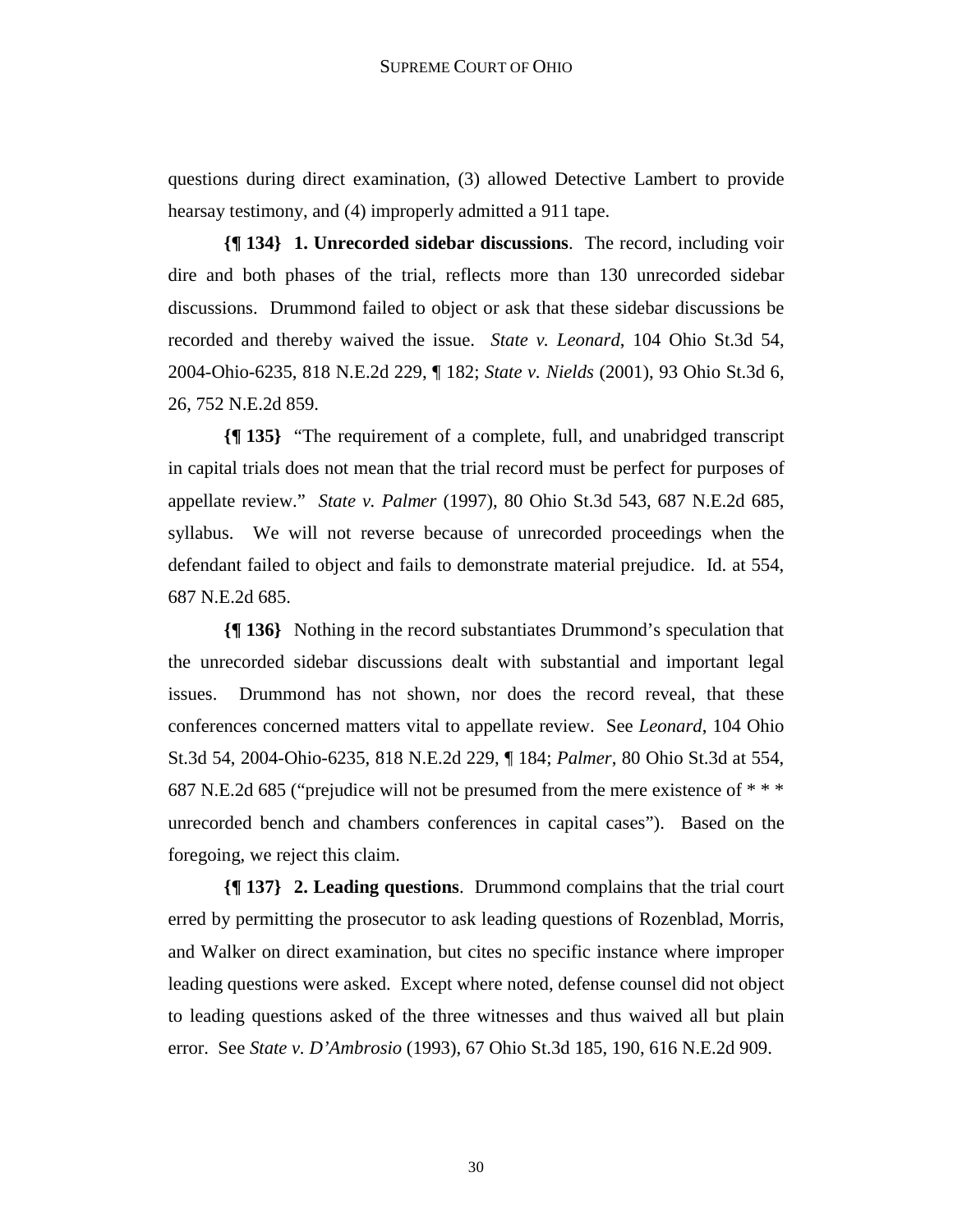**{¶ 138}** A leading question is "one that suggests to the witness the answer desired by the examiner." 1 McCormick, Evidence (5th Ed.1999) 19, Section 6. Under Evid.R. 611(C), "[l]eading questions should not be used on the direct examination of a witness except as may be necessary to develop his testimony." However, the trial court has discretion to allow leading questions on direct examination. *D'Ambrosio*, 67 Ohio St.3d at 190, 616 N.E.2d 909.

**{¶ 139}** On direct examination, the prosecutor asked Morris the following questions about the date he first entered the Mahoning County jail:

- **{¶ 140}** "Q: Do you remember when that was?
- **{¶ 141}** "A: No.
- **{¶ 142}** "Q: Could it have been in May of 2003?
- **{¶ 143}** "[Defense Counsel] Mr. Gentile: Objection.
- **{¶ 144}** "The Court: I'll note your objection.
- **{¶ 145}** "A: Okay. Yes.
- **{¶ 146}** "The Court: Overruled.
- **{¶ 147}** "\* \* \*

**{¶ 148}** "Q: Was it May when you overheard the conversations between Mr. Drummond and Mr. Walker?

- **{¶ 149}** "A: Yes, sir.
- **{¶ 150}** "Mr. Gentile: Objection.
- **{¶ 151}** "The Court: I'll note it. Overruled."

**{¶ 152}** The first question merely directed Morris's attention to the date that he had first entered the Mahoning County jail, which Morris had trouble remembering during earlier testimony. The prosecutor's leading questions about the date oriented the witness to the time and moved the trial forward without unnecessary delay. The trial court did not abuse its discretion by permitting the question.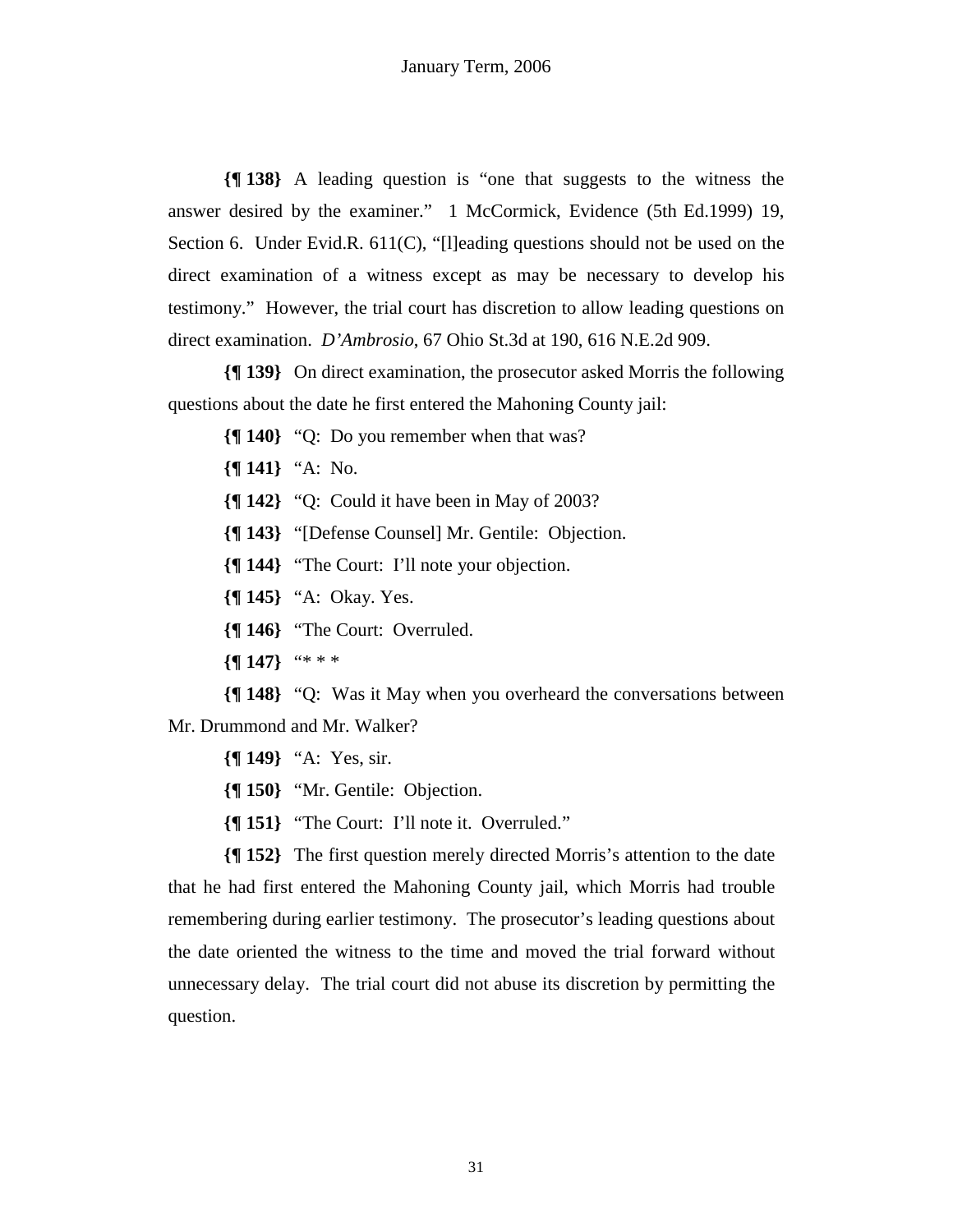**{¶ 153}** The prosecutor's question whether it was May when Morris overheard the conversations was inappropriate. However, during subsequent cross-examination, Morris pinpointed May 6, 2003, as the exact date that he overheard Drummond and Walker discussing the murder. This answer showed that Morris's earlier response was not provided simply because of his susceptibility to the prosecutor's suggestion about the date. Thus, no prejudicial error resulted.

**{¶ 154}** Additionally, the prosecutor asked Morris leading questions after Morris experienced some difficulty in testifying:

**{¶ 155}** "Q: You're in a disciplinary pod?

**{¶ 156}** "A: Right. Right. Basically, yes, sir.

**{¶ 157}** "Q: Now the jury not having your experience, can you explain to them what a pod is?

**{¶ 158}** "A: A pod is, is where a lot of peoples is at.

**{¶ 159}** "Mr. Franken: May I help him?

**{¶ 160}** "The Court: Yes."

**{¶ 161}** The prosecutor then asked leading questions to assist Morris in describing the layout of the jail and in explaining why, where, and how long he had been in jail. Here, there was no plain error because these leading questions helped to develop the witness's testimony, and the answers concerned matters easily proved by other testimony. See *State v. Smith* (1997), 80 Ohio St.3d 89, 110-111, 684 N.E.2d 668 (no abuse of discretion in permitting leading questions on direct where the witness appeared nervous, "a little slow," and "straining" with his answers).

**{¶ 162}** During Walker's direct examination, the prosecutor addressed what Drummond told Walker about the shooting:

**{¶ 163}** "Q: Now, did he talk about killing a baby?

**{¶ 164}** "Mr. Gentile: Objection.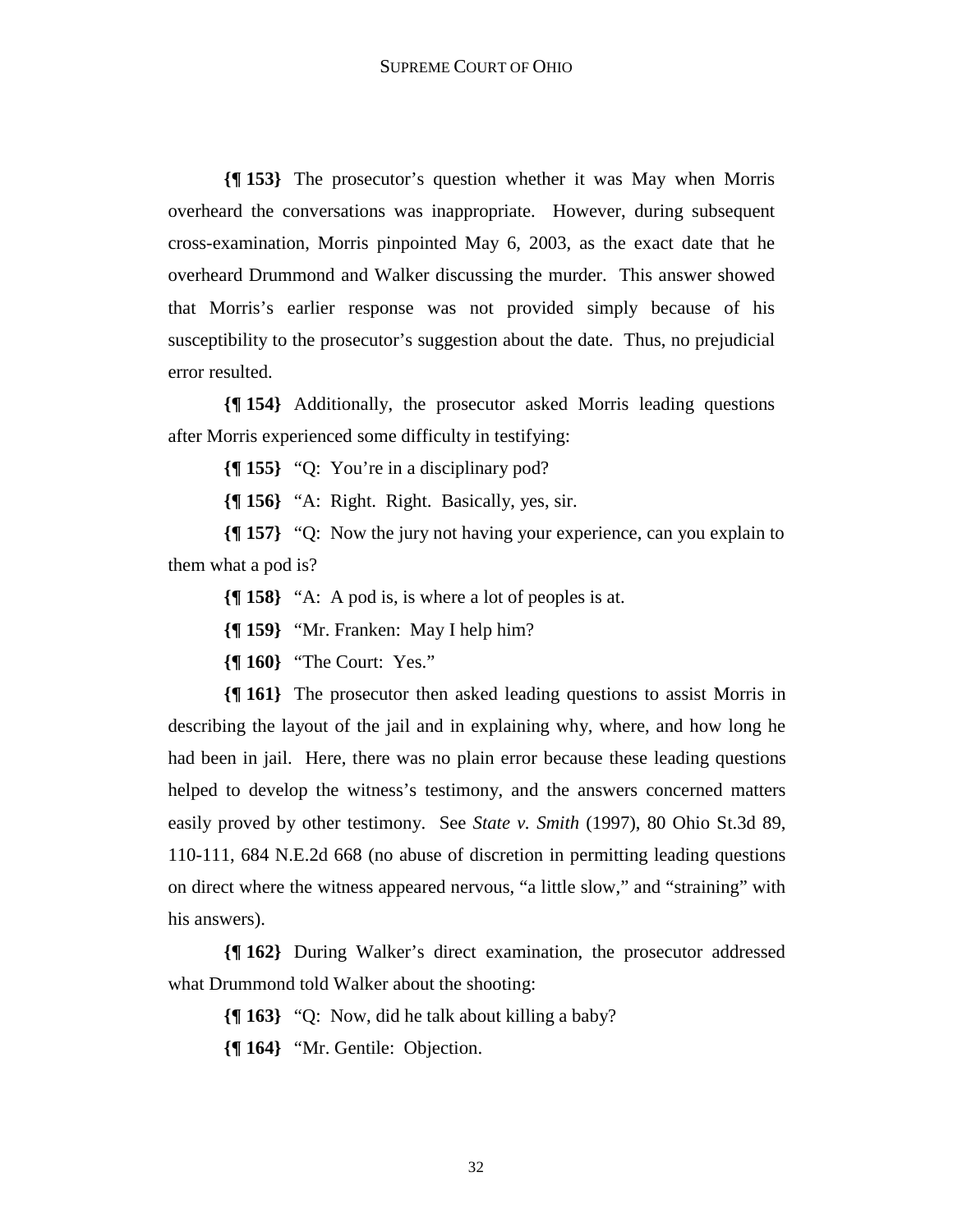**{¶ 165}** "The Court: Note your objection. Overruled.

**{¶ 166}** "A: He said he didn't intend to kill no baby.

**{¶ 167}** "\* \* \*

**{¶ 168}** "Q: Does that mean he told you he intended to kill anybody but the baby?

**{¶ 169}** "Mr. Yarwood: Objection.

**{¶ 170}** "Mr. Gentile: Objection.

**{¶ 171}** "The Court: I'll note to the form of the question. Sustained. Put another question.

**{¶ 172}** "Q: Okay. Did he say that he intended to kill?

**{¶ 173}** "A: He intended to kill whoever the bullet hit but not directly towards the baby."

**{¶ 174}** The prosecutor's question about whether Drummond talked about "killing a baby" directed the witness's attention to the subject of inquiry and was proper. However, the question whether Drummond "told [Walker] he intended to kill anybody but the baby" was improperly leading. Nevertheless, the trial court sustained the objection, and no prejudicial error resulted.

**{¶ 175}** As for Rozenblad, no improper leading questions were asked.

**{¶ 176} 3. Hearsay**. Drummond claims that the trial court erred by permitting Detective Lambert to identify members of the Lincoln Knolls Crips. Counsel failed to object to that testimony and waived all but plain error. *Childs,*  14 Ohio St.2d 56, 43 O.O.2d 119, 236 N.E.2d 545, paragraph three of the syllabus. There was no plain error.

**{¶ 177}** Lambert described photographs, obituary notices, and other material found in the photo album seized from Drummond's residence. During his testimony, Lambert identified two newspaper tributes to Brett Schroeder and identified the names of the individuals making the tribute from their nicknames: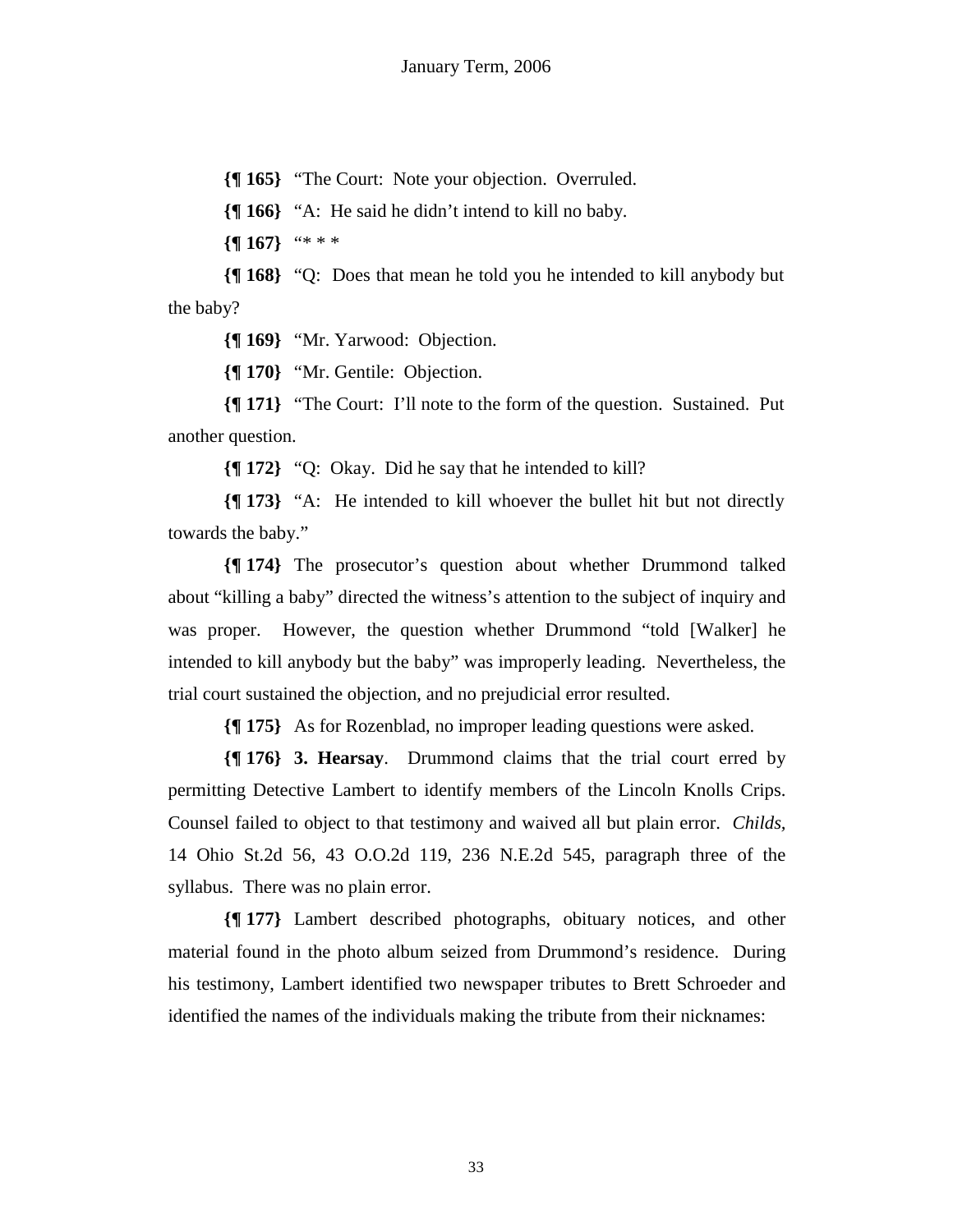**{¶ 178}** "Q: Would you tell the jury at the bottom of each one whose names are there?

**{¶ 179}** "A: On the first one it says Love, Michael, Leonard, Jay, JP, Damien, Dre, and all your homies.

**{¶ 180}** "Q: Now, do you know who those people are?

**{¶ 181}** "A: Some of them.

**{¶ 182}** "Q: Which ones do you know?

**{¶ 183}** "A: I believe Leonard would be Leonard Schroeder, Jay would be John Drummond, Damien would be Damien Williams, Dre would most likely be Andre Bryant, and I'm not sure about JP.

**{¶ 184}** "Q: Michael, do you know who Michael is?

**{¶ 185}** "A: Could be John Drummond's brother, Michael Brooks."

**{¶ 186}** As we discussed in proposition V, Detective Lambert properly provided expert testimony on gang activities of the Lincoln Knolls Crips. His identification of the individuals was based upon his personal knowledge and experience in investigating and dealing with the gang and its members. Lambert's testimony was not based upon mere hearsay and speculation. See *State v. Jones* (June 13, 2000), Franklin App. No. 99AP-704, 2000 WL 756843, \*6. Thus, we hold that Lambert's testimony did not result in plain error.

**{¶ 187}** "**4. The 911 tape**. Finally, Drummond asserts that the prosecutor failed to authenticate and establish the chain of custody before the 911 tape of Dent's call to the police was played in court. As the defense failed to object to the 911 tape at trial, all but plain error was waived. See *State v. Kinley* (1995), 72 Ohio St.3d 491, 497, 651 N.E.2d 419.

**{¶ 188}** The 911 tape recorded Dent's call to the police reporting that Jiyen had been shot. Drummond makes no claim that there was any problem with the authenticity or the chain of custody of the 911 tape. The 911 tape was played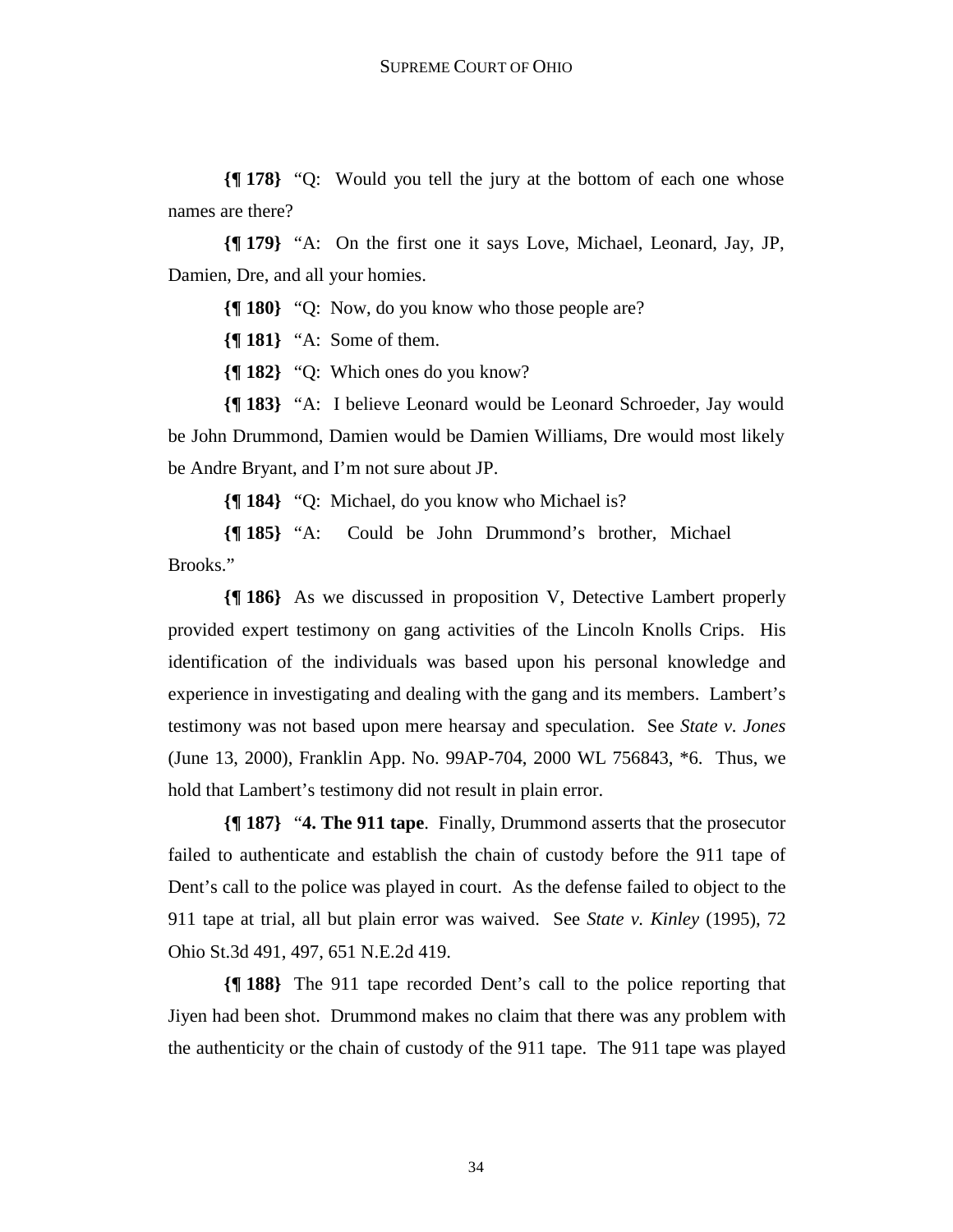during Dent's testimony when Dent identified his own voice and Butler's voice on the tape. Under these circumstances, no plain error resulted from admitting the 911 tape.

**{¶ 189}** Based on the foregoing, we overrule proposition VI.

**{¶ 190}** *Manifest weight and sufficiency of the evidence.* In proposition of law XIV, Drummond challenges both the manifest weight and sufficiency of the evidence to convict him of aggravated murder and the aggravating circumstances.

**{¶ 191}** Although both are raised in one proposition of law, a challenge to the sufficiency of the evidence differs from a challenge to the manifest weight of the evidence.

**{¶ 192}** A claim of insufficient evidence invokes a due process concern and raises the question of whether the evidence is legally sufficient to support the jury verdict as a matter of law*. State v. Thompkins* (1997), 78 Ohio St.3d 380, 386, 678 N.E.2d 541. In reviewing such a challenge, "[t]he relevant inquiry is whether, after viewing the evidence in a light most favorable to the prosecution, any rational trier of fact could have found the essential elements of the crime proven beyond a reasonable doubt." *State v. Jenks* (1991), 61 Ohio St.3d 259, 574 N.E.2d 492, paragraph two of the syllabus, following *Jackson v. Virginia* (1979), 443 U.S. 307, 99 S.Ct. 2781, 61 L.Ed.2d 560.

**{¶ 193}** A claim that a jury verdict is against the manifest weight of the evidence involves a separate and distinct test that is much broader. " 'The court, reviewing the entire record, weighs the evidence and all reasonable inferences, considers the credibility of witnesses and determines whether in resolving conflicts in the evidence, the jury clearly lost its way and created such a manifest miscarriage of justice that the conviction must be reversed and a new trial ordered. The discretionary power to grant a new trial should be exercised only in the exceptional case in which the evidence weighs heavily against the conviction.' "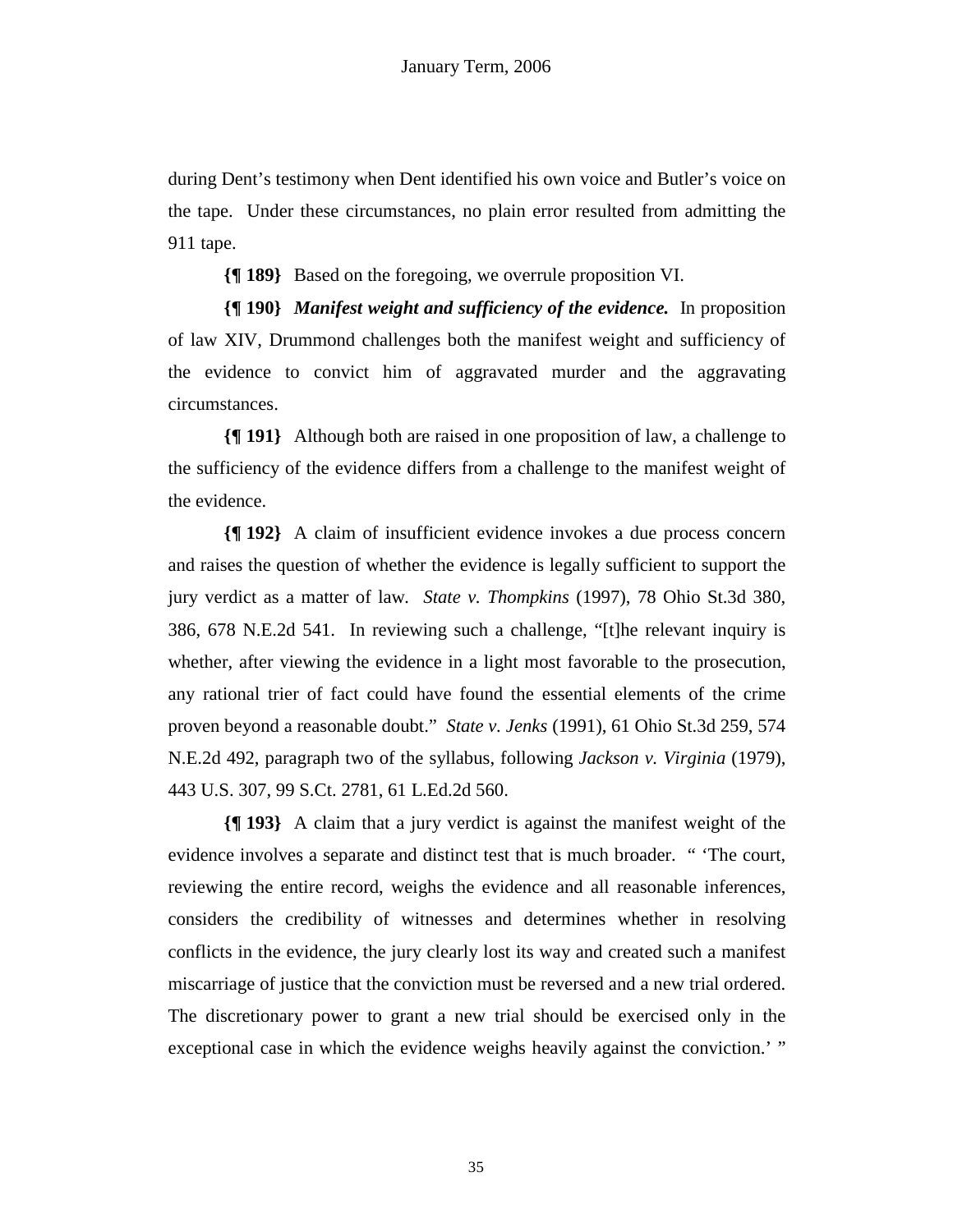*Thompkins*, 78 Ohio St.3d at 387, 678 N.E.2d 541, quoting *State v. Martin* (1983), 20 Ohio App.3d 172, 175, 20 OBR 215, 485 N.E.2d 717.

**{¶ 194}** Drummond's sufficiency claims lack merit. Drummond's admissions to two cellmates, testimony from people who saw Drummond on the night of the murder, expert forensic testimony, and evidence seized from Drummond's residence were sufficient to establish his guilt. The facts showed that on the evening of March 24, 2003, Drummond and Gilliam attended a party in the neighborhood into which Dent and his family had just moved. Drummond, a member of the Lincoln Knolls Crips, Gilliam, and Bryant were overheard stating that the new neighbor might have had something to do with Schroeder's death. Drummond was then overheard saying "It's on" after they finished talking.

**{¶ 195}** Witnesses at the party saw Drummond leave the party and return with an assault rifle. Drummond and Gilliam then left the party in Gilliam's car and drove toward the Dent home. Approximately five to 15 minutes later, ten shots were fired into the Dent home, and Jiyen was killed. A neighbor then observed Gilliam's car, with no headlights on, pull out of a driveway near the Dent home and drive down the street.

**{¶ 196}** Police found ten 7.62 x 39 mm shell casings from an assault rifle a short distance from the Dent home. Forensic examiners determined that the shots were fired into the Dent home from the spot where the shell casings were found. During a later search of the Drummond residence, police seized a number of rounds of 7.62 x 39 mm ammunition and a photo album depicting Drummond's gang-related activities and postmortem tributes to Schroeder. Drummond admitted to Walker, a fellow jail inmate, that he had fired shots into the Dent residence, although "he didn't intend to kill no baby." Morris, another inmate, also overheard Drummond state that "he didn't meant [sic] to kill the baby; he was trying to get at somebody else."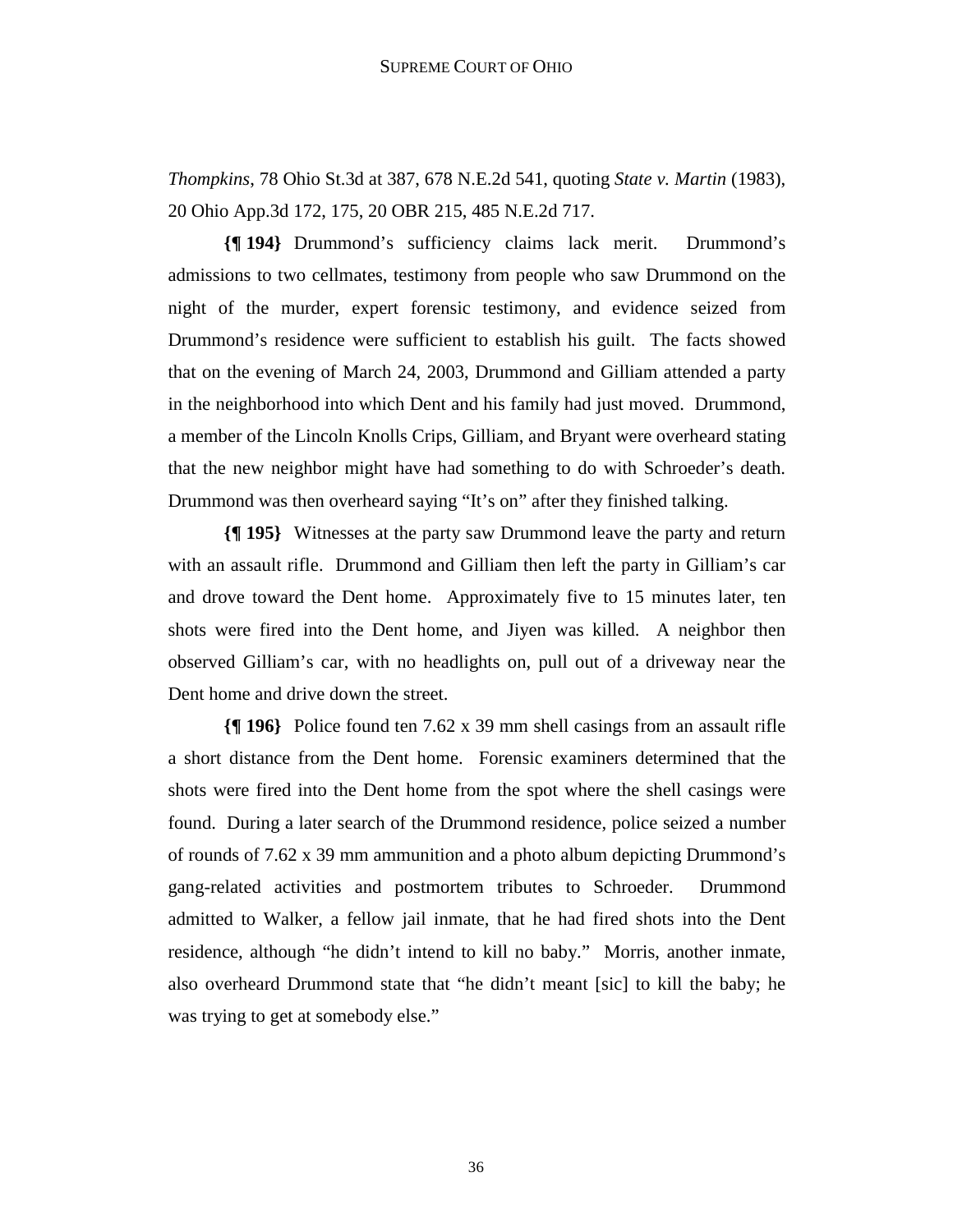**{¶ 197}** Nevertheless, Drummond argues that this evidence is insufficient to convict him. First, he asserts that the evidence fails to establish that he fired a weapon on the night of the murder. However, several witnesses saw Drummond with an assault rifle then. He and Gilliam were also seen driving toward the Dent home just before the shots were fired. Drummond himself admitted to Walker that he had fired the shots into the Dent home that night, and Morris overheard his admissions to Walker.

**{¶ 198}** Drummond emphasizes Elisa Rodriguez's testimony that she saw Gilliam firing a weapon towards the Dent home but did not see Drummond in the area when the shots were fired. Rodriguez said that she then saw Gilliam get into his car alone and flee the scene. She also said that she saw Jawany running down Rutledge Drive, shooting a gun and saw him fire his last gunshot in front of the Dent home. Rodriguez's testimony, however, is contradicted by testimony that Drummond and Gilliam went to Schroeder's home after the shooting and by evidence that six 9 mm shots were fired towards the Dent home from the corner of Rutledge Drive and Duncan Lane. No evidence was presented that a person running down the street fired additional shots towards the Dent home.

**{¶ 199}** Second, Drummond argues that the person shooting the 9 mm weapon might have killed Jiyen because no evidence was presented proving the caliber of the bullet that killed him. However, expert testimony established that only one 9 mm bullet hit the Dent home, and this slug was recovered from the kitchen wall inside the house. The baby was in the living room, not the kitchen, when the shots were fired. Thus, Jiyen was not killed by a 9 mm bullet, but by shot fired from the assault rifle into the Dent home.

**{¶ 200}** Third, Drummond claims that Walker's testimony was unreliable because, in exchange for his testimony, Walker received a two-year reduction on a kidnapping charge and was released from jail on a recognizance bond. Drummond argues that Morris's testimony should also be disregarded because it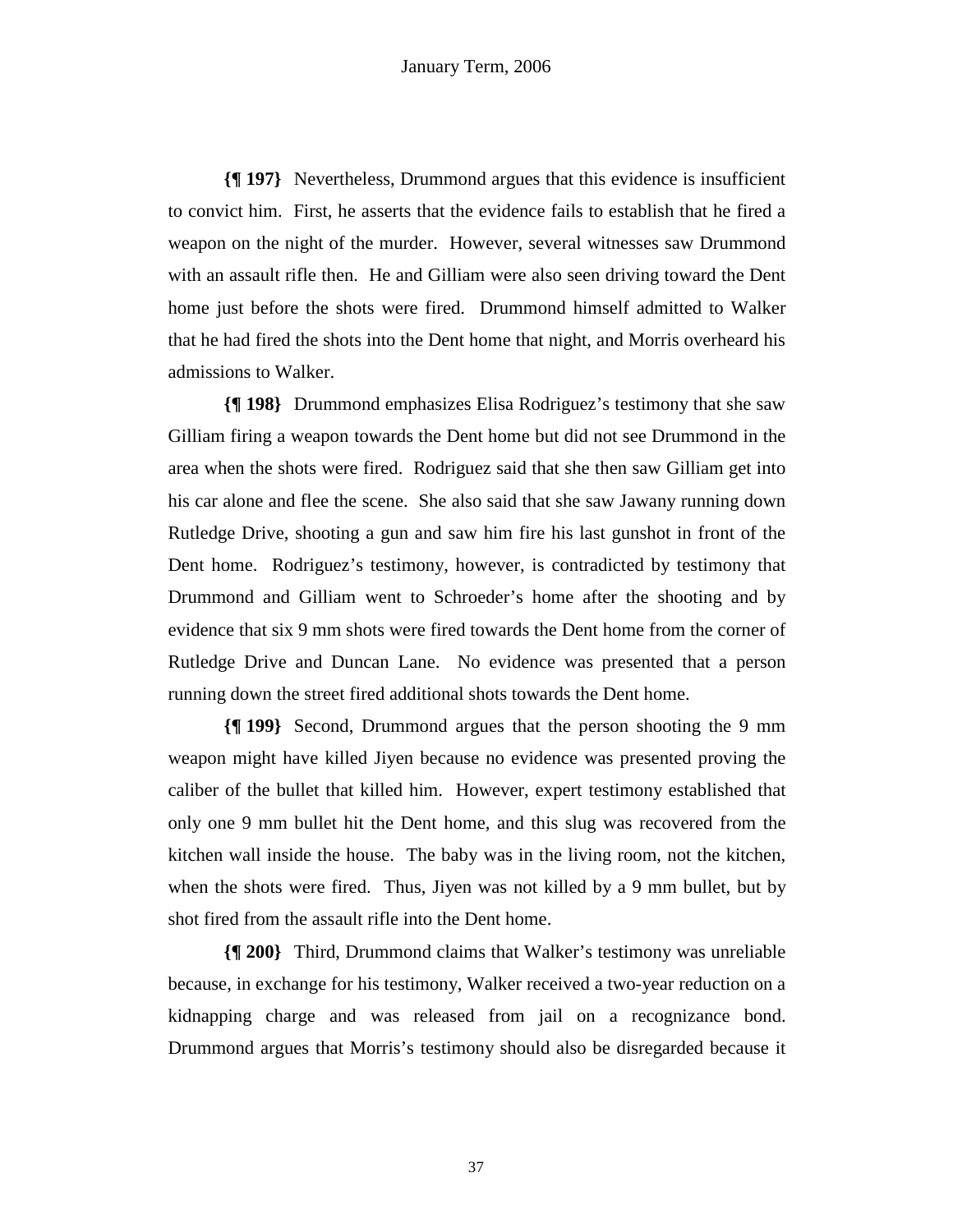completely depended on Walker's credibility. This contention, however, calls for an evaluation of Walker's credibility, which is not proper on review of evidentiary sufficiency. *State v. Yarbrough*, 95 Ohio St.3d 227, 2002-Ohio-2126, 767 N.E.2d 216, ¶ 79.

**{¶ 201}** Finally, Drummond argues that the evidence was insufficient because there were discrepancies in witness testimony on the timeline of events and Rozenblad and Thomas were under the influence of drugs and alcohol when they witnessed anything. Drummond also claims that Rozenblad had no independent memory of these events when he testified and that Thomas's testimony was unreliable because he never told police what he testified to in court and his testimony contradicted what he said at Gilliam's trial.

**{¶ 202}** Despite some discrepancies, the jury accepted the testimony of the state's witnesses. Furthermore, a review of the entire record shows that the testimony was neither inherently unreliable nor unbelievable. Therefore, witness testimony, circumstantial and forensic evidence, and Drummond's own statements provided sufficient evidence to prove beyond a reasonable doubt that Drummond was guilty of aggravated murder and the aggravating circumstances.

**{¶ 203}** With respect to Drummond's manifest-weight challenges, this is not an " 'exceptional case in which the evidence weighs heavily against the conviction.' " *Thompkins*, 78 Ohio St.3d at 387, 678 N.E.2d 541, quoting *Martin*, 20 Ohio App.3d at 175, 20 OBR 215, 485 N.E.2d 717. The jury neither lost its way nor created a miscarriage of justice in convicting Drummond of the aggravated murder charges and the accompanying aggravating circumstances.

**{¶ 204}** Based on the foregoing, we reject proposition XIV.

### *Ineffective Assistance of Counsel*

**{¶ 205}** In proposition of law IV, Drummond argues that he received ineffective assistance of counsel. Reversal of a conviction for ineffective assistance of counsel requires that the defendant show, first, that counsel's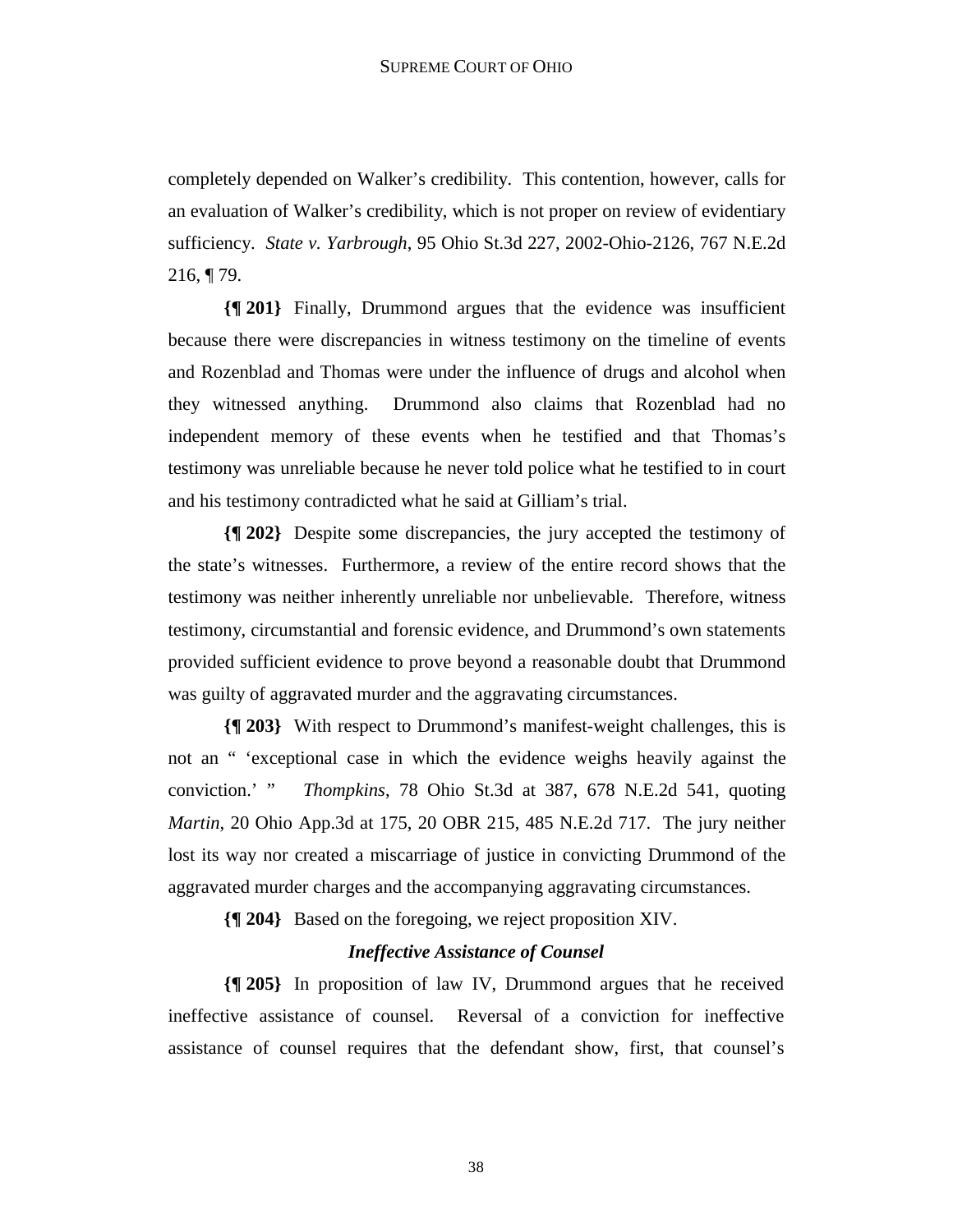performance was deficient and, second, that the deficient performance prejudiced the defense so as to deprive the defendant of a fair trial. *Strickland v. Washington* (1984), 466 U.S. 668, 687, 104 S.Ct. 2052, 80 L.Ed.2d 674. Accord *State v. Bradley* (1989), 42 Ohio St.3d 136, 538 N.E.2d 373, paragraph two of the syllabus.

#### **A. Pretrial Allegations**

**{¶ 206} 1. Failure to request bail**. Drummond argues that his counsel were ineffective by not requesting bond at arraignment. However, Drummond was an indigent defendant, and he does not establish how he would have been able to post bond. See *State v. Tibbetts* (2001), 92 Ohio St.3d 146, 152, 749 N.E.2d 226. Moreover, during arraignment, the trial court noted that Drummond was pending sentencing on a separate cocaine charge, and the state had just filed a motion to have bond revoked on those charges. Further, following conviction, "any error concerning the issue of pretrial bail is moot." *State v. Patterson* (1996), 110 Ohio App.3d 264, 271, 673 N.E.2d 1001

**{¶ 207}** Thus, counsel were not ineffective by failing to request bond.

**{¶ 208} 2. Failure to file a motion to suppress.** Drummond claims that his counsel were ineffective by failing to file a motion to suppress evidence seized as the result of an unconstitutional search. Drummond fails to indicate where this search took place. Assuming that he is referring to the search of his residence, we note that the police obtained a search warrant beforehand. Drummond also presents no evidence of an illegal search. "Where the record contains no evidence which would justify the filing of a motion to suppress, the appellant has not met his burden of proving that his attorney violated an essential duty by failing to file the motion." *State v. Gibson* (1980), 69 Ohio App.2d 91, 95, 23 O.O.3d 130, 430 N.E.2d 954. Further, " 'failure to file a suppression motion does not constitute per se ineffective assistance of counsel.' " *State v. Madrigal* (2000), 87 Ohio St.3d 378, 389, 721 N.E.2d 52, quoting *Kimmelman v. Morrison* (1986), 477 U.S.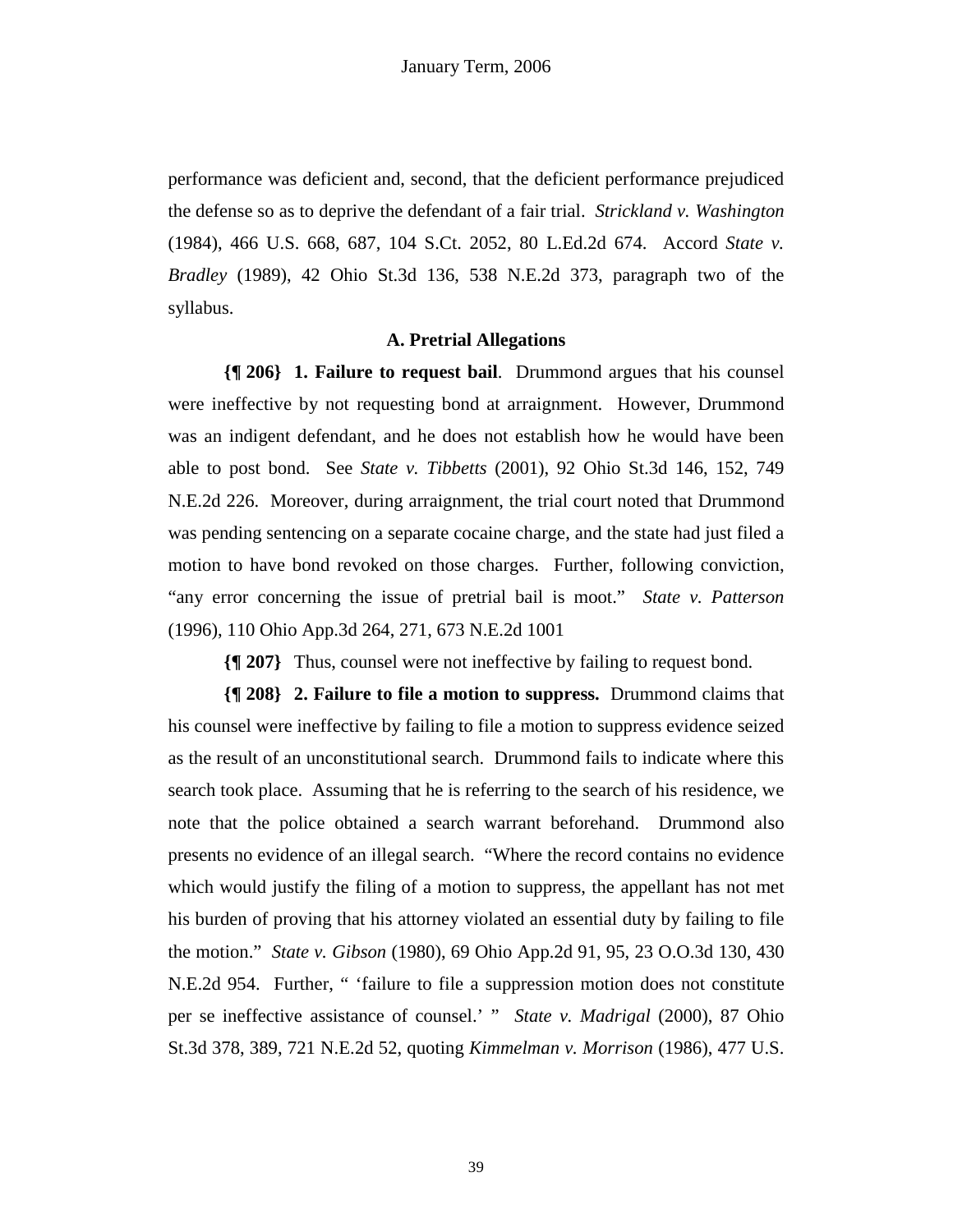365, 384, 106 S.Ct. 2574, 91 L.Ed.2d 305. Thus, we find that this claim also lacks merit.

**{¶ 209} 3. Co-counsel's belated appointment**. Drummond asserts that his lead trial counsel was ineffective because his co-counsel had only 32 days to prepare for trial. The trial court allowed Gary Van Brocklin, Drummond's cocounsel, to withdraw from the case because of a conflict of interest. James Gentile, Drummond's lead counsel, remained on the case. The trial court appointed Ronald Yarwood as replacement co-counsel.

**{¶ 210}** Drummond does not explain how Yarwood's later appointment prejudiced his defense. Before being appointed co-counsel, Yarwood informed the court that he believed he had adequate time to prepare for the case. In addition, review of the record shows no evidence that Drummond was prejudiced by Yarwood's appointment. See *State v. Reynolds* (1998), 80 Ohio St.3d 670, 674, 687 N.E.2d 1358 (lead counsel's appointment to represent a capital defendant two weeks before the start of trial did not result in ineffective assistance). Accordingly, this claim also lacks merit.

**{¶ 211} 4. Delay in hiring a private investigator**. Drummond claims that his counsel were ineffective because they did not request funds to hire a private investigator until six months after the indictment. Again, Drummond fails to specify how counsel's failure to hire a private investigator at an earlier date prejudiced him. He does not claim that his investigator did not adequately investigate facts or interview witnesses in his case. Because Drummond has failed to demonstrate that he was prejudiced, we reject this claim.

**{¶ 212} 5. Waiver of oral argument.** Drummond argues that his counsel were ineffective by waiving oral argument on his motion to dismiss the death specifications. However, trial counsel filed a lengthy brief challenging the death specifications. Given the "strong presumption" under *Strickland* that counsel's performance constituted reasonable assistance, counsel's decision to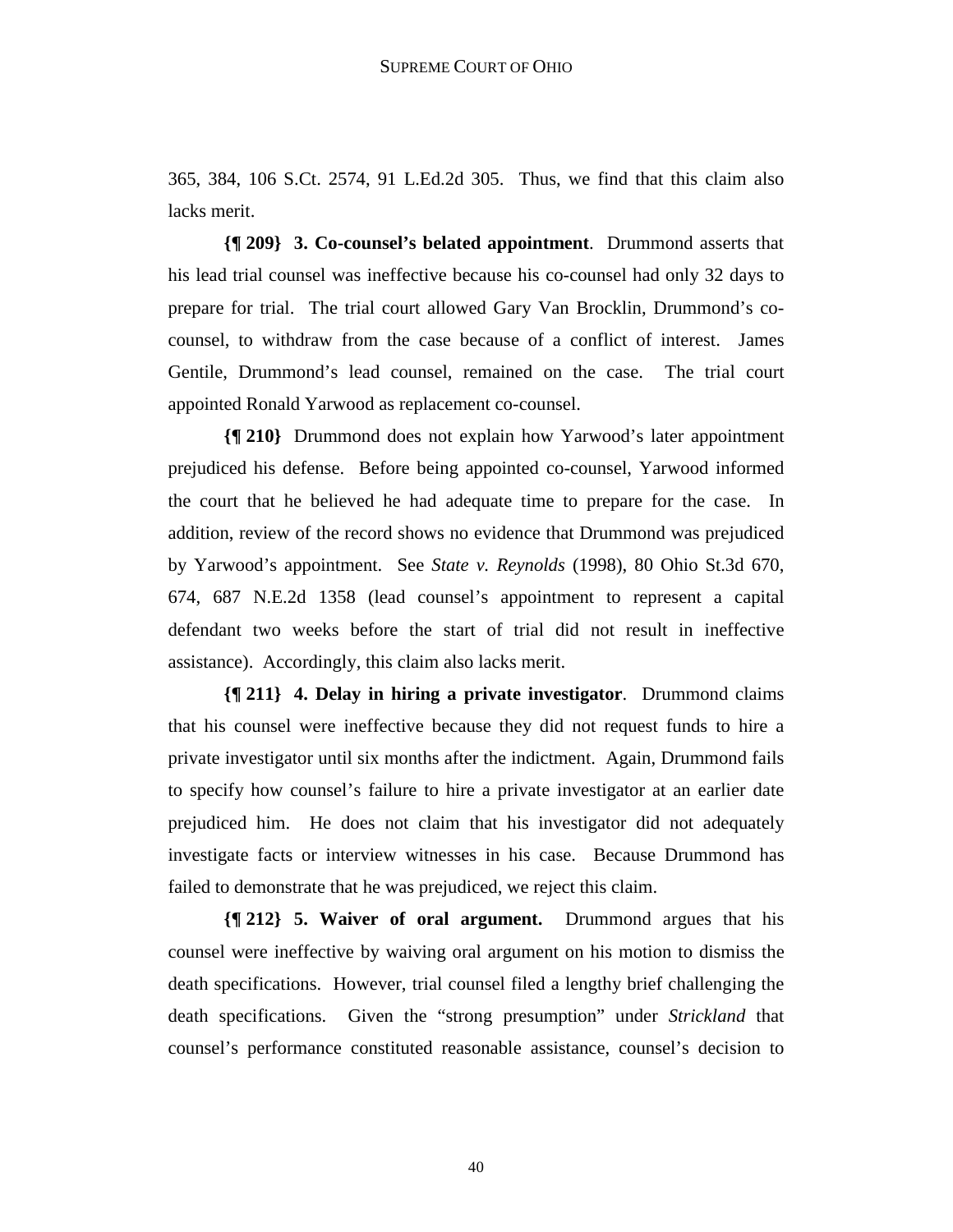waive oral argument was a "tactical decision." See *Strickland*, 466 U.S. at 689, 104 S.Ct. 2052, 80 L.Ed.2d 674. Moreover, Drummond fails to show that a "reasonable probability" exists that but for counsel's waiver of oral argument, the trial court's ruling would have been different. See *Bradley,* 42 Ohio St.3d at 144, 538 N.E.2d 373. Thus, we also reject this claim.

**{¶ 213} 6. Failure to challenge witnesses**. Drummond asserts that his counsel were ineffective by failing to challenge Walker and Morris from testifying about his jailhouse confession. Drummond does not provide any basis for a defense challenge of these witnesses. Because their testimony was properly admitted, counsel were not deficient by failing to challenge them. See *Hartman*, 93 Ohio St.3d at 298, 754 N.E.2d 1150; *State v. Taylor* (1997), 78 Ohio St.3d 15, 31, 676 N.E.2d 82 ("Counsel need not raise meritless issues\* \* \*").

**{¶ 214} 7. Failure to take an active approach**. Drummond claims that his counsel's comment that they were "not looking to explore the state's case" and counsel's admission that his "confidence was a little shaken" showed that his counsel took a "laissez-faire" approach to his case. Drummond's complaint takes these remarks out of context. First, counsel's remarks that they were "not looking to explore the state's case" were made during argument requesting a bill of particulars. Counsel's remarks were not deficient because this argument was successful, and the state provided the defense with a bill of particulars. Second, counsel's comment that his "confidence was a little shaken" responded to Drummond's complaint to the Mahoning County Bar Association about counsel's representation. Counsel's remarks reflected no unwillingness to continue actively defending his client. The record shows that counsel vigorously represented Drummond throughout the trial. In sum, Drummond fails to demonstrate how counsel's two isolated comments resulted in deficient performance or were prejudicial.

### **B. Guilt-Phase Allegations**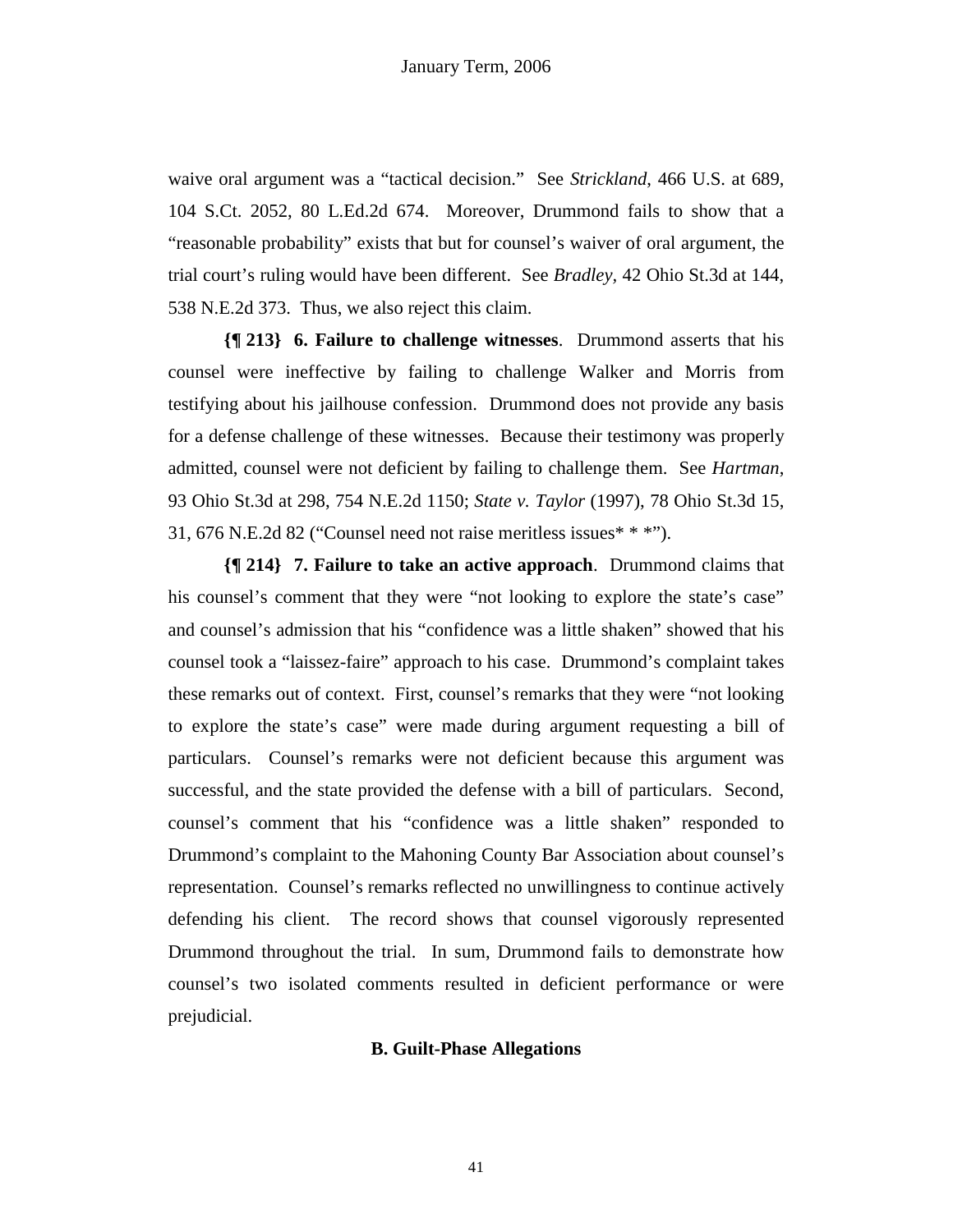**{¶ 215} 1. Failure to object to instructions.** Drummond argues that his counsel were ineffective by failing to object to the trial court's instruction that "[h]e has a constitutional right not to incriminate himself" because it conveyed to the jury that Drummond would incriminate himself if he did testify. But this instruction was followed by the admonition, "If he does not testify, that fact must not be considered by you for any purpose whatsoever." We hold that the trial court's instruction was proper and overrule this claim. See *State v. Smith*, 97 Ohio St.3d 367, 2002-Ohio-6659, 780 N.E.2d 221, ¶ 26.

**{¶ 216}** Drummond also claims that his counsel were ineffective by failing to object to instructions that "should the panel of 12 jurors plus four alternates determine the State did prove beyond a reasonable doubt Count 1 or Count 2, we will  $**$  reconvene to determine the potential penalty." During the same set of instructions, the trial court explained that an alternate juror would take part in the jury's deliberations only if the alternate replaced one of the regular jurors. Thus, none of the regular or alternate jurors were misled about their role at trial. Thus, we also reject this claim.

**{¶ 217} 2. Questioning of prospective jurors.** Drummond asserts that his counsel were ineffective by failing to object when the trial court informed prospective jurors that "a chronic alcoholic or drug dependent person" could be challenged for cause. According to Drummond, the trial court's "blunt approach" in asking about possible alcohol or drug dependence diminished the likelihood that a prospective juror having such a problem would admit it. However, Drummond fails to demonstrate that any of the prospective jurors failed to disclose drug or alcohol dependency. The trial court properly listed the reasons for a challenge for cause. See Crim.R. 24(C). The trial court also informed the prospective jurors that if any of them had a reason for being challenged, they should remain in the courtroom after the other jurors departed to discuss it with the lawyers and the judge. This procedure helped to eliminate any reluctance that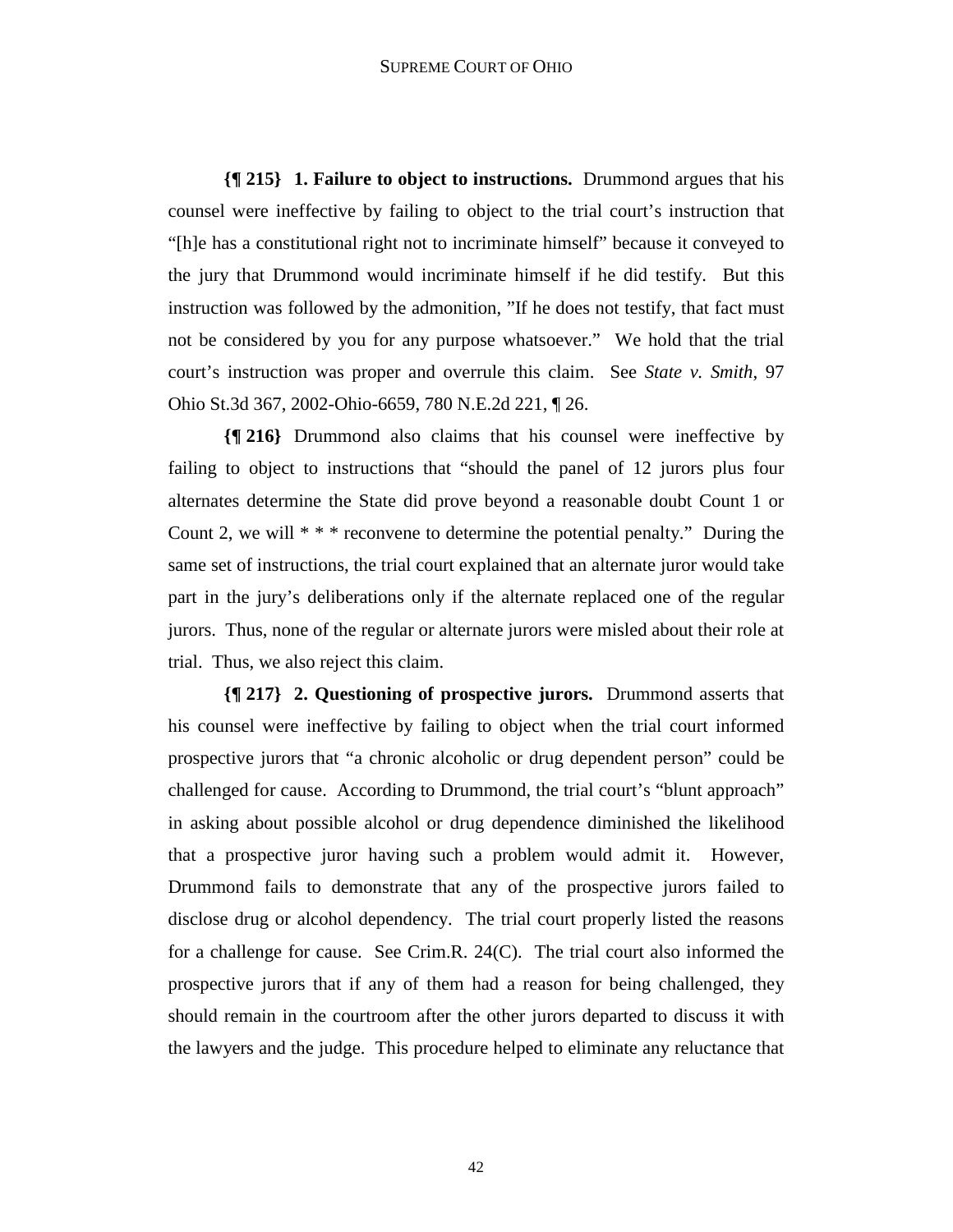a prospective juror might have in disclosing alcohol or drug dependency. Thus, Drummond has failed to show that counsel's failure to object was deficient or prejudicial, and this claim is overruled.

**{¶ 218} 3. Failure to review and object to gang-related evidence**. Drummond argues that his counsel did not properly identify and analyze gangrelated evidence and did not obtain photographs relating to gang activity before trial. The record belies these claims. As the result of reviewing gang-related evidence before trial, counsel filed a motion in limine objecting to photographs of gang-related activities contained in the photo album seized from Drummond's residence.

**{¶ 219}** Drummond also argues that counsel were ineffective by failing to request cautionary instructions on gang-related testimony. As we discussed in proposition I, the trial court did provide such cautionary instructions. We also reject Drummond's claim that counsel were ineffective by failing to object to Detective Lambert's hearsay testimony. As we discussed in proposition V, Lambert's expert testimony about gangs was admissible. Drummond was not prejudiced by his counsel's failure to make continuing objections to evidence concerning gang activity or the state's use of "gang affiliation" during opening statement, direct testimony, and closing argument.

**{¶ 220} 4. Failure to object to unrecorded sidebars**. Drummond claims that his counsel were ineffective by failing to object to unrecorded sidebar conferences. As we discussed in proposition VI, there were more than 130 unrecorded sidebar conferences. Drummond cannot show prejudice because there is no evidence about what happened during those sidebars. *State v. Tyler* (1990), 50 Ohio St.3d 24, 38, 553 N.E.2d 576. "Acts of omissions by trial counsel which cannot be shown to have been prejudicial may not be characterized as ineffective assistance." *State v. Davie* (1997), 80 Ohio St.3d 311, 332, 686 N.E.2d 245.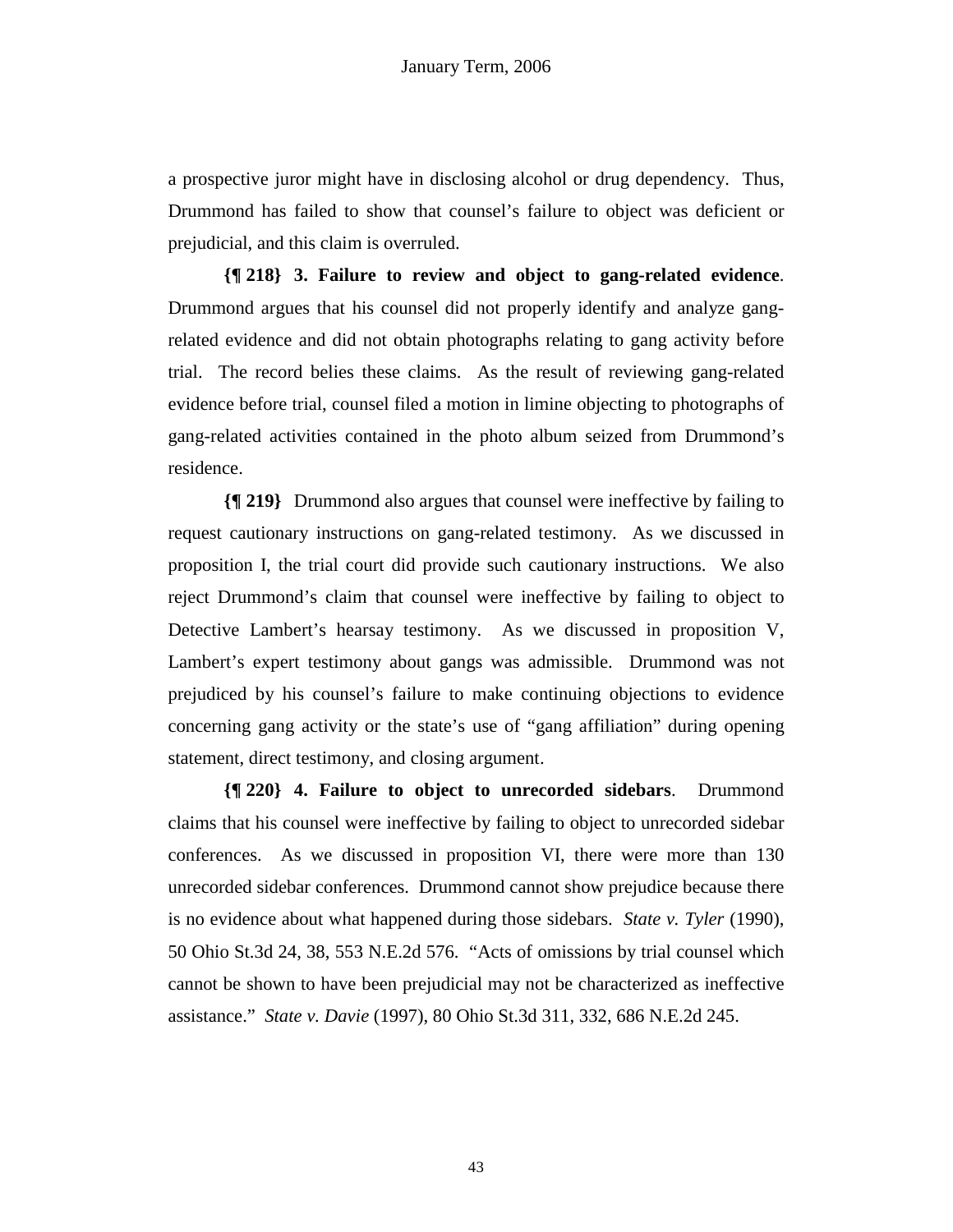**{¶ 221} 5. Withdrawal of pro se motion**. Drummond contends that his counsel were ineffective by withdrawing his pro se motion to suppress evidence seized from his residence. There is no evidence, however, that the police search of his residence was improper. Drummond fails to show that counsel's withdrawal of the pro se motion was prejudicial, and therefore, we also reject this claim. See *Nields*, 93 Ohio St.3d at 34, 752 N.E.2d 859 (withdrawal of motion to suppress was not ineffective assistance of counsel when doing so was a "tactical decision, there was no reasonable probability of success, or there was no prejudice to the defendant").

**{¶ 222} 6. Failure to object to police opinion.** Drummond complains that his counsel were ineffective by failing to object to Officer Brian Butler's testimony identifying "brain matter" at the crime scene. Officer Butler testified that a photograph taken at the crime scene shows "brain matter \* \* \* leading from the living room to the hallway." Trial counsel's failure to object was not deficient because the testimony was proper. Butler's testimony was lay opinion based upon his perception of evidence at the Dent residence. See Evid.R. 701; *State v. Jells* (1990), 53 Ohio St.3d 22, 28-29, 559 N.E.2d 464 (police officer's testimony on footprint comparisons admissible as lay opinion); *State v. Stout* (1987), 42 Ohio App.3d 38, 536 N.E.2d 42, paragraph two of the syllabus (police officer may give lay opinion that a stain depicted in a photograph appears to be blood). Moreover, Drummond suffered no prejudice from Butler's testimony because other evidence clearly established that Jiyen died of a gunshot to the head.

**{¶ 223} 7. Other acts of alleged ineffectiveness of counsel**. Drummond claims that his lead counsel was remiss in failing to fully investigate Walker's file but does not mention any specific instances of counsel's failure to investigate or explain how he was prejudiced. Thus, this claim lacks merit. As discussed in proposition VI, Drummond was not prejudiced by his counsel's failure to object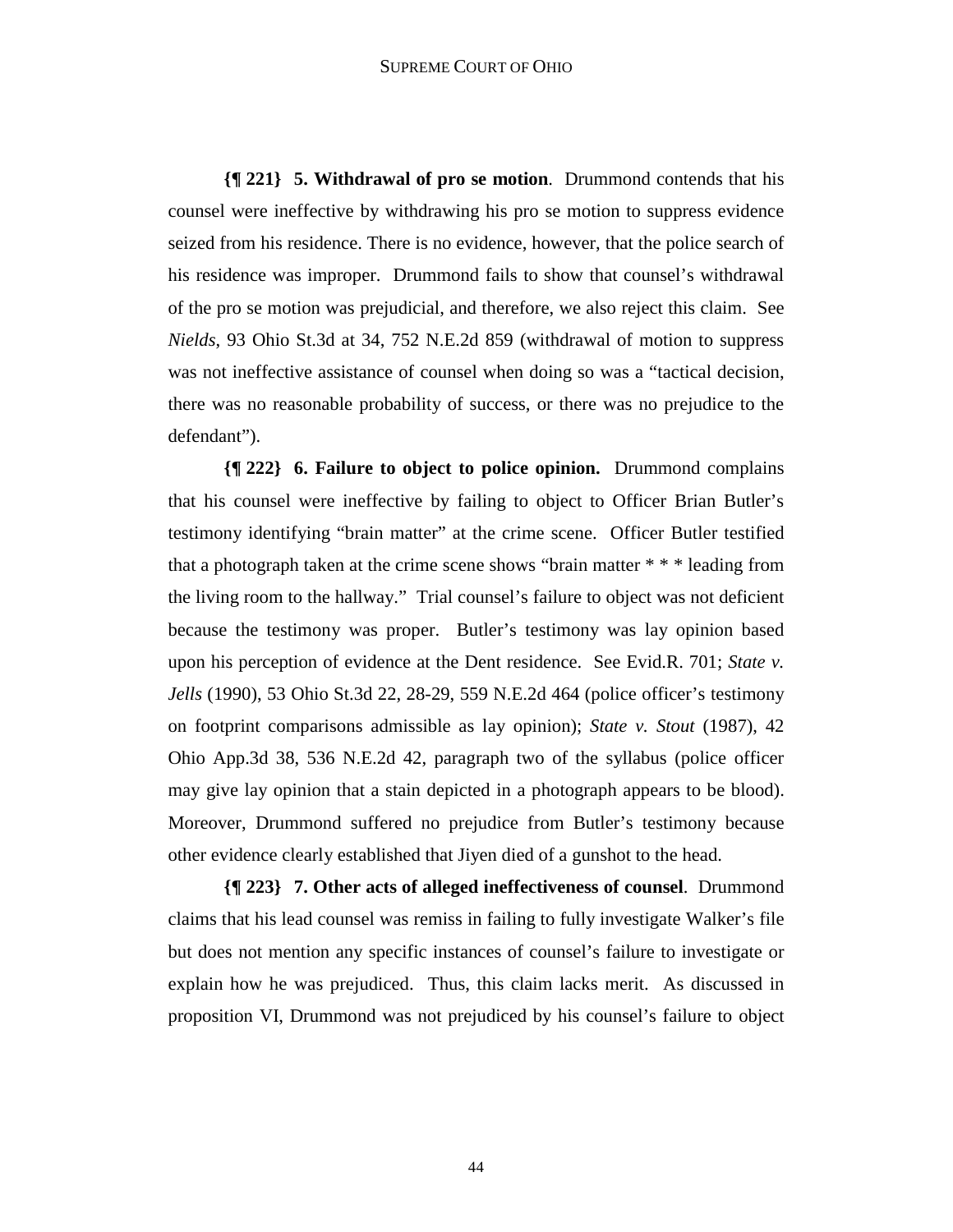to the playing of the 911 tape. He was also not prejudiced by counsel's failure to object to the state's leading questions.

**{¶ 224}** In summary, none of Drummond's claims establish ineffective assistance of counsel, and proposition IV is rejected.

## *Prosecutorial Misconduct*

**{¶ 225}** In proposition of law VIII, Drummond argues that the prosecutor committed misconduct by asking leading questions on direct, permitting hearsay testimony, introducing gang-related testimony, and barraging the jury with inflammatory and highly prejudicial evidence. However, with respect to each claim, Drummond provides no examples of the misconduct or record references showing when the misconduct occurred.

**{¶ 226}** The test for prosecutorial misconduct is whether the remarks were improper and, if so, whether they prejudicially affected the accused's substantial rights. *State v. Smith* (1984), 14 Ohio St.3d 13, 14-15, 14 OBR 317, 470 N.E.2d 883. The touchstone of our analysis "is the fairness of the trial, not the culpability of the prosecutor." *Smith v. Phillips* (1982), 455 U.S. 209, 219, 102 S.Ct. 940, 71 L.Ed.2d 78.

**{¶ 227}** First, Drummond recasts his objections to the prosecutor's leading questions on direct examination into claims of prosecutorial misconduct. However, as discussed earlier in proposition VI, none of the leading questions asked during direct examination resulted in either prejudicial error or plain error.

**{¶ 228}** Second, Drummond's claim that the prosecutor committed misconduct by introducing hearsay testimony is the same issue as that relating to Detective Lambert's testimony raised in proposition VI. However, as we discussed in proposition VI, Drummond failed to object, and no plain error was committed by introducing Detective Lambert's testimony.

**{¶ 229}** Third, Drummond asserts that the prosecutor committed misconduct by introducing gang-related evidence. However, as we discussed in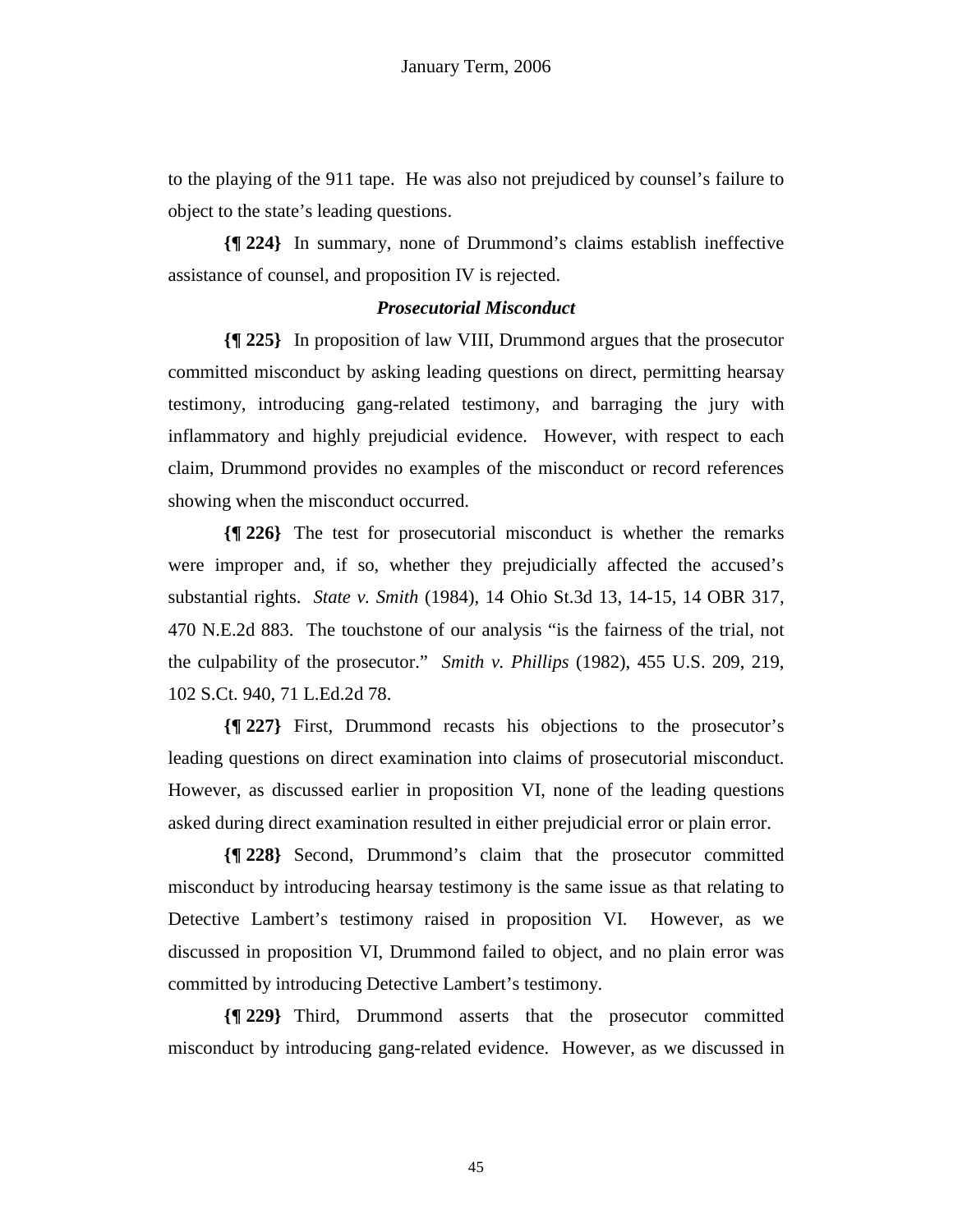propositions I and V, no prejudicial error or plain error was committed in introducing that evidence.

**{¶ 230}** Finally, the record fails to disclose that the prosecutor improperly introduced inflammatory and prejudicial evidence. We also reject Drummond's claim that the cumulative effect of the prosecutor's misconduct denied him a fair trial. Drummond received a fair trial, and none of the instances of alleged prosecutorial misconduct, either individually or collectively, amounted to prosecutorial misconduct. See *State v. Smith* (2000), 87 Ohio St.3d 424, 444, 721 N.E.2d 93; *State v. Hawkins* (1993), 66 Ohio St.3d 339, 348, 612 N.E.2d 1227.

**{¶ 231}** Based on the foregoing, we overrule proposition VIII.

### *Constitutionality*

**{¶ 232}** In proposition of law III, Drummond makes various claims that the death-penalty specifications are unconstitutional.

**{¶ 233}** First, Drummond asserts that the child-murder aggravating circumstance, R.C. 2929.04(A)(9), is unconstitutional because the statute fails to require that an accused knew that the victim was under 13 years of age at the time of the offense. Drummond argues that the absence of such a requirement makes the statute void for vagueness.

**{¶ 234}** R.C. 2929.04(A)(9) provides that the imposition of the death penalty for aggravated murder may be imposed if "[t]he offender, in the commission of the offense, purposefully caused the death of another who was under thirteen years of age at the time of the commission of the offense, and either the offender was the principal offender  $* * *$  or, if not the principal offender, committed the offense with prior calculation and design."

**{¶ 235}** R.C. 2929.04(A)(9) is not unconstitutionally vague. The statute is very clear that the murder of a child under the age of 13 makes the killer eligible for the death penalty. This statutory language is easily understood, unlike other statutes that the Supreme Court has found vague. See, e.g., *Maynard v.*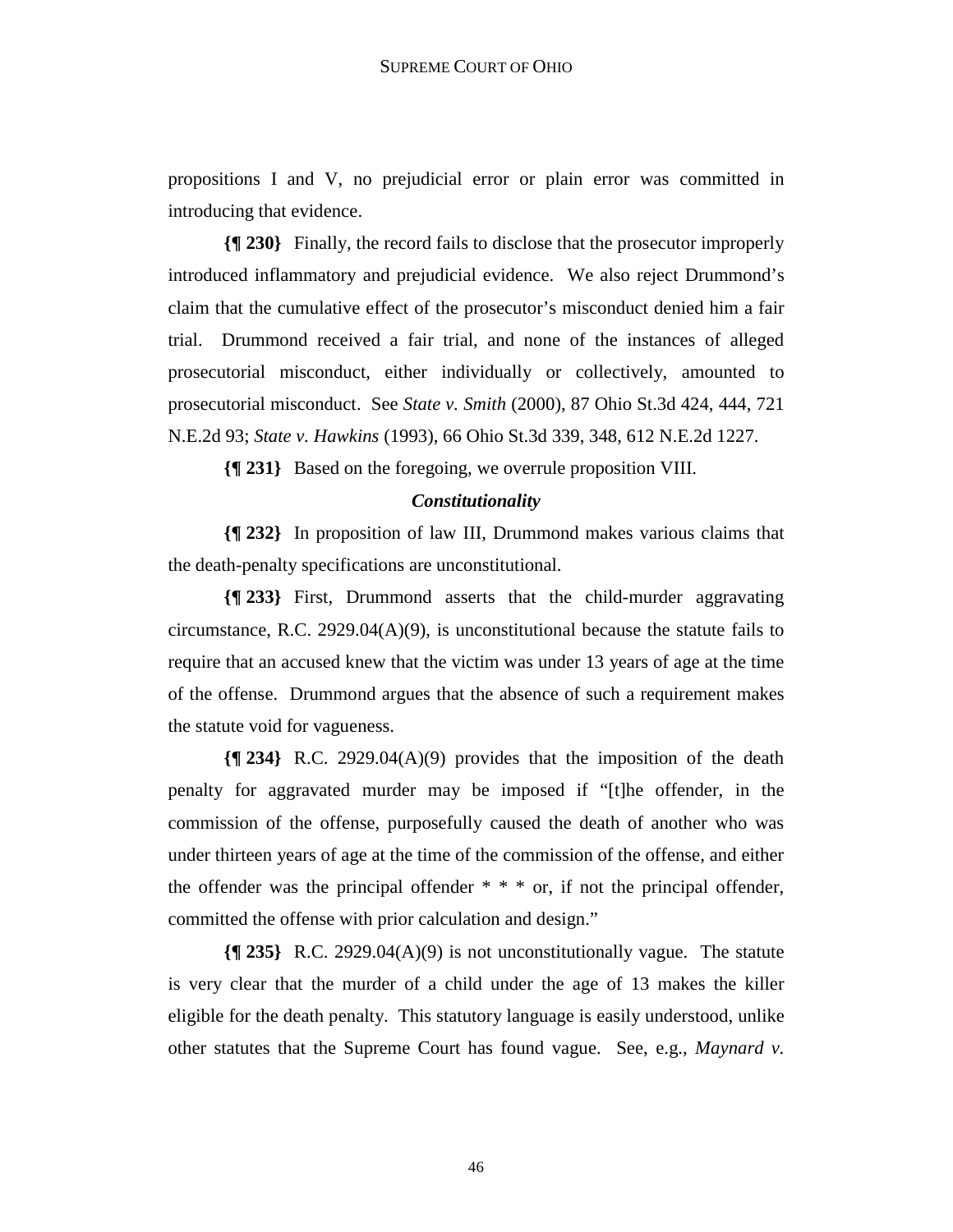*Cartwright* (1988), 486 U.S. 356, 363-364, 108 S.Ct. 1853, 100 L.Ed.2d 372 (holding "especially heinous, atrocious, or cruel" to be vague). Moreover, the General Assembly's desire to protect child victims independent of the offenders' knowledge or intent that a victim is a young child is rationally based on the need to protect young children from violence. Thus, the fact that the state is not required to prove that Drummond knew that the victim was under the age of 13 does not make the statute void for vagueness.

**{¶ 236}** Further, the constitutionality of similar statutory provisions not requiring a culpable mental state as to the age of the victim has been upheld in other jurisdictions. See *State v. Colon* (2004), 272 Conn. 106, 380-381, 864 A.2d 666; *Black v. State* (Tex.Crim.App.2000), 26 S.W.3d 895, 897-899; see, also, *Stevens v. State* (Ind.1997), 691 N.E.2d 412, 431-432. Thus, Drummond's challenge is overruled.

**{¶ 237}** Second, Drummond argues that the R.C. 2929.04(A)(9) specification fails to narrow the class of offenders eligible for the death penalty. However, we reject this claim. See *State v. Fitzpatrick*, 102 Ohio St.3d 321, 2004-Ohio-3167, 810 N.E.2d 927, ¶ 73-76.

**{¶ 238}** Third, Drummond contends that the R.C. 2929.04(A)(9) specification is unconstitutional because it alleges that Drummond was either "the principal offender in the commission of the offense or, if not the principal offender, committed the offense with prior calculation and design." However, no alternative theories under R.C. 2929.04 were presented to the jury because the guilt-phase and penalty-phase instructions referred only to "principal offender" and not to prior calculation and design. Thus, we also reject this contention.

**{¶ 239}** Finally, we summarily reject Drummond's claim that the courseof-conduct specification is unconstitutionally vague. See *State v. Benner* (1988), 40 Ohio St.3d 301, 305, 533 N.E.2d 701. Accord *State v. Cornwell* (1999), 86 Ohio St.3d 560, 569, 715 N.E.2d 1144.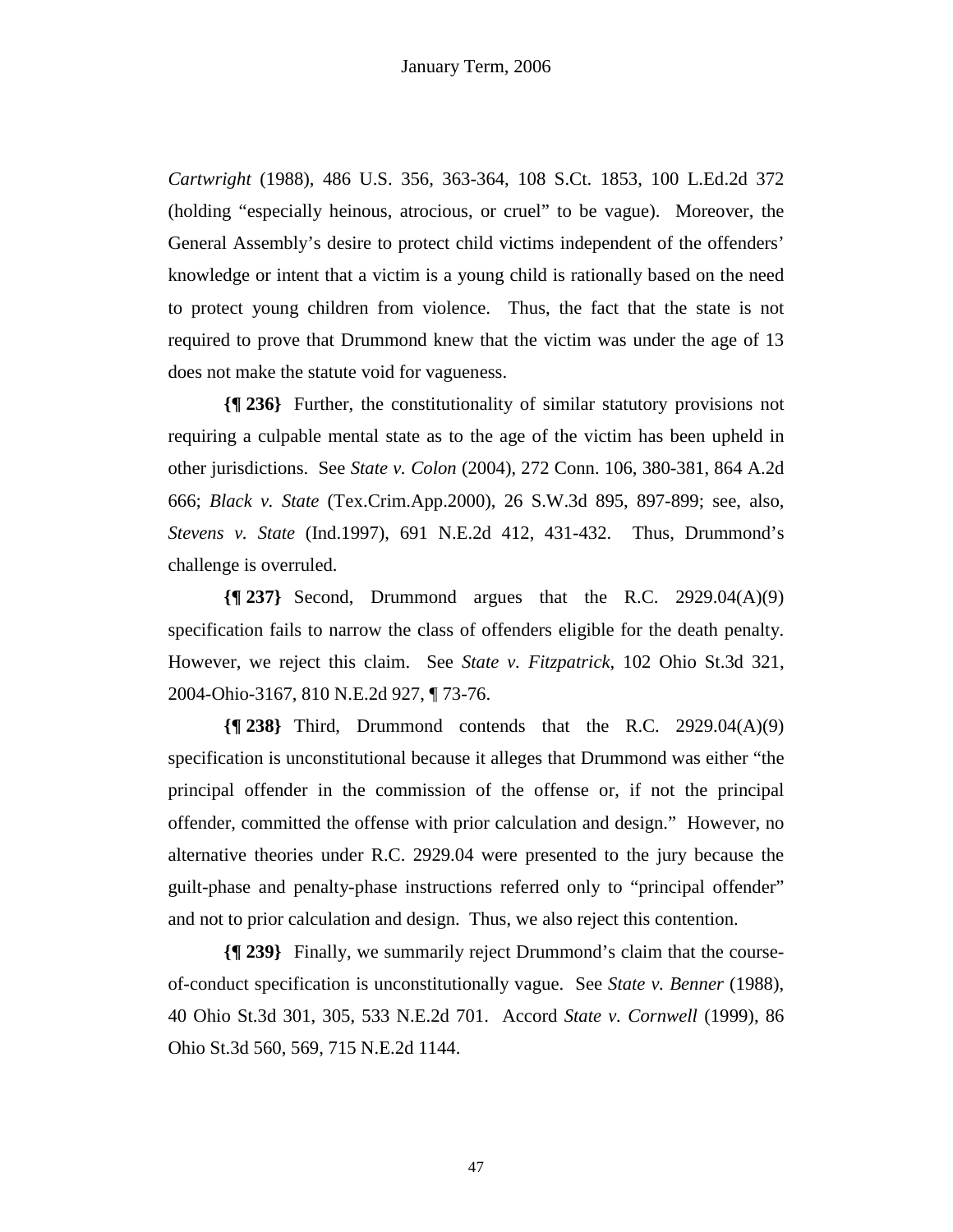**{¶ 240}** Based on the foregoing, proposition III is overruled.

**{¶ 241}** In propositions of law XII and XIII, Drummond challenges the constitutionality of Ohio's death-penalty statutes. However, we summarily reject such claims. See *State v. Carter* (2000), 89 Ohio St.3d 593, 607, 734 N.E.2d 345; *State v. Jenkins* (1984), 15 Ohio St.3d 164, 15 OBR 311, 473 N.E.2d 264, paragraph one of the syllabus.

**{¶ 242}** We also reject Drummond's argument that Ohio's death-penalty statutes violate international law and treaties to which the United States is a party. *State v. Bey* (1999), 85 Ohio St.3d 487, 502, 709 N.E.2d 484; *State v. Phillips* (1995), 74 Ohio St.3d 72, 103-104, 656 N.E.2d 643.

## *Proportionality*

**{¶ 243}** In propositions of law IX, X, and XI, Drummond disputes the constitutionality of Ohio's proportionality review. We also find that these claims lack merit. See *State v. LaMar*, 95 Ohio St.3d 181, 2002-Ohio-2128, 767 N.E.2d 166, ¶ 23; *State v. Steffen* (1987), 31 Ohio St.3d 111, 31 OBR 273, 509 N.E.2d 383, paragraph one of the syllabus.

## **INDEPENDENT SENTENCE EVALUATION**

**{¶ 244}** Having considered Drummond's propositions of law, we now independently review Drummond's death sentence for appropriateness and proportionality, as R.C. 2929.05(A) requires us to do. The evidence at trial established beyond a reasonable doubt that Drummond was properly convicted of a course of conduct in killing or attempting to kill two or more people, R.C.  $2929.04(A)(5)$ , and murder of a child under 13 years of age, R.C. 2929.04(A)(9), in Counts One and Two. Before submitting the case to the jury during the penalty phase, the trial court merged Count Two with Count One.

**{¶ 245}** Against these aggravating circumstances, we now weigh the mitigating factors contained in R.C. 2929.04(B). Drummond called five mitigation witnesses and made an unsworn statement for the jury's consideration.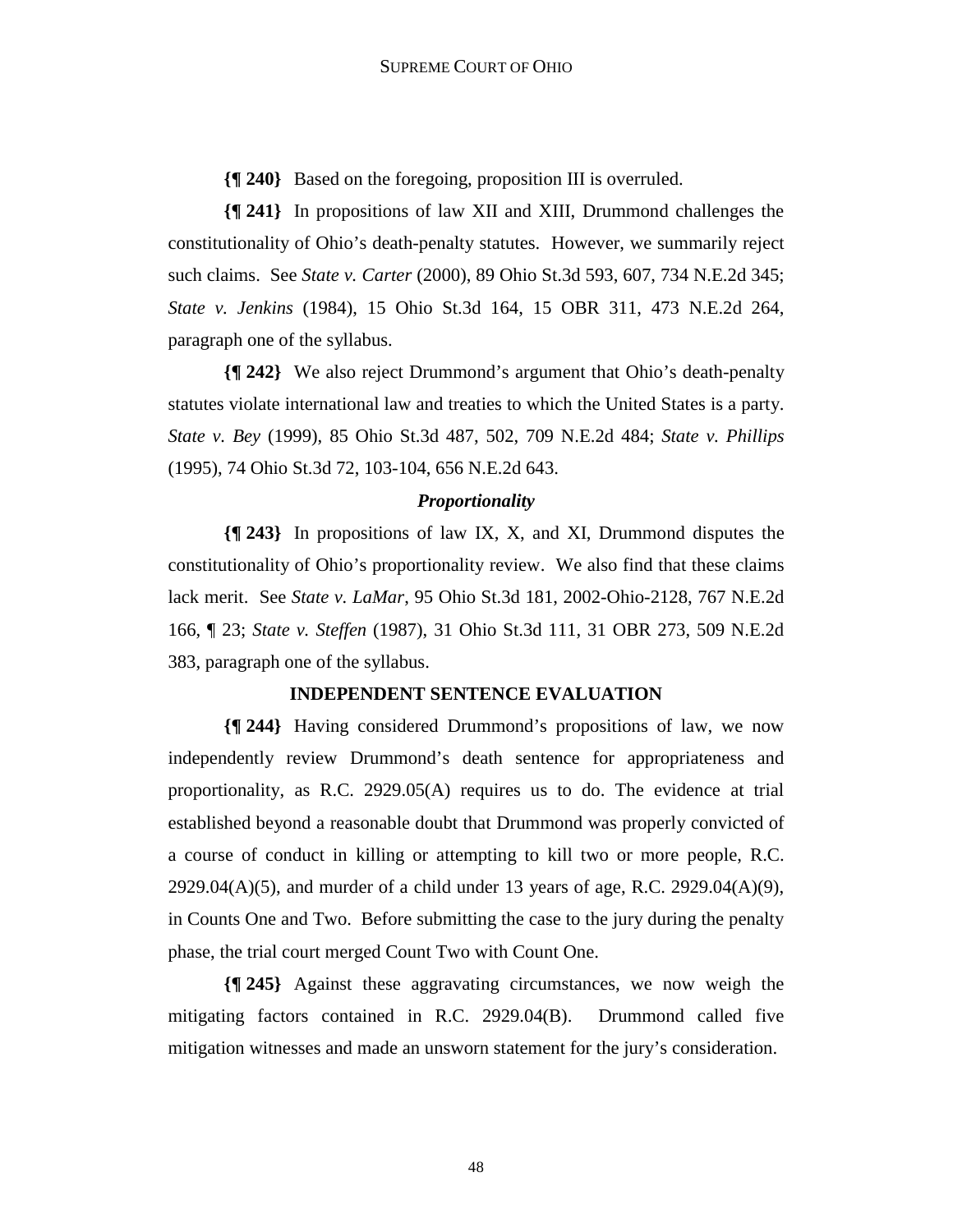**{¶ 246}** Cynthia Drummond, the defendant's mother, testified that Drummond has two brothers, two sisters, and a stepsister. Drummond's mother was divorced from his father when Drummond was 14 years old. Drummond then lived with his father in the family home. However, he did not do well in school and received failing grades. Later, Drummond moved in with his brother.

**{¶ 247}** When Drummond was 16 years old, he was shot five times, and his injuries resulted in the amputation of his leg. Drummond and his mother then returned to the family home. Drummond went through rehabilitation and received a prosthetic leg. He never finished school. Drummond's mother suspected that Drummond and his friends were involved in gang activity, but he denied it. In 2001, Drummond was shot in his other leg. Drummond is also a father of twins. According to his mother, he "loves his kids" and interacts well with them.

**{¶ 248}** John Drummond Sr., the defendant's father, testified that Drummond moved into his home following the loss of his leg. During the past two or three years, father and son have "gotten closer, sort of seeing things on the same lines." His father has also noticed a positive change in Drummond since the birth of his twins, a boy and a girl. The father testified that in interacting with his children, Drummond shows patience and understanding and tries to deal with the children on their level. Drummond's father testified that he loves his son and sees a lot of good in him. Drummond has made some wrong choices, but his father believes that he can communicate his experiences to others and educate them.

**{¶ 249}** Shalise DeMarco is the mother of Drummond's two-year-old twins. DeMarco and Drummond are no longer together, but they remain friends. She also states that Drummond "loves his kids."

**{¶ 250}** Lovely Atkins and Drummond were neighbors in the Lincoln Knolls area. They have known each other for several years, and Atkins considers Drummond a good friend. She says Drummond "was always nice. He looked out for a lot of people to make sure no harm would come" to them. Drummond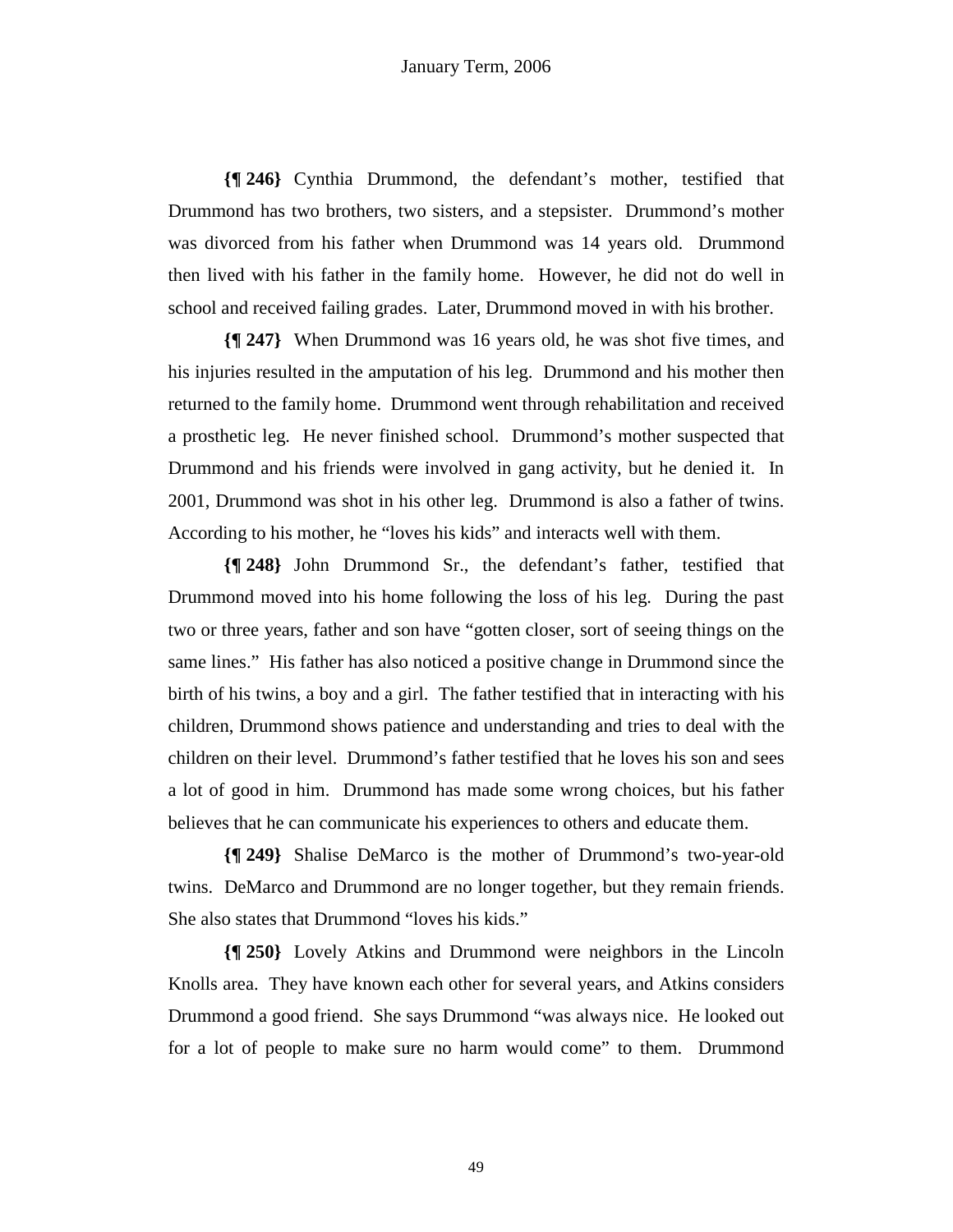would often ask Atkins how she was doing in school. He would also tell her, "[A]lways be a good girl. Never get in any mess around here. \* \* \* [K]eep it up, and \* \* \* make sure you do good." Atkins "looked up" to Drummond and took what he told her "to heart."

**{¶ 251}** Dr. John Fabian, a clinical psychologist, performed psychological testing and a clinical assessment of Drummond. Fabian found that Drummond is "significantly below average in verbal skills and vocabulary." Results from the Weschler Adult Intelligence Scale showed that Drummond has an IQ of 82. However, Fabian does not believe that Drummond is neurologically impaired, and he has no history of any serious brain trauma. Nevertheless, "overall he is below average in intellectual functioning."

**{¶ 252}** Drummond grew up in the Youngstown area. Although his parents were divorced in 1991, Drummond was raised in a "[p]retty intact home." Drummond's parents seemed involved in his life. His mother attended "parentteacher conferences, and there was care and support." Moreover, Drummond was never sexually abused or seriously neglected. According to the psychologist, "there was some evidence of whippings, [and] normal spankings," but there was no family history of domestic violence or serious abuse.

**{¶ 253}** Drummond was involved with the Crips from ages 13 to 19. According to Fabian, Drummond "made a choice as an adolescent to run the streets, involve himself in a gang." However, it was a choice based on "peers and social environment, not his family."

**{¶ 254}** While involved with gangs, Drummond witnessed many shootings and experienced other violence. When Drummond was 16, he was shot, and his leg was amputated. In 2001, he was shot twice. However, Drummond claims that he is no longer in a gang.

**{¶ 255}** Dr. Fabian testified that Drummond was "nonchalant" about being shot. "It was not a big deal to him." In explaining Drummond's attitude,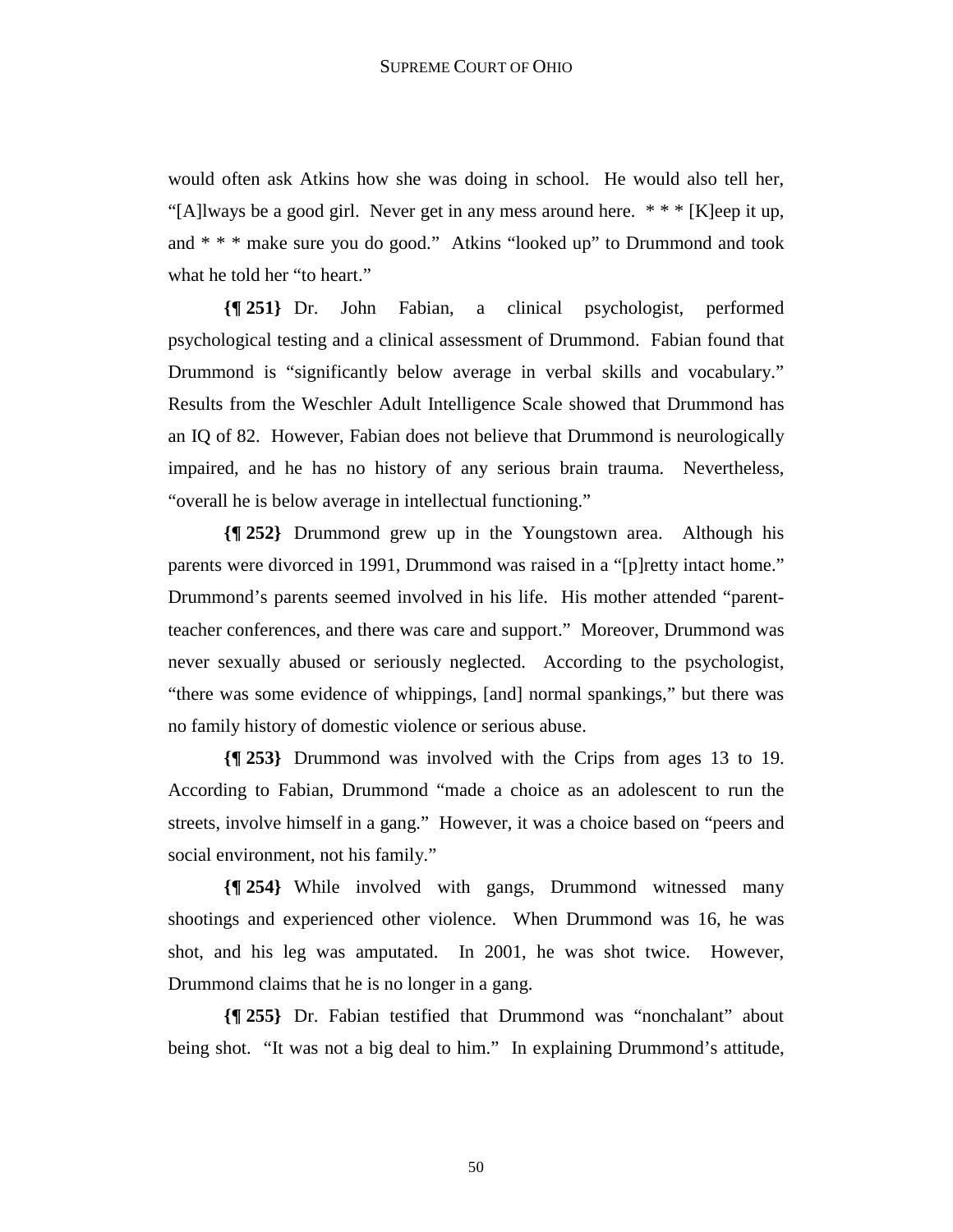Fabian said, "It's the way he lived. It's the way his world was. It's violence. \*\* \* It's losing friends. It's being shot at. It's shoot first, ask questions later. It's that kind of environment that needs to be explained."

**{¶ 256}** Fabian also testified that Drummond has a juvenile record but nothing too serious. He believes that Drummond can adjust well to prison because he has had no violent infractions while in jail during the past year, and is "older." During cross-examination, Fabian acknowledged that Drummond has been in a segregation unit of the jail during the past year and that when Drummond was in jail in 1999, he was involved in a fight with another inmate.

**{¶ 257}** During further cross-examination, Fabian said that Drummond has no history of mental illness. He also reported that Drummond has been convicted of "drug abuse, cocaine."

**{¶ 258}** During a brief unsworn statement, Drummond extended his "condolences to Jiyen and his girlfriend Latoya Butler \* \* \* for the passing away of their son." Drummond also said, "I object to these charges that has been brought against me. I know that you or nobody you hang with had nothing to do with the death of Brett Schroeder. I feel very sad about the passing of Jiyen Dent, Jr. but I did not commit this crime that I have been accused of." In closing, Drummond said, "I ask the jury to have mercy for the crime that I have been accused of."

#### *Sentence Evaluation*

**{¶ 259}** We find nothing in the nature and circumstances of the offense to be mitigating. On the evening of March 24, 2003, Drummond drove by the home occupied by Dent, Butler, and their three-month-old baby, Jiyen, and fired his assault rifle into the residence. One bullet killed three-month-old Jiyen. Thus, Jiyen's murder was part of a course of conduct involving the murder of a child under 13 years of age.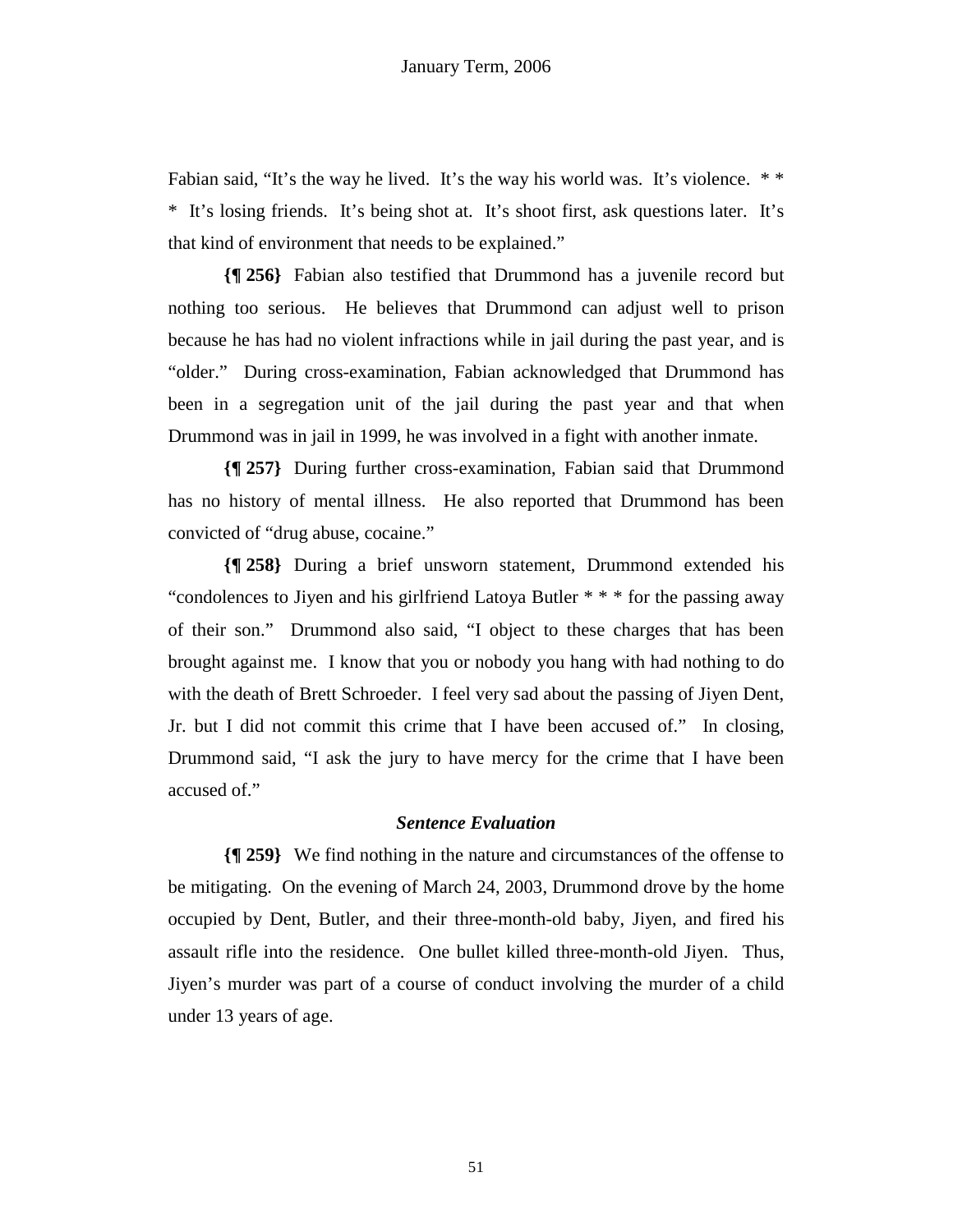**{¶ 260}** Drummond's character offers nothing in mitigation, and his history and background also provide little in the way of mitigation. Drummond was raised in a home where both parents loved and supported him. However, Drummond dropped out of school and became involved in violent gang activity that led to the crimes in this case.

**{¶ 261}** The statutory mitigating factors are generally inapplicable: R.C.  $2929.04(B)(1)$  (victim inducement);  $(B)(2)$  (duress, coercion, or strong provocation); (B)(3) (mental disease or defect); and (B)(6) (accomplice only). Drummond does not assert the R.C. 2929.04(B)(5) mitigating factor (lack of significant criminal record), nor is there any evidence that the  $(B)(5)$  mitigating factor applies.

**{¶ 262}** We also conclude that the R.C. 2929.04(B)(4) mitigating factor (youth of the offender) is entitled to little, if any, weight because Drummond was 25 years of age at the time of the offenses. See *Robb*, 88 Ohio St.3d at 91, 723 N.E.2d 1019; *State v. Brewer* (1990), 48 Ohio St.3d 50, 64, 549 N.E.2d 491 (25 year-old defendant not a "youthful offender").

**{¶ 263}** We recognize and give weight to other mitigating factors under R.C. 2929.04(B)(7). First, the love and support that Drummond shares with his family deserve some weight in mitigation. Additionally, testimony that Drummond is a loving and supportive father to his two young children is entitled to weight. See *State v. Myers*, 97 Ohio St.3d 335, 2002-Ohio-6658, 780 N.E.2d 186, ¶ 178; *State v. Fox* (1994), 69 Ohio St.3d 183, 194, 631 N.E.2d 124 (defendant's love and care of his daughter is a mitigating factor).

**{¶ 264}** Second, Drummond's below-average intelligence (IQ of 82) is entitled to weight in mitigation. However, there was no evidence of any significant connection between Drummond's low IQ and Jiyen's murder.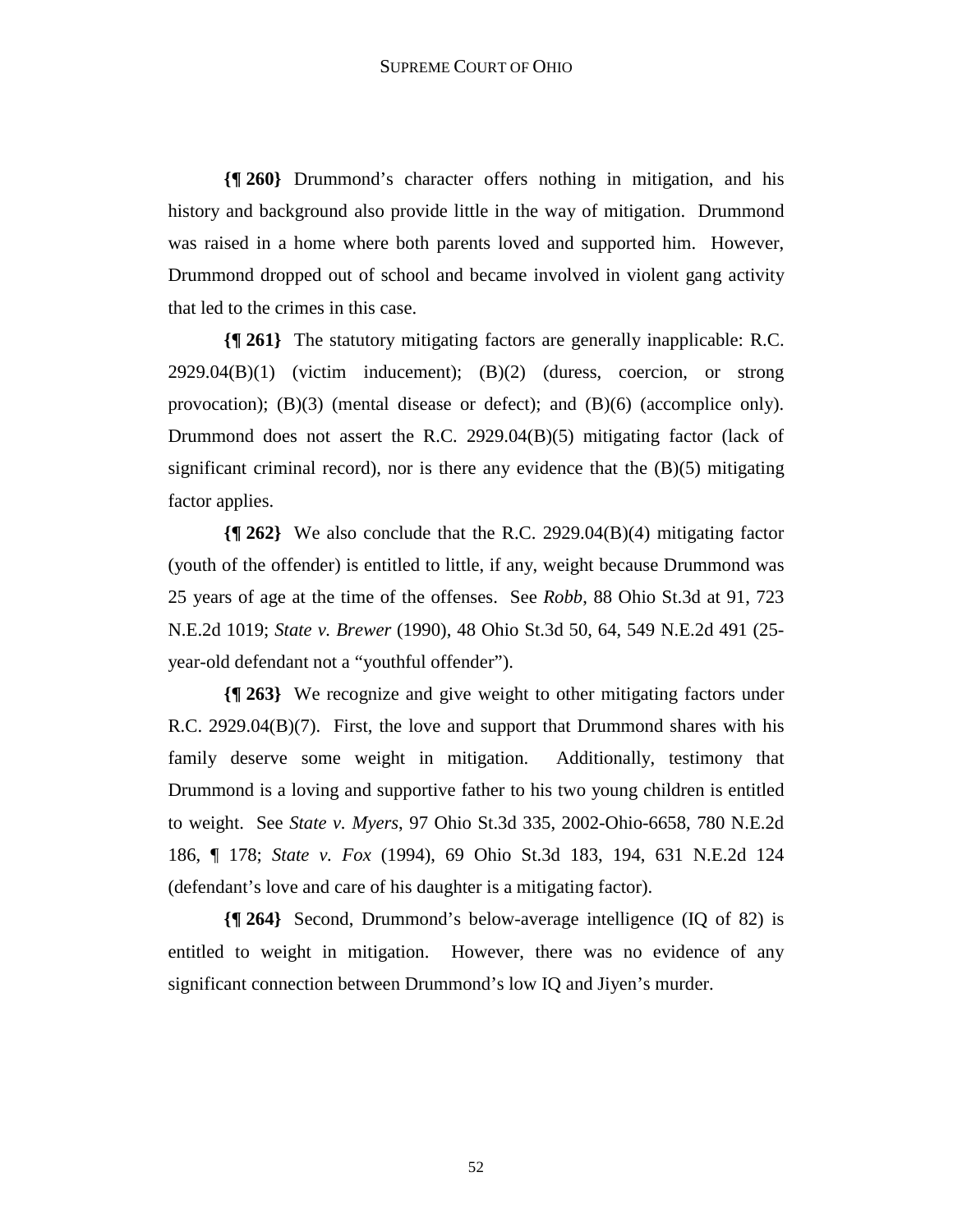**{¶ 265}** We accord little weight to Dr. Fabian's opinion that Drummond may adapt well to prison life. This testimony is negated by evidence that Drummond fought with another inmate during a previous jail term.

**{¶ 266}** Drummond expressed "condolences" for Jiyen's death, but never acknowledged any responsibility for his death. Drummond's failure to accept responsibility for Jiyen's murder negates any mitigating weight that might otherwise exist for his recognition of the pain the Dent family suffered. See *State v. Brinkley*, 105 Ohio St.3d 231, 2005-Ohio-1507, 824 N.E.2d 959, ¶ 178. The evidence does not suggest any other (B)(7) mitigating factors.

**{¶ 267}** The aggravating circumstances outweigh the mitigating factors beyond a reasonable doubt. Drummond's murder of three-month-old Jiyen is a grave aggravating circumstance. So is his course of conduct in killing Jiyen and in attempting to kill Dent and Butler. In contrast, no substantial mitigation weighs against these aggravating circumstances. Thus, we hold that the death penalty is appropriate.

**{¶ 268}** Finally, we find that the death penalty is proportionate to death sentences approved for other child murders under R.C. 2929.04(A)(9). *State v. Fitzpatrick*, 102 Ohio St.3d 321, 2004-Ohio-3167, 810 N.E.2d 927, ¶ 119 (12 year-old victim); *State v. Lynch*, 98 Ohio St.3d 514, 2003-Ohio-2284, 787 N.E.2d 1185, ¶ 196 (six-year-old victim); *State v. Smith*, 97 Ohio St.3d 367, 2002-Ohio-6659, 780 N.E.2d 221, ¶ 79 (six-month-old victim). Furthermore, the death penalty is proportionate to death sentences approved for other course-of-conduct murders. *State v. Foust*, 105 Ohio St.3d 137, 2004-Ohio-7006, 823 N.E.2d 836, ¶ 203; *State v. Gapen*, 104 Ohio St.3d 358, 2004-Ohio-6548, 819 N.E.2d 1047, ¶ 182; *State v. Mink*, 101 Ohio St.3d 350, 2004-Ohio-1580, 805 N.E.2d 1064, ¶ 130.

**{¶ 269}** Accordingly, we affirm Drummond's convictions and sentences, including his sentence of death.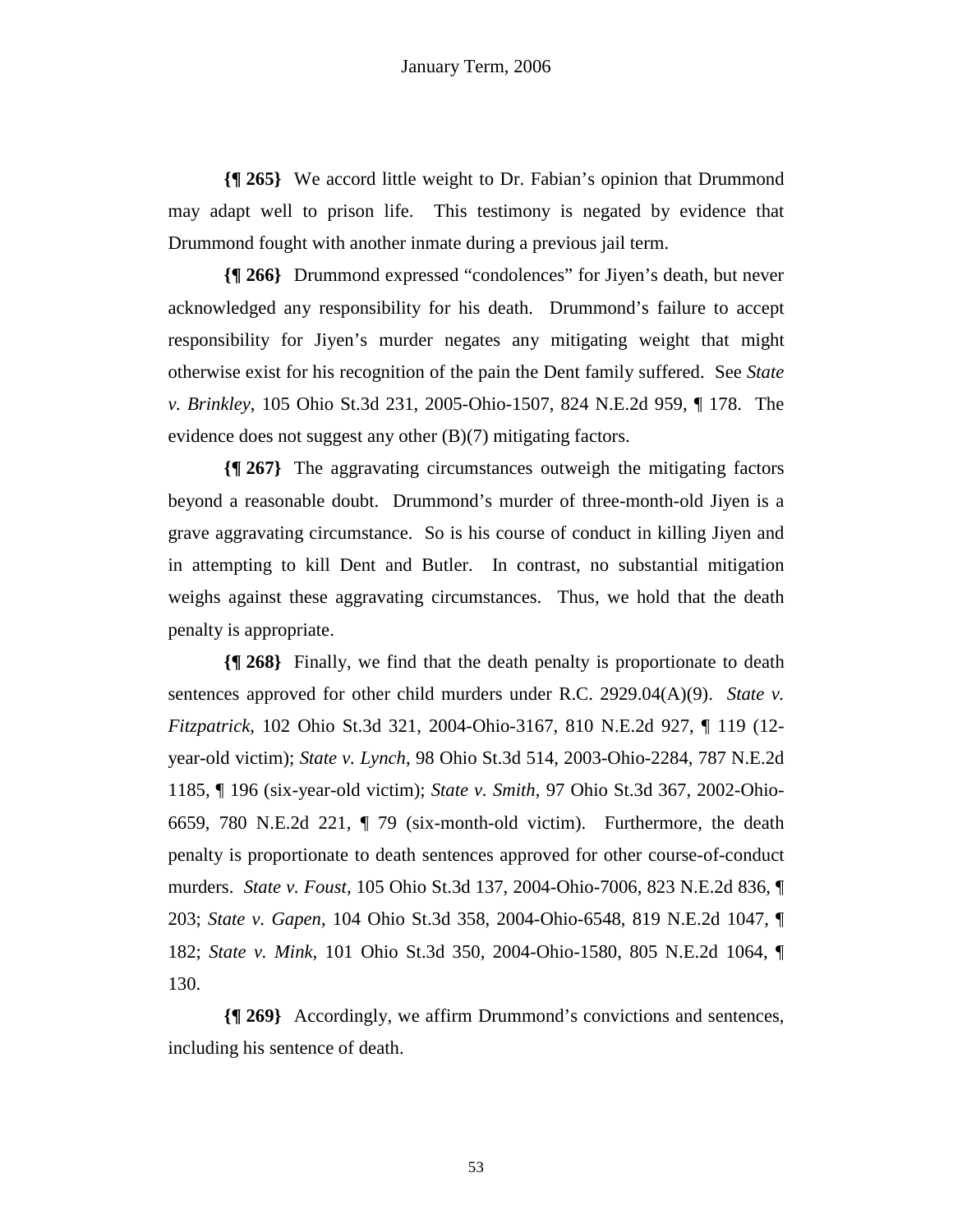Judgment affirmed.

 RESNICK, LUNDBERG STRATTON and O'CONNOR, JJ., concur. MOYER, C.J., PFEIFER and O'DONNELL, JJ., dissent.

# **MOYER, C.J., dissenting.**

**{¶ 270}** I disagree with the majority's decision holding that Drummond was not denied his right to a public trial.

\_\_\_\_\_\_\_\_\_\_\_\_\_\_\_\_\_\_

**{¶ 271}** In my view, the trial court's closure of the courtroom on February 4, 2004, resulted in structural error. See *Waller v. Georgia* (1984), 467 U.S. 39, 49-50, 104 S.Ct. 2210, 81 L.Ed.2d 31, fn. 9; *Johnson v. United States* (1997), 520 U.S. 461, 468-469, 117 S.Ct. 1544, 137 L.Ed.2d 718. "Unlike a garden-variety trial error, a structural error 'transcends the criminal process' by depriving a defendant of those 'basic protections [without which] a criminal trial cannot reliably serve its function as a vehicle for determination of guilt or innocence, and no criminal punishment may be regarded as fundamentally fair.' " (Citation omitted.) *United States v. Padilla* (C.A.1, 2005), 415 F.3d 211, 219, quoting *Rose v. Clark* (1986), 478 U.S. 570, 577-578, 106 S.Ct. 3101, 92 L.Ed.2d 460. The United States Supreme Court has identified structural error in a very limited class of cases, such as the complete denial of counsel, trial by a biased judge, racial discrimination in the selection of a grand jury, denial of selfrepresentation at trial, a defective reasonable-doubt instruction, and *denial of a public trial*. *Neder v. United States* (1999), 527 U.S. 1, 8, 119 S.Ct. 1827, 144 L.Ed.2d 35; *Johnson v. United States*, 520 U.S. at 469, 117 S.Ct. 1544, 137 L.Ed.2d 718.

**{¶ 272}** In upholding the trial court's decision to close the courtroom on February 4, the majority places undue emphasis on the presence of representatives of the news media in the courtroom after it was closed. Moreover, the majority's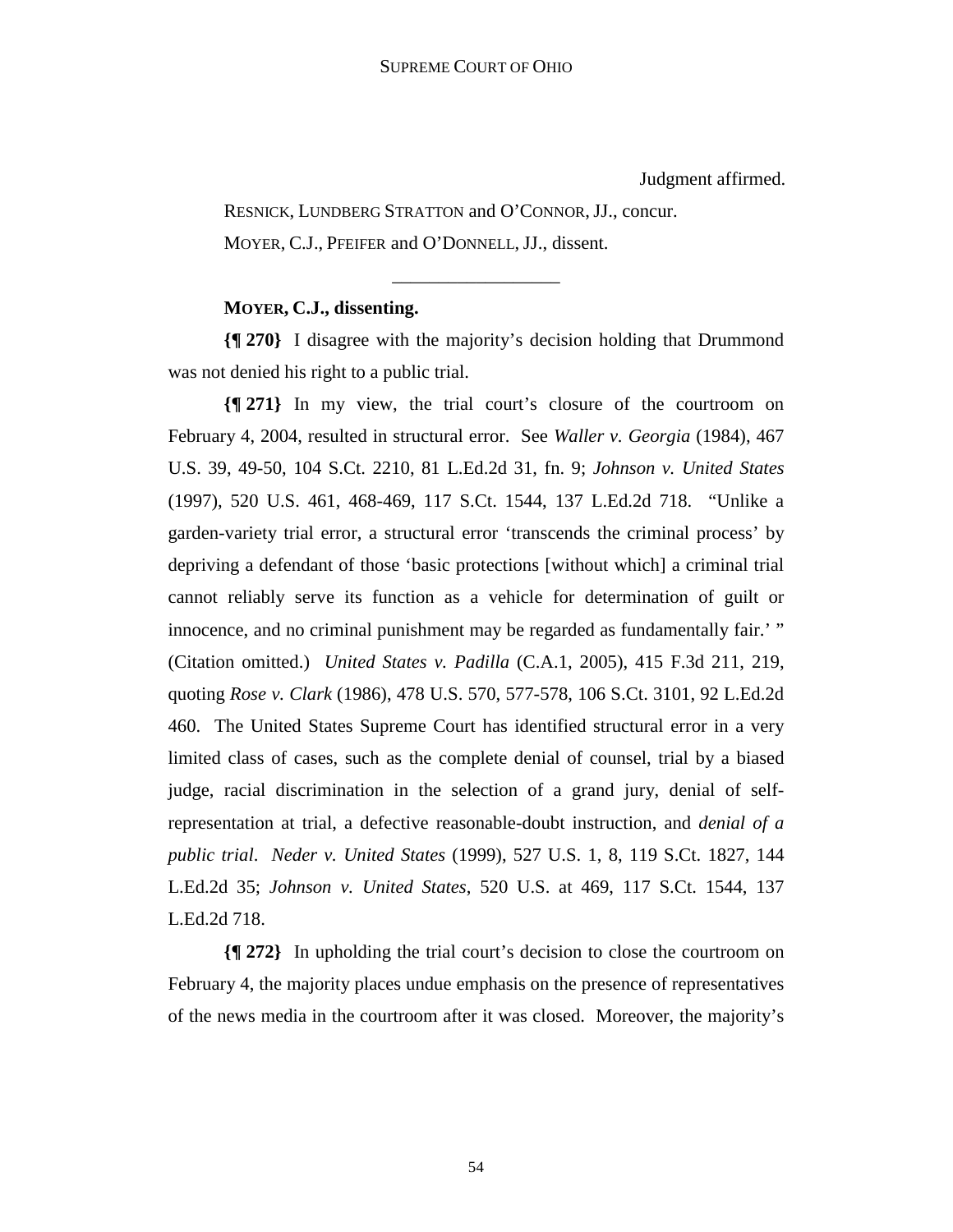application of the *Waller* four-pronged test in justifying the courtroom's closure is fatally flawed.

**{¶ 273}** As to the first *Waller* factor, there is little evidence that courtroom security and witness safety justified closing the courtroom on February 4. The trial court mentioned two incidents to support courtroom closure, but these had occurred *the previous day*. One incident occurred in the judge's chambers, and the second incident involved an altercation between a spectator and the deputies. In both instances, the responsible individuals were identified and sanctioned. The record also does not support closing the courtroom because of the "fear of retaliation expressed by various witnesses," because no such witnesses were identified. Moreover, no spectators were identified who posed a threat to disturb the courtroom or intimidate any of the witnesses.

**{¶ 274}** As to the second *Waller* factor, the majority emphasizes that closure was no broader than necessary because the courtroom was closed only during the testimony of Thomas and Morris, and Rozenblad's cross-examination. However, Thomas, Morris, and Rozenblad were key prosecution witnesses, and their testimony was crucial in securing Drummond's conviction. Thomas saw Drummond with an assault rifle prior to the shooting and overheard Drummond tell Gilliam "It's on" before the shootings. Morris was in pretrial confinement with Drummond and overheard him tell another inmate that "he didn't meant [sic] to kill the baby; he was trying to get at somebody else \* \* \*." Rozenblad testified on direct examination (in the presence of spectators) that he saw Drummond before the shooting talking "about a guy moving in \* \* \* [their] neighborhood [who] could have had something to do with the death of Brett Schroeder." During cross-examination, when the courtroom was closed, Rozenblad testified that he did not get along with Drummond and that they were never friends.

**{¶ 275}** Additionally, Drummond's family members were not allowed to remain in the courtroom during closure. Defense counsel requested that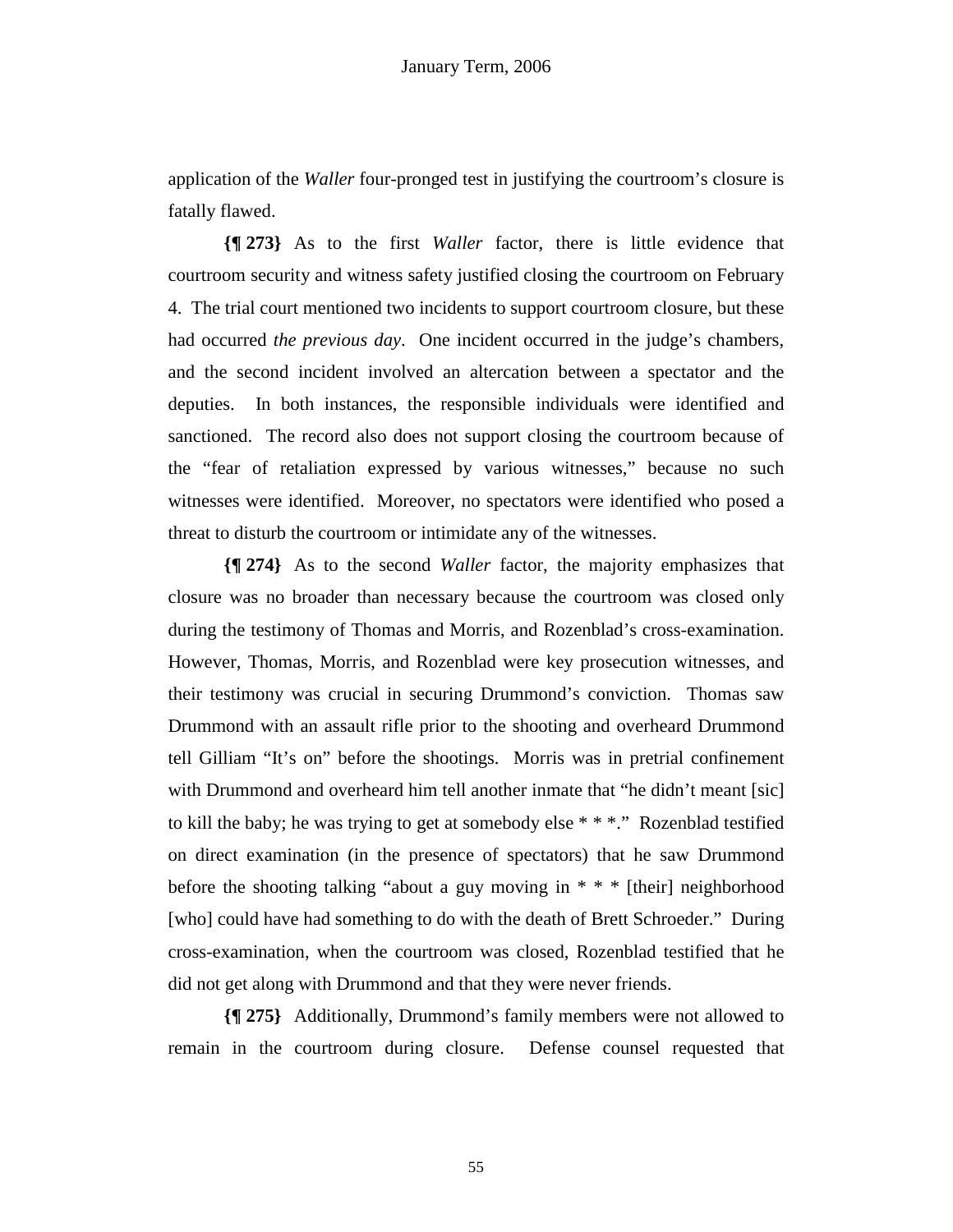Drummond's family members be allowed to remain in court to provide support for the defendant. Despite this request, the trial court expelled from the courtroom all spectators except for news reporters. The Supreme Court of the United States has specifically emphasized the importance of allowing members of a defendant's family to remain in court. See *In re Oliver* (1948), 333 U.S. 257, 272, 68 S.Ct. 499, 92 L.Ed. 682; see, also, *State v. Washington* (2001), 142 Ohio App.3d 268, 272, 755 N.E.2d 422 ("The state bears a heavy burden when seeking to exclude relatives of a defendant from trial"). The record provides no justification for excluding family members from the courtroom. No evidence was presented showing that any family members posed a risk of disturbing the court or threatening any of the witnesses or jurors.<sup>1</sup> See *State v. Clifford* (1999), 135 Ohio App.3d 207, 213-214, 733 N.E.2d 621; *State v. Sanders* (1998), 130 Ohio App.3d 92, 98, 719 N.E.2d 619 (trial court erred in expelling defendant's wife and parents because of the "dearth of evidence relating to their involvement in the disturbances").

**{¶ 276}** Surely, it cannot be reasonably argued that the news reporters who remained in the courtroom can stand in the shoes of members of defendant's family.

**{¶ 277}** In finding that closure was no broader than necessary, the majority stresses that the trial court allowed the media to remain in the courtroom. The presence of the media does not satisfy the requirements for Drummond's Sixth Amendment right to a public trial. There must still be a "substantial reason" established to permit a partial, as opposed to a total, closure of the courtroom. See *Woods v. Kuhlmann* (C.A.2, 1992), 977 F.2d 74, 76; *Nieto v. Sullivan*

 $\overline{a}$ 

<sup>1.</sup> The record shows that the trial court mistakenly believed that Michael Peace, who showed disrespect to the court the previous day, was Drummond's brother. However, the prosecutor informed the court that Peace was not Drummond's brother, although Peace claimed to be "family to Drummond."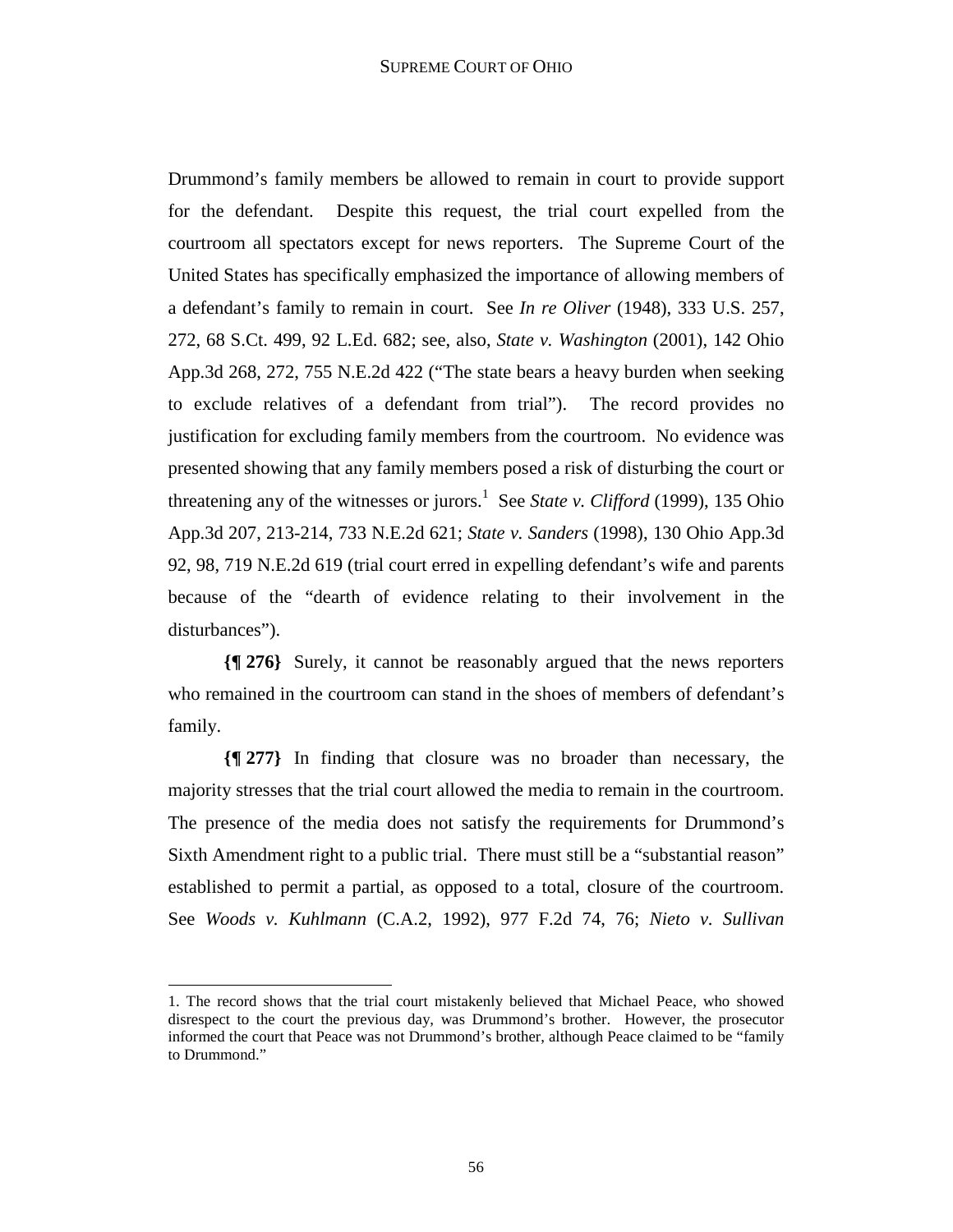(C.A.10, 1989), 879 F.2d 743, 753. The record contains insufficient evidence establishing a "substantial reason" justifying the closure in this case.

**{¶ 278}** Third, nothing in the record shows that the trial court considered other reasonable alternatives to closing the courtroom, as *Waller* requires. Damian Williams and Michael Peace were identified by the trial court as having been involved in the disturbances the previous day. Thus, the trial court could have barred Williams and Peace from the courtroom as an alternative to closing the court to all spectators except the media. See *Sanders*, 130 Ohio App.3d at 98, 719 N.E.2d 619 (trial court erred by failing to consider alternative of identifying spectators responsible for disturbances and expelling them).

**{¶ 279}** The trial court also failed to discuss alternatives such as enhancing courtroom security, screening spectators allowed to remain in the courtroom, or placing a screen between the witnesses and the spectators to conceal the witnesses from public view. See *Ayala v. Speckard* (C.A.2, 1997), 131 F.3d 62, 71-72 (where the petitioners suggested "placing a screen between the witness and the courtroom spectators" as an alternative to closure). Taking these reasonable measures would have ensured courtroom security while maintaining the open courtroom that the Sixth Amendment requires.

**{¶ 280}** Fourth, regarding the final *Waller* factor, the trial court failed to make findings adequate to support the courtroom closure. "The requirement of specific, on-the-record findings is intended to give appellate courts a basis for determining the propriety of closure." *Bell v. Jarvis* (C.A.4, 1999), 198 F.3d 432, 441. Moreover, "the Sixth Amendment requires that consideration of these concerns be on the record and occur in the context of a case-by-case examination of the competing interests at stake." Id. at 441, citing *Waller v. Georgia*, 467 U.S. at 48, 104 S.Ct. 2210, 81 L.Ed.2d 31; see, also, *United States v. Thunder* (C.A.8, 2006), 438 F.3d 866, 868 (closure of courtroom during testimony of allegedly